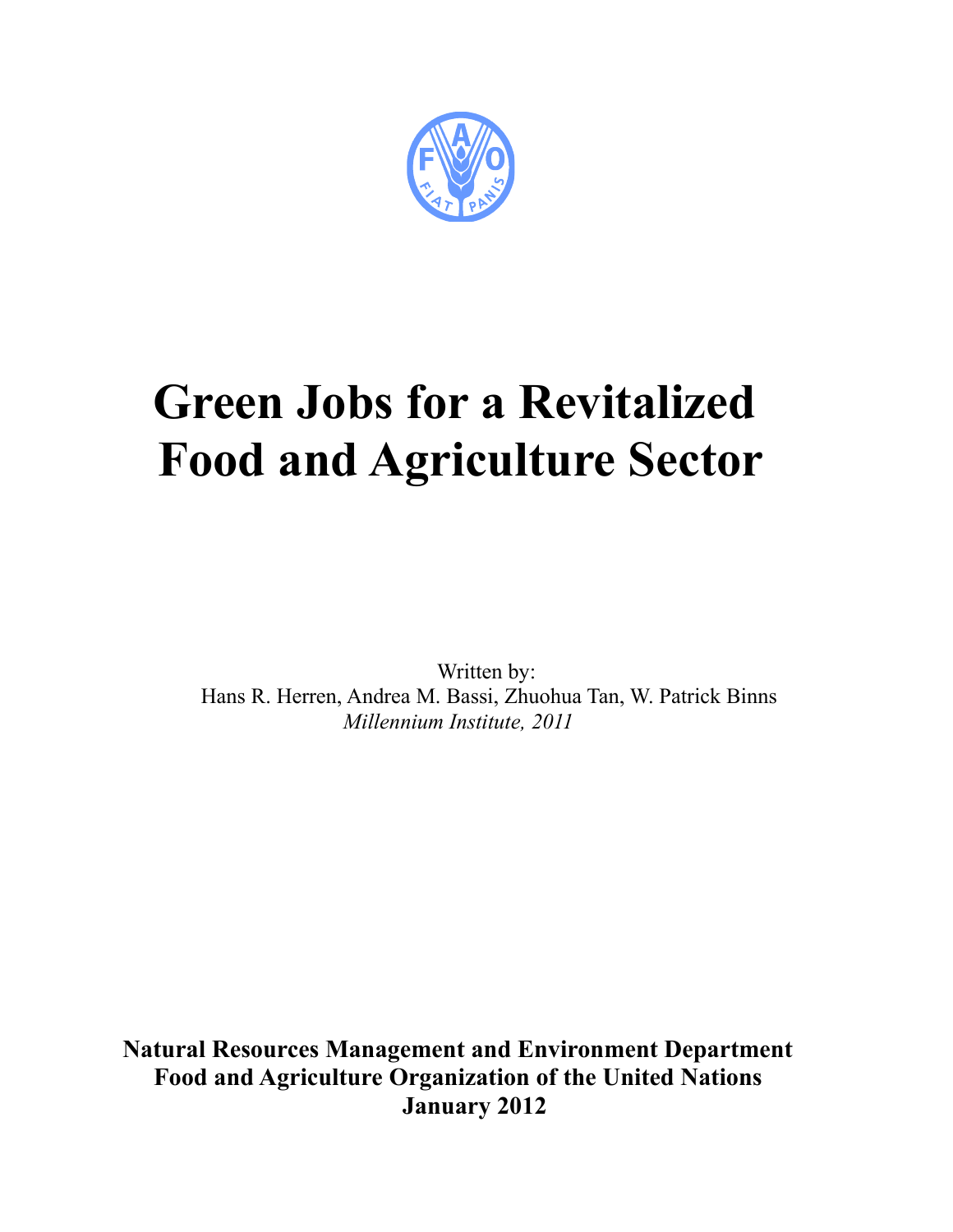# Table of Contents:

| 2. Potential for Creating Green Jobs in Sustainable Agriculture 7             |  |
|-------------------------------------------------------------------------------|--|
|                                                                               |  |
|                                                                               |  |
|                                                                               |  |
|                                                                               |  |
|                                                                               |  |
|                                                                               |  |
|                                                                               |  |
|                                                                               |  |
|                                                                               |  |
|                                                                               |  |
|                                                                               |  |
|                                                                               |  |
|                                                                               |  |
|                                                                               |  |
|                                                                               |  |
|                                                                               |  |
|                                                                               |  |
|                                                                               |  |
|                                                                               |  |
| 4. Policy Analysis: Balancing public and private responsibilities12           |  |
|                                                                               |  |
|                                                                               |  |
|                                                                               |  |
|                                                                               |  |
|                                                                               |  |
|                                                                               |  |
|                                                                               |  |
|                                                                               |  |
| Certification.                                                                |  |
|                                                                               |  |
|                                                                               |  |
|                                                                               |  |
|                                                                               |  |
|                                                                               |  |
| Construction of roads for transport of inputs and outputs to and from farms15 |  |
|                                                                               |  |
|                                                                               |  |
|                                                                               |  |
|                                                                               |  |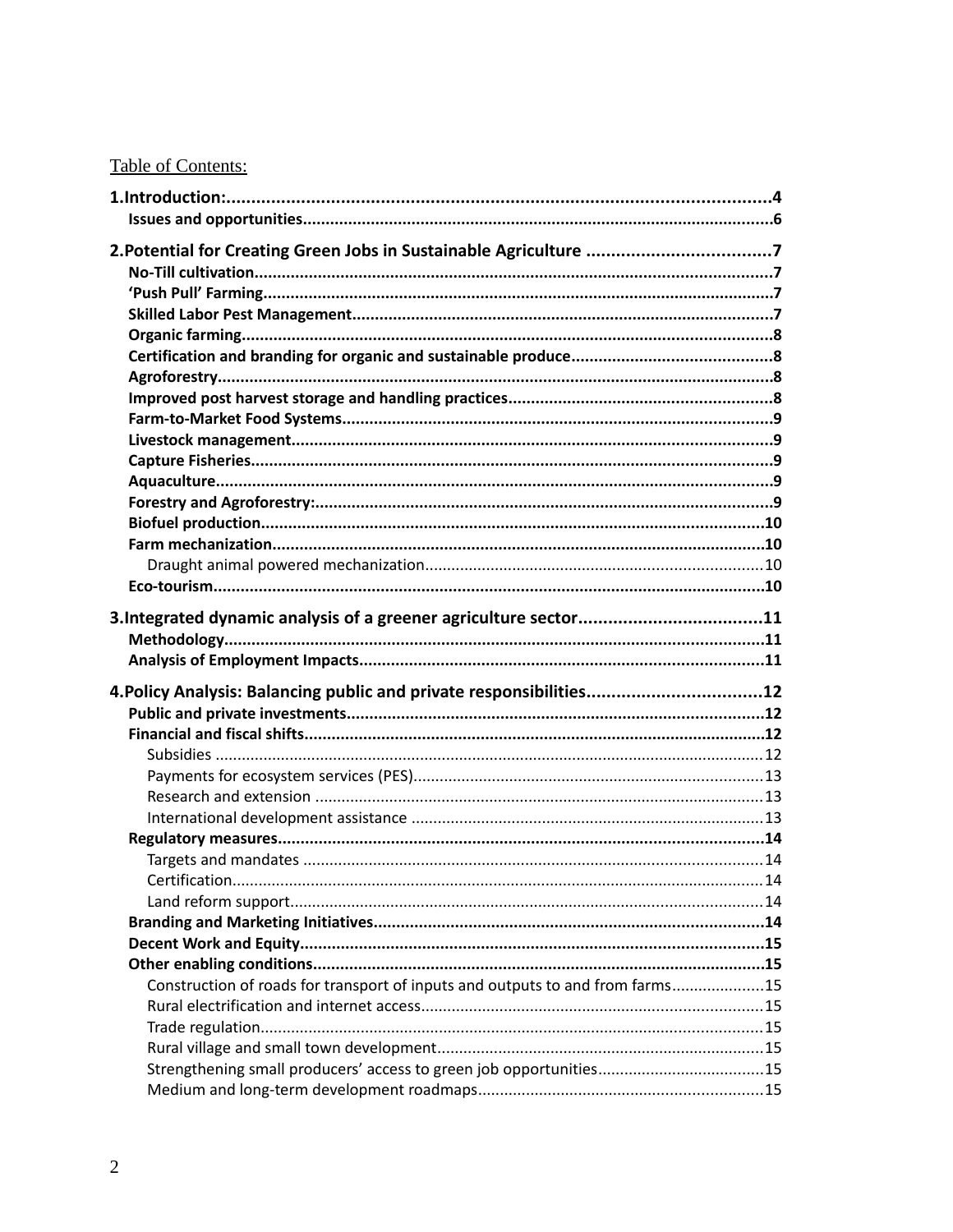| .22 |
|-----|
|     |
| .23 |
| .23 |

# **Acknowledgments**

The authors whish to thank Nadia Scialabba and Noémi Nemes at the FAO for their consistent and valuable support in the preparation of this report. Thanks also to all other reviewers for their comments and constructive criticism.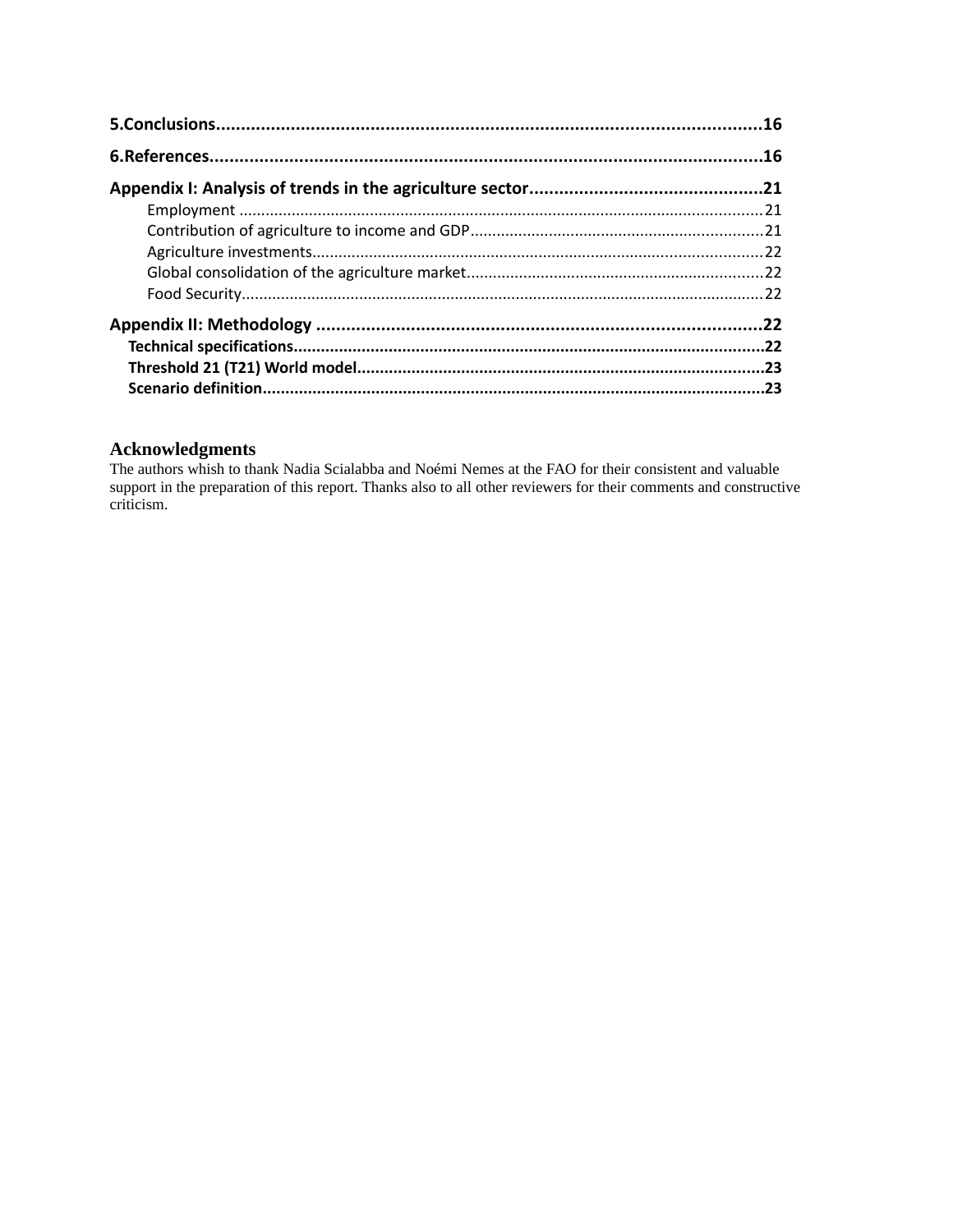# **1. Introduction:**

This report presents an overview of opportunities to create "green jobs" by encouraging and investing in the implementation of a global transformation of the agriculture sector into a sustainable, productive and environmentally balanced 'green agriculture' paradigm. In the context of this report, "green agriculture" is broadly defined as "the use of farming practices and technologies that simultaneously: (i) maintain and increase farm productivity and profitability while ensuring the provision of food on a sustainable basis, (ii) reduce negative externalities and gradually lead to positive ones, and (iii) rebuild ecological resources (i.e. soil, water, air and biodiversity "natural capital" assets) by reducing pollution and using resources more efficiently. A diverse, locally adaptable set of agricultural techniques, practices and market branding certifications such as Good Agricultural Practices (GAP), Organic/Biodynamic Agriculture, Conservation Agriculture and related techniques and food-supply protocols represent the various forms of "green" agriculture" (UNEP, Green Economy Report: Agriculture Investing in Natural Capital. 2011). Fishery and forestry are also mentioned, but with a lower level of detail. This is due to the nature of interventions needed to support a transition to greener fishery and forestry, which primarily focuses on resource conservation and the rebuilding of stocks.

We define green employment to cover the full spectrum of decent jobs that are created by green agriculture farming practices (see Text Box 1). This view encompasses not only on-farm job creation; it also includes input supply chains and post harvest field-to-market value added food sector operations. These green jobs would include: unskilled manual field labor; sustainable input production jobs; skilled agriculture extension service agents; community scale food storage and processing operations; university researchers and educators; entrepreneurs in sustainable agriculture related enterprises; and other employment categories. By considering the potential for creating green jobs, we explore the opportunities and outlook for transitioning to a greener agriculture and food sector.

This assessment is based on a high level overview of the main elements of potential green agriculture employment. An integrated dynamic modeling approach has been employed that simulates expected production outputs; increases in farmer income; and impacts on the quality and quantity of natural capital ecosystem assets. A particular focus is placed on job creation potentials. This paper also discusses and analyzes policies that could encourage and support the transition to greener farming and livestock husbandry practices and help create millions of rural farm and non-farm jobs. This introductory section provides an overview of the current challenges facing agriculture, including mentions of forestry and fisheries and the farm-to-market supply chain food sector. It sets the context in which the analysis is embedded and serves as the foundation for the innovative modeling and policy analysis work presented in this paper.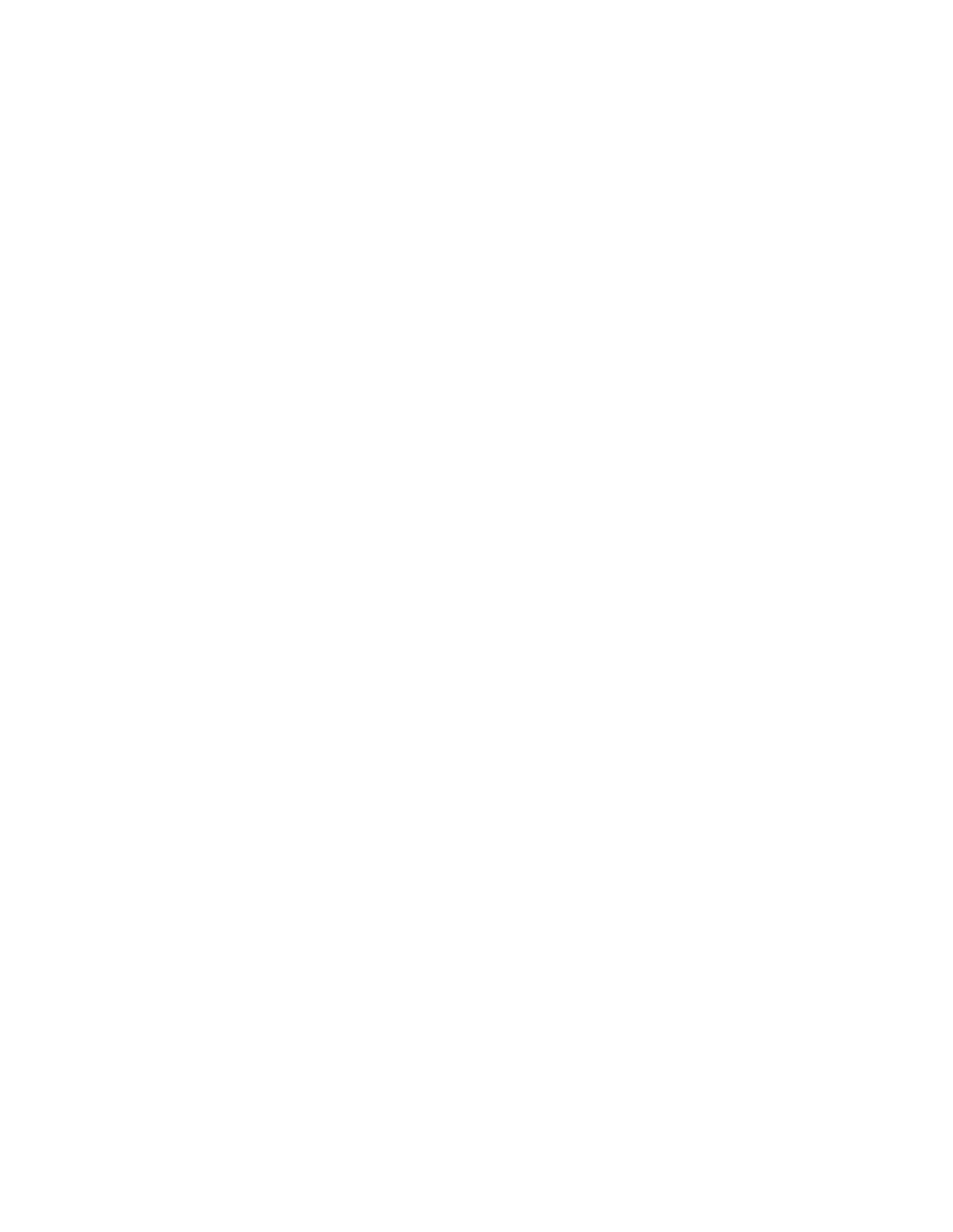# **Issues and opportunities**

Global and national food and nutrition security are facing critical challenges in the decades ahead. It is expected that global food demand will increase by nearly 70% by 2050. This increased demand will be driven by population growth, changing dietary demands of a more affluent and increasingly urban population, and increased competition for resources between food, feed, fiber and biofuel feedstock production. Prospects for achieving these increases in agricultural output will be impaired by deteriorating soil quality, decreasing availability of fresh water, and industrial farming's high dependence on fossil energy sources for mechanization, pesticides and fertilizers (IAASTD, 2009). The agriculture sector will need to affordably nourish nine billion people worldwide by 2050.

There is evidence suggesting that a successful green transformation of the agricultural sector could meet global food needs while also contributing to the mitigation of GHG, improving the conservation of biodiversity, water and land resources, slowing the pace of rural to urban migration and improving farmers' adaptation to climate change impacts (Pretty et al., 2006). The transition to more sustainable agriculture practices is needed to support our growing population and should also serve as an economic development engine to create jobs and prosperity in the now impoverished and depopulating rural areas.

The global agriculture sector, including forestry and fisheries currently provides over 1 billion jobs (ILO, 2009) and 3% of the global GDP (WDI, 2009). In many developing countries, agriculture provides between 20% to more than 50% of national GDP (WDI, 2009). There is a wide disparity between developed and developing countries with regards to the proportions of their work force that are involved in agriculture (e.g. 6% in the EU versus 56% in Africa)(FAOSTAT, 2010). The majority of the world's poor live in rural areas and their incomes are predominantly based on agriculture. It should also be recognized that most small holder farmers are primarily focused on producing sufficient food for their families, and, once subsistence has been achieved, on marketing any surplus production for cash income. In considering the full impact of agriculture on GDP it is necessary to recognize that the value of food directly consumed by farmers and their families is often not taken into account when evaluating agriculture's contribution to national GDP and overall economic output levels.

Significant investments are needed to make the transition from both the industrial farming practices of the developed world and from the more traditional, low productivity practices common in the developing world to more sustainable and equitable food production systems. Neither industrial nor traditional farming practices are projected to be sustainable over the long term (i.e. through the end of this century). This paper intends to provide an initial investigation of whether the implementation of greener farming practices (including, among others, organic and ecological agriculture) would result in a productive and sustainable agricultural sector that also creates new and rewarding jobs across the entire food system.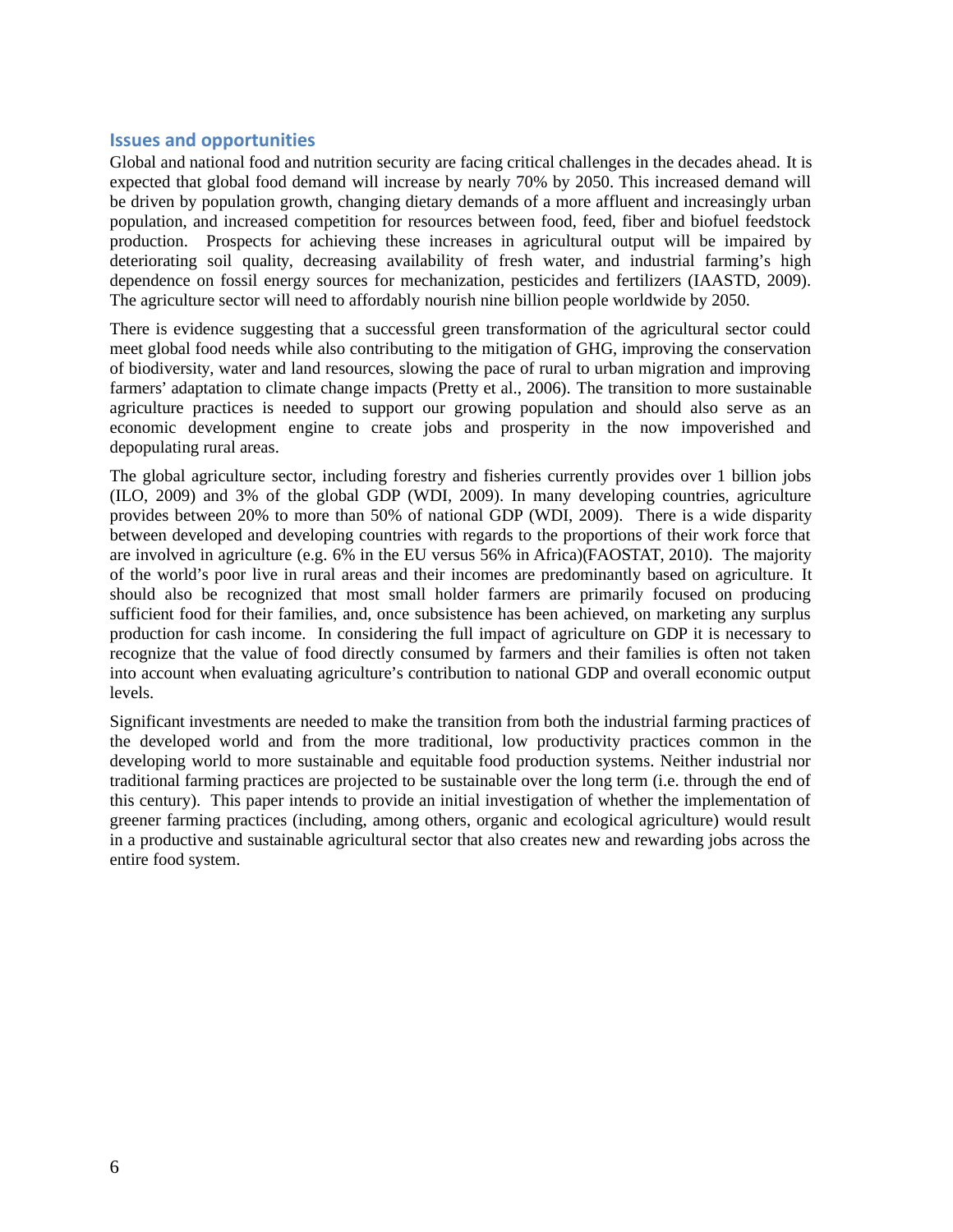# **2. Potential for Creating Green Jobs in Sustainable Agriculture**

While a number of studies have been conducted on sustainable development by international agencies, there are very few published reports that specifically reference employment issues  $1 1 -$  green or otherwise. These studies inventoried various approaches for practicing green agriculture and forestry, identified potential employment-intensive green technologies, analyzed the role of organic agriculture as a robust employer in comparison to the conventional alternative and analyzed the role of green agricultural employment in improving conditions for climate change mitigation and adaptation. In preparing this paper, many reports of relevance to the food and agriculture sector (mostly regional or global) were analyzed. Several of the reports of particular relevance to green jobs in agriculture are summarized below and specific job impacts driven by selected intervention are presented in the following sections.

The FAO report, "Comparative Analysis of Organic and Non-Organic Farming Systems: A Critical Assessment of Farm Profitability (Nemes, 2009) reviewed various methodologies to assess the impact of organic agriculture practices that are representative of green agriculture methods and found that "the overwhelming majority of cases show that organic farms are more economically profitable, despite frequent yield decreases" (where such yield reductions may be encountered in the early years of organic implementation). The reduction of production input costs, increased variety of total farm products and organic premium market prices all contribute to more profitable operations. This report also determined that organic farming generally offered greater rural employment with higher returns for hired and family labor inputs, particularly if off-farm labor incomes were included in the analysis. The report acknowledged that care should be taken in analyzing specific circumstances, as organic farming performance is highly determined by specific local conditions.

The UNEP and ILO report, "Green Jobs: Towards Decent Work in a Sustainable Low Carbon World" (UNEP, 2008) assembles evidence on currently existing green jobs in key economic sectors and presents estimates for future green employment in general. A number of policy measures and funding options are suggested with regards to their potential application in the agriculture and food sector. The opportunities for green job creation proposed by UNEP include: natural resource management, reducing harmful inputs, managing intensive livestock systems, payment for environmental services, climate change mitigation and adaptation, organic farming, urban agriculture, smallholder farming, sustainable retailing, and reducing food waste.

The UNDP (2009) discussion paper, "Green Jobs for the Poor: A Public Employment Approach" explores the potential for governments to create green jobs for the poor in developing countries by funding public employment programs for environmental conservation and rehabilitation. By drawing on some national experiences, the report argues for the important role of government leadership in these programs and identifies major investment opportunities and funding options for these activities.

The GHK report, "Links between the Environment, Economy and Jobs" (2007) shows strong links between the economy and the environment, and evaluates the broad impact of environmental policies on jobs, outputs and the added value of environment rehabilitation and conservation activities. Policies to ensure the protection of our environment should not be viewed as imposing a depressing

<span id="page-6-0"></span><sup>1</sup> See, for instance: OECD, 2004. Agriculture and the Environment: Lessons Learned from a Decade of OECD Work; So Far, 2006. Integration Between Social Farming and Third Activities in Multi-Functional Farms; FAO, 2007. The Roles of Agriculture in Development: Policy Implications and Guidance; World Bank, 2008. World Development Report: Agriculture for Development; World Watch Institute, 2009. State of the World: Confronting Climate Change; World Bank 2010. World Development Report: Climate Change.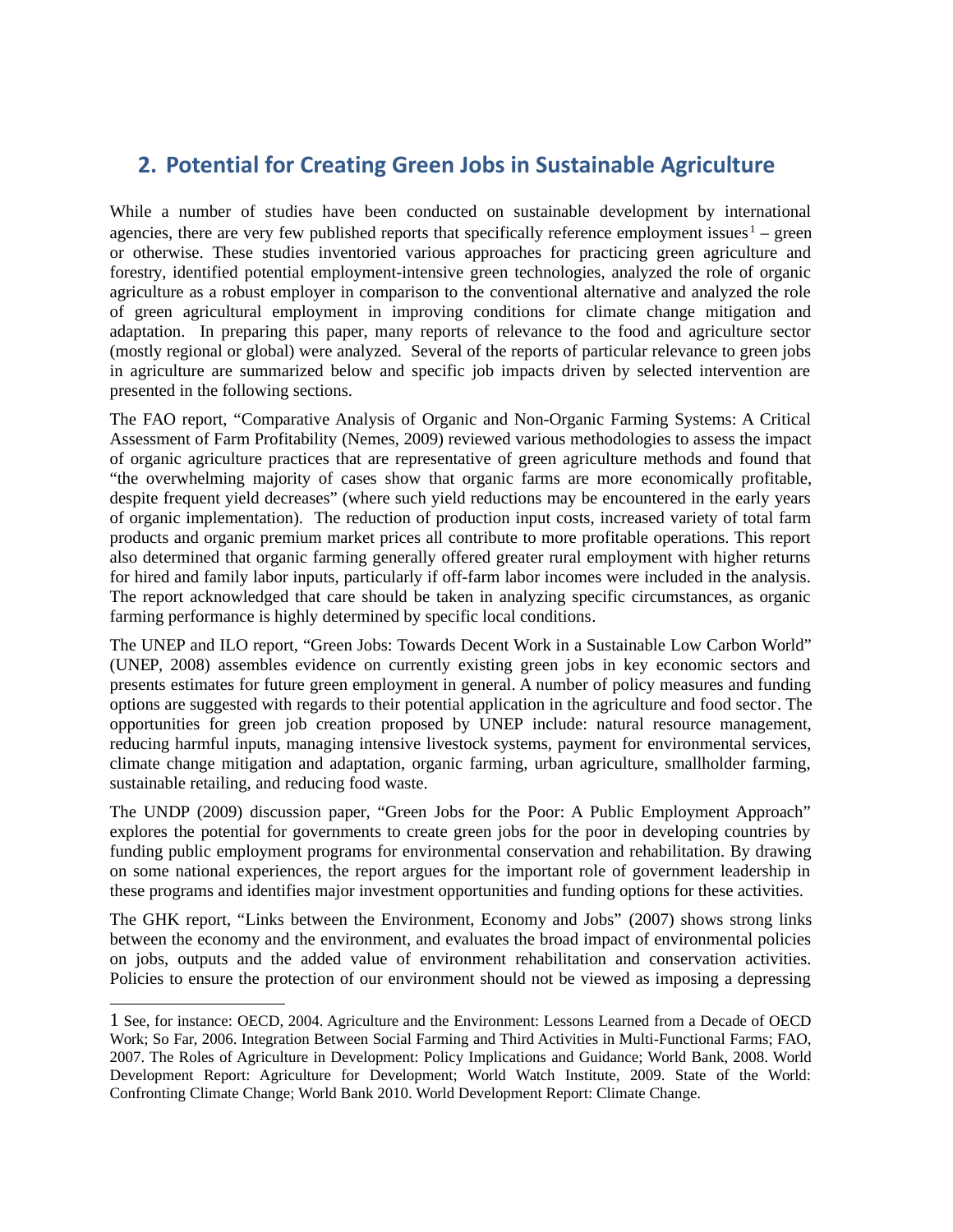effect on the economy. In fact, they may to be a source of new jobs and innovation that help increase economic health and social wellbeing. In particular, the study estimates that in the entire EU-27 economy there were 500,000 full-time equivalent jobs in organic farming as of 2000: 300,000 direct (directly engaged in farming), 151,000 indirect (indirectly engaged through employment in organic agricultural supply chains), and 48,000 induced (additional jobs generated by the expenditure of incomes earned by direct and indirect labor). This study provides direct, indirect and induced output and gross value added data for the sector as well, from which Type I (i.e. direct) and Type II (i.e. indirect and induced) multipliers are calculated to reflect the relationship between direct impacts and the consequential indirect or induced effects. Using these multipliers, the scenario of a 10% demand shift from conventional to organic farming is expected to have a net gain of 43,834 jobs (66,012 direct jobs less 22,718 indirect) jobs lost in the agrichemical input supply chain) in EU 27 countries.

These studies indicate the agricultural productivity gains and economic benefits that are possible with the adoption of more labor intensive green farming practices. It is important to recognize that the benefits described were primarily in terms of increased farmer net incomes and crop productivity. There were also valuable external benefits that were realized with respect to reduced environmental pollution, reduced pest pressures, reduced consumption of fossil fuel based inputs and other positive economic externalities. If there were means by which these farmers could be compensated for their contribution to improved environmental conditions that are shared by the broader community (i.e. financial mechanisms for *payments for environmental services*), the enhanced value of additional skilled labor inputs for green agriculture practices could be more clearly recognized and included in the overall return on investment.

# **No-Till cultivation**

Improvements in agricultural land management, such as conservation tillage, multiple crop rotations, agro-forestry, integrated plant-animal systems and rehabilitation of degraded crop and pasture land, can improve soil productivity (Mrabet et al, 2005).





As *Figure 7* indicates, over the seven year period that these Moroccan farms applied no-till (NT) cropping practices; aggregate yields were forty-two per cent higher than conventionally tilled farms. The superior returns from no-till were particularly high during low rainfall drought conditions. Of specific relevance to employment impacts, most no-till farm operations have lower labor requirements per productive unit of output and per unit of land. Several studies indicate that NT cultivation requires between twenty to fifty percent less labor than conventionally tilled farms in the same area (Pieri et al, 2002; Sorrenson et al, 1998; GTZ, 1998). As yields from NT farms were consistently greater than from conventional farms; the economic return to NT farm labor was significantly higher. For example,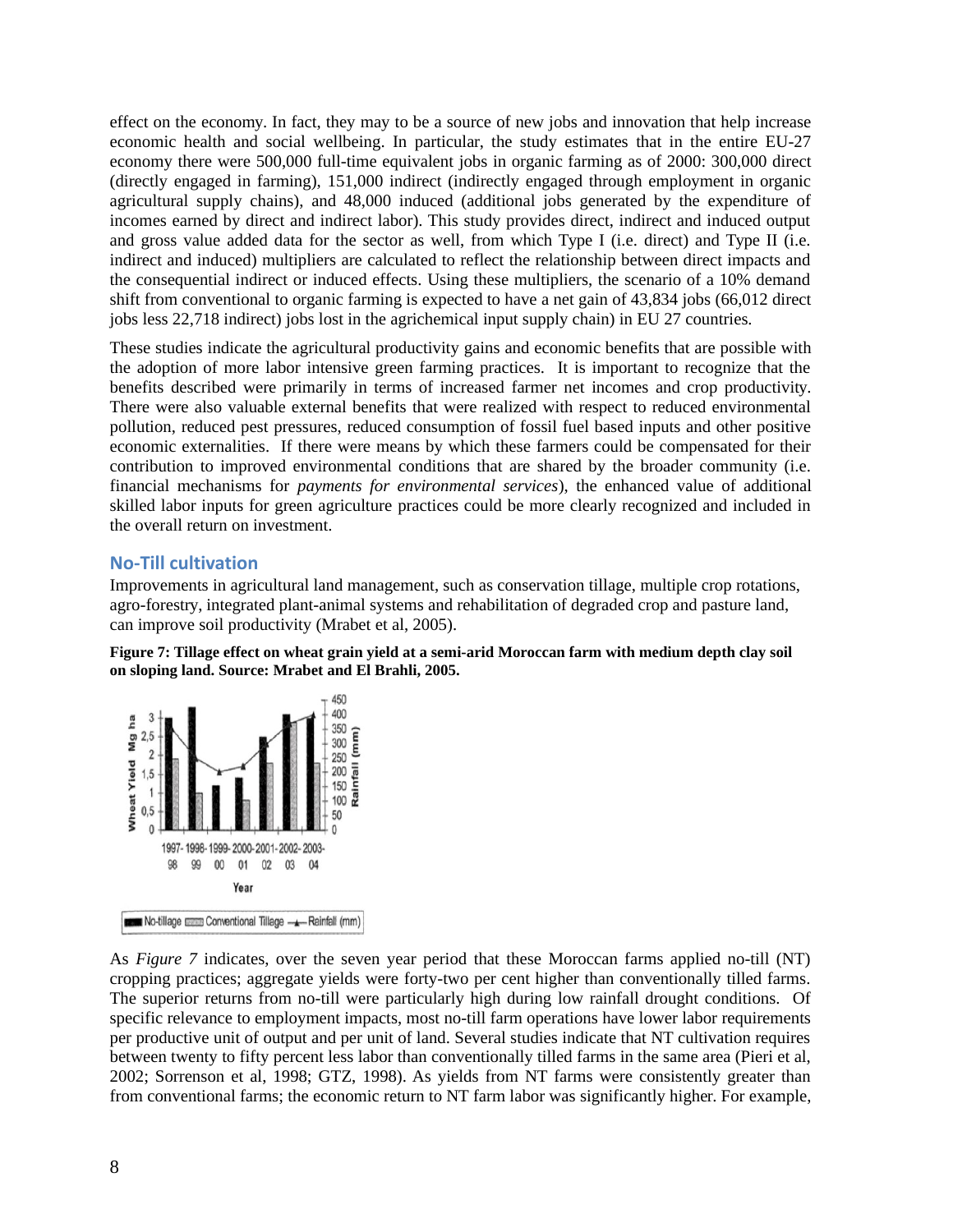Paraguayan NT farmers effectively earned \$16.50 per day, more than double the returns of \$8.20/day earned by conventional farmers (Sorrenson et al, 1998). Such higher income farm jobs could be considered a more 'decent' and greener job relative to the less economically rewarding jobs on conventionally tilled farms.

# **'Push Pull' Farming**

One of the most effective agroecological farming practices is known as "Push Pull." This technique combines several crops (i.e. maize, desmodium and napier grass) in an integrated, intercropping arrangement that provides a natural barrier to insect and weed infestation while simultaneously enriching the soil.

An economic study of the performance of "Push Pull" farming in Kenya concluded that its innovative multi-cropping practices provided both stem borer and Striga weed control, natural nitrogen fixation in soils, improved maize yields, provided fodder for livestock and utilized manure as an organic fertilizer. These evocative green agriculture techniques required between 20 and 30 per cent higher labor requirements than conventional local farming practices (Khan et al, 2008a). However, the significantly higher crop yields and total farm outputs resulted in higher earnings per day of labor on the Push Pull farms.

An economic analysis of a "Push-Pull" field trial in East Africa with 21,300 farmers found that they achieved higher net returns on their land and labor (Khan et al, 2008a), with an average economic gain a factor of 2.5 relative to cost. Even when considering the increased level of labor inputs for Push Pull, the income returns for labor was 3.7 USD/man day with Push Pull as opposed to 1 USD/man day with their previous maize mono cropping practice. The gross revenues range between 424 and 880 USD/ha under Push Pull and 81.9 to 132USD/ha in maize mono crop. Similar systems are being field trialed for other cropping systems and it is likely that comparable rates of return will be realized.

Implementation of Push Pull in eastern Africa has significantly increased maize yields and the cultivation of N-fixing Desmodium has provided both nutrients to the soil and forage crops for livestock. With increased livestock operations, the farmers are able to produce meat, milk and other dairy products and they use the manure as organic fertilizer that returns additional organic nutrients to the fields. In smallholder farming operations, the ability to support livestock for meat, milk and draft animal power is an important added benefit of this plant and animal health management (PAHM) strategy (Khan et al, 2008b).

In Nigeria, maize yields for farmers participating in the Push Pull field trial have more than doubled in comparison to their previous conventional farming practices (Asiabaka et al., 2008). The main costs of implementation are additional labor requirements for farmer education and adopting more complex intercropping methods. Additional investments are needed to purchase desmodium seed and livestock. The returns on investment have been immediate and are increasing as soil fertility is reestablished and crop and livestock productivity levels rise.

## **Skilled Labor Pest Management**

The value of local labor inputs for enhanced agricultural productivity can be seen in the experience of a farmer field school project for integrated pest management of cocoa in southern Cameroon. In this case study ("Socio-economic impact of cocoa integrated crop and pest management", STCP/IITA, 2006), cocoa farmers were trained in pruning, shade adjustment and phytosanitary harvesting methods that effectively maintained yields comparable to conventional practices that relied on multiple applications of fungicides. The farmers who practiced these techniques were able to reduce their use of fungicides by 39%. Although their costs for labor inputs increased by 14%, their total production costs decreased by 11% relative to conventional practices. By introducing more skilled labor inputs, a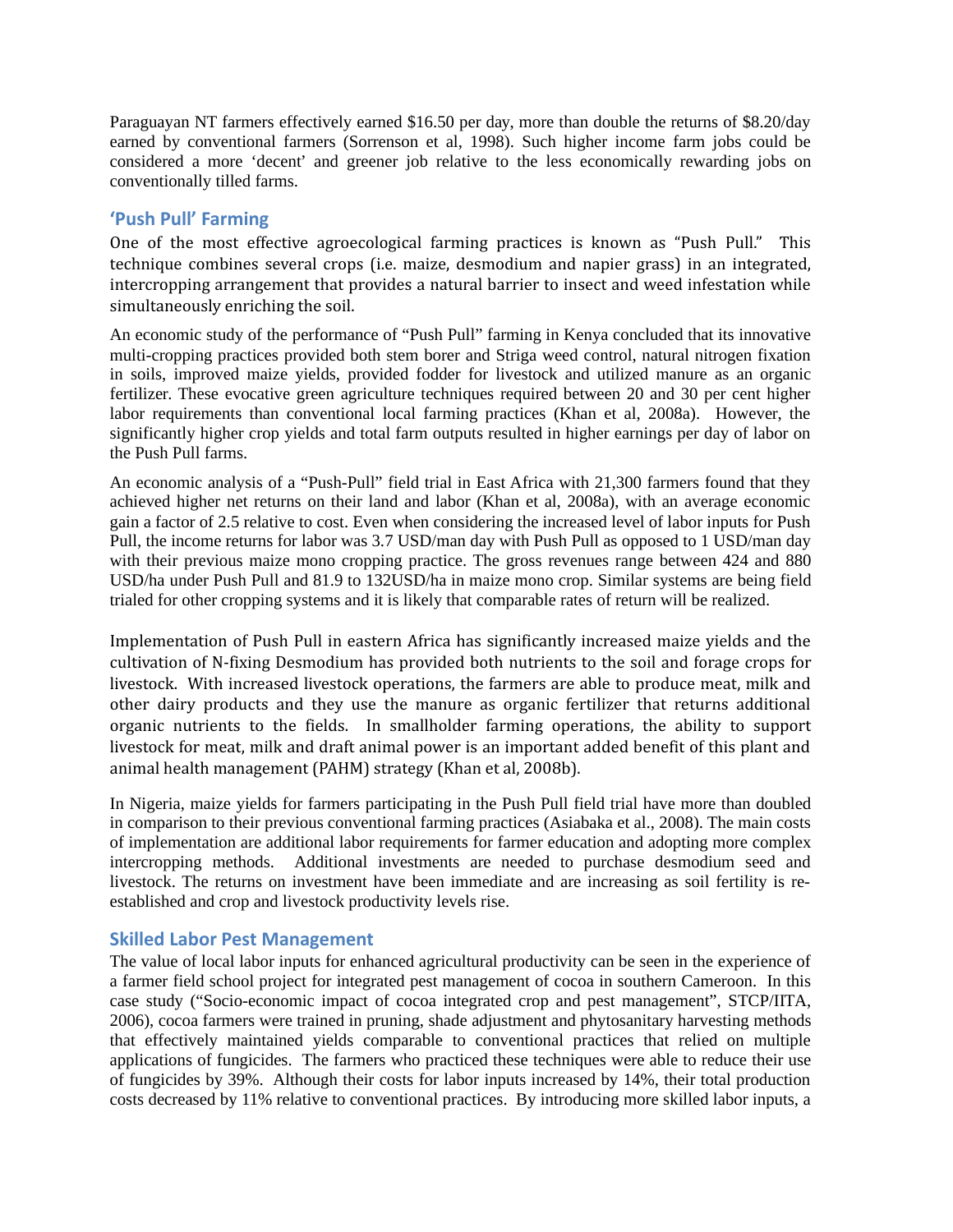larger share of the total costs of cocoa production was paid to workers within the local community. In addition, Cameroon reduced its foreign exchange expended to import fungicide chemicals. Additional benefits were realized with reduced health costs and environmental pollution resulting from the decreased use of hazardous fungicides.

Another example of effective and more labor intensive biocontrol of pests is a low technology method of controlling millet head borer infestations in Sahelian countries (Figure 8). Beneficial predator insects are reared in locally made jute bags that are filled with millet grains, infested with a rice storage moth pest and then inoculated with a parasitoid wasp (Habrobracon hebetor). These small bags function as very low cost incubators for the beneficial wasps. The adult parasitoid wasps emerge from these bags and attack tunneling larvae of the millet head borer that infests nearby millet fields. Preliminary estimates of the efficiency of this delivery system indicate that 16 release bags installed in a village were able to cover a circular area of 5km radius, corresponding to 7850 ha, with approximate costs of 0.004 US\$ per hectare treated (Baoua et al., 2008).

*Figure 8: Community biological pest management techniques in Niger (McKnight Foundation)*



# **Organic farming**

Of particular interest is the expansion of organic farming, which relies on ecological processes, biodiversity and cropping cycles that are adapted to local conditions and generally excludes or strictly limits the use of agrichemical inputs. Whereas positive impacts on the environment are evident in the form of soil quality, ecosystem services, ground and surface water, organic farming will also benefit the economy in terms of greater employment and business diversification (GHK, 2007). Positive-sum employment gains are expected in organic farming and local food systems, as these farms are often more labor-intensive than industrialized farms (UNEP, 2008). In addition, there are also incremental positive impacts on job creation in both on-farm processing (e.g. quality sorting and special handling) and non-farm production of organic agricultural inputs (e.g. natural fertilizers) and post harvest farmto-market supply chains. Therefore, rather than displacing the agricultural workforce, a greener agriculture safeguards livelihoods by keeping people on the land and realizing a broad range of livelihoods on the basis of its enhanced productivity. Additionally, according to some recent studies, organic farming has demonstrated that it can yield more total food produce than does conventional farming on the same amount of land (Badgley et al., 2007).

There are several studies that indicate the relatively higher labor demands of organic agriculture as compared with conventional and traditional farming. A comprehensive field survey of organic farming in the U.K. and Ireland (Morison et al. 2005) found higher labor intensity per organic farm (i.e. 97% and 27% respectively) relative to conventional farms. Comparisons were complicated by a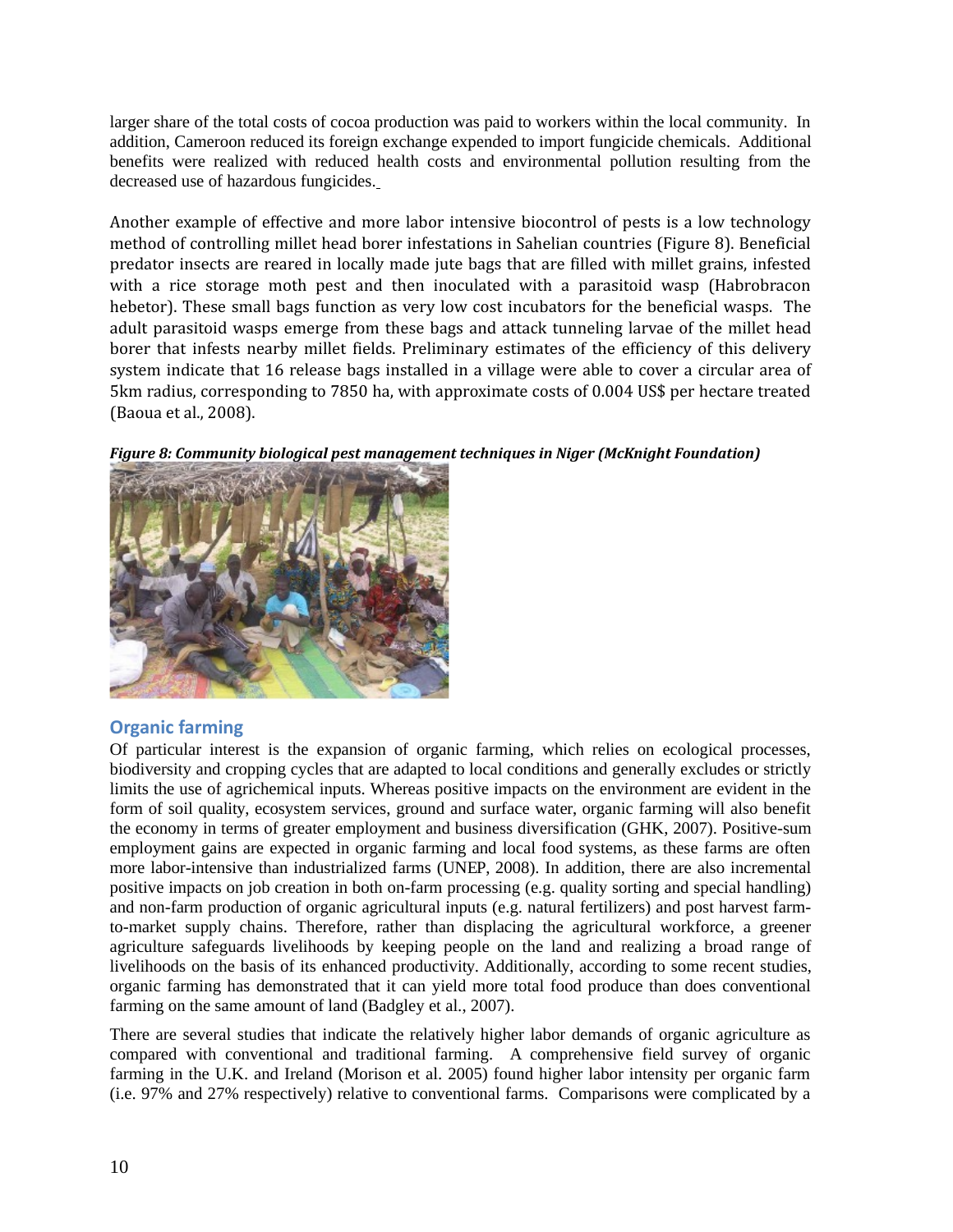variety of factors such as different sizes of farms, variations between grain, horticulture and livestock farming, the inclusion of on-farm organic marketing activities, etc. The U.K. Soil Association analyzed the survey data and found that on a weighted basis, organic farms averaged 32% higher labor requirements than comparable non-organic farms (Green et al. 2006).

The University of Cambridge (2002) evaluated the Organic Farming Scheme (OFS), also in the UK. By conducting cost-benefit analyses, the study examines the rationale behind the public assistance provided by the Scheme for organic farming, and justifies its effectiveness and efficiency in meeting the conversion objectives, and makes recommendations for future improvements to the Scheme. In terms of the impact on employment, the conversion of the sample farms has led to evident gains in onfarm employment, especially in casual labor and employed part-time labor inputs.

There are additional studies that indicate the higher labor requirements of organic agriculture (e.g. UNCTAD and UNEP's "Organic Agriculture and Food Security in Africa," 2008). The determining factors for the increased labor intensity of organic and sustainable farming practices are generally the increased manual and mechanized labor inputs for more diverse cropping rotations; integration of crops and livestock in order to recycle organic wastes into soil nutrients, maintenance of crop residue and 'green manure' ground covers to reduce soil erosion, greater reliance on biological processes for pest and weed management and many other agroecological farming methods.

The shift from conventional to organic farming will require higher training and extension costs, as well as investments in organic research. There is also the need for investments in the fixed and variable costs of organic cultivation systems during the conversion phase, (e.g. alternative machinery and organic seeds/breeds that are better adapted to low-external input conditions respectively) (GHK, 2007). However, the situation could change considerably with energy prices increasing in the future. If organic market price premiums remain at current levels (or perhaps even rise in the short term) such conditions would indicate that there is a higher demand for organic products than there is supply. These market signals would encourage more farmers to convert to organic farming. Such transitions to organic production methods would be particularly stimulated if the transaction costs of organic certification are reasonable (e.g. enabling more economical group certification) and there is improved access for small holder farmers and their associations to growing domestic and global markets for premium priced organic produce.

As more farmers shift to organic production practices and current organic farmers expand their operations, the supply of organic produce would gradually converge with demand. Under these conditions, the prevailing premium market prices are likely to fall or at best stabilize. It will be very important that as organic prices eventually approach parity with 'conventionally grown' agriculture products the benefits of relatively lower costs for organic inputs (compared to fossil fuel based inputs) and higher productivity yields due to enhanced soil fertility would justify continued green agriculture practices. A discussion of a successful organic agriculture transition is seen in the example of Uganda's growing organic farm sector (UNEP, 2010) in terms of its economic, social and environmental benefits.

## **Certification and branding for organic and sustainable produce**

The labeling of sustainably produced food and organic certification systems provides consumers with information to make responsible purchasing decisions. As consumer demand for such products increase, food manufacturers will be encouraged to market more eco-friendly products. Most importantly, these certification and branding activities are essential for enabling consumer awareness and confidence in the higher quality and ecologically beneficial food (and other agricultural) products that result in *premium prices* for such product, especially in the developed world. If there are no price premiums in local and domestic markets, and in view of the difficulties smallholder farmers often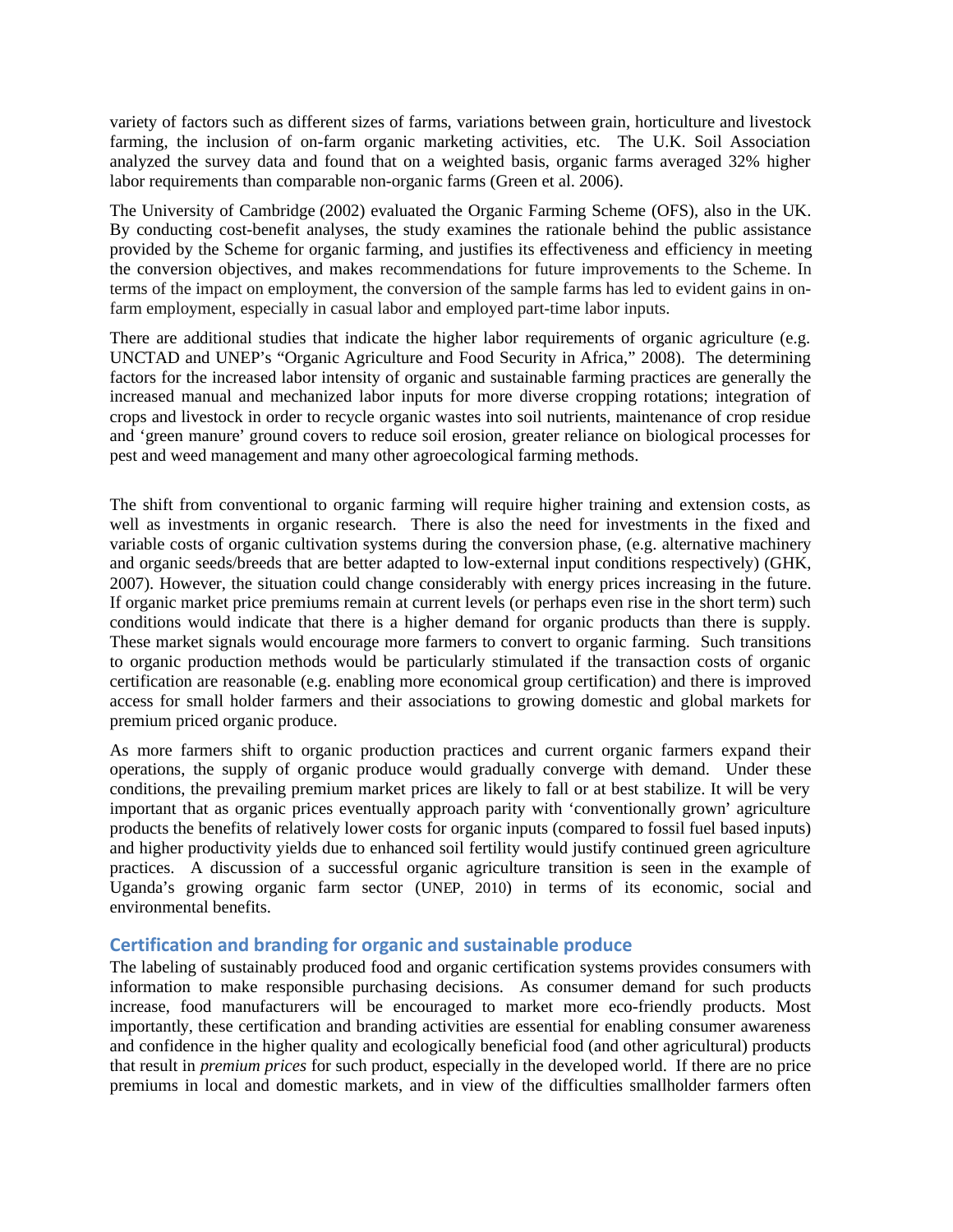encounter in supplying organic export markets, many farmers may not be motivated to undertake the more complex and diverse practices of a more labor intensive green agriculture.

Although organic certification expenses are relatively minor in comparison to the added market valuation of organic produce; these costs generally represent between two and ten percent of the total costs of organic products in well managed operations. However, there are cases where these inspection and certification costs have been as high as more than half of total costs. Studies indicate the importance of certifying at the right scale in order to effectively manage certification costs (Markandya et al., 2010). These transaction costs cover the additional reporting efforts and third party certification auditors' field work to verify farmers' claims. The higher level of literacy and special skills involved in such certification efforts suggest that these market oriented tasks represent new, 'decent' jobs that extend beyond manual farm labor employment.

# **Agroforestry**

Agroforestry, mainly practiced in Africa, Asia, and Latin America, integrates tree growing with traditional cropland farming. One of this practice's most important contributions to agriculture productivity are instances where nitrogen fixing tree species (e.g. Faidherbia albida, Acacia and Tephrosia) are intercropped with maize and other cereals. Field trials in Malawi indicate that, once the beneficial tree cropping method has been established (which is usually within the third or fourth year of tree growth) maize yields have increased between 54-76% compared with traditional practices (Garrity, et al. 2010). The adoption of agroforestry practices create employment opportunities with regards to management of seedling farms for the recommended tree species, increased labor for pruning and harvesting of firewood and other products from the tree stands.

# **Improved post harvest storage and handling practices**

There are significant opportunities for job creation in the area of reducing post harvest losses of food. It has been reported that very substantial portions of agricultural produce is lost or destroyed by pests, moisture, fungal contamination, spoilage and other conditions (UNEP, 2011b). These losses are particularly severe in many developing countries, where a frequent cause for these losses is the lack of safe and secure storage facilities (e.g. grain silos, poor packaging and handling of produce in transit from the farm to distribution outlets, lack of affordable crop drying or refrigeration facilities). Technologies and materials are available to greatly improve post harvest storage and handling practices in developing countries, but their adoption and use will require focused public and private encouragement and financial support for local farmer associations and small enterprise initiatives to build and operate such facilities.

There are encouraging examples of post harvest reduction initiatives that have had significant economic and employment benefits for farmers in the Developing World. The FAO has conducted programs that domestically manufacture and distribute metal grain silos for family and community scale storage of cereals (Household Metal Silos, FAO, 2008). These inexpensive silos enable farmers to both reduce their grain losses and extend the time frame over which they can sell their grain for higher prices that occur months after harvest peak supply periods. The resulting income gains enable these farmers to fully recover their initial investment costs for the silos in the first year of use.

Similar high returns are being achieved by farmer cooperatives that have implemented an innovative triple bagging system (i.e. the Purdue Improved Cowpea Storage system) that protects cowpeas and other legumes and grains from insect contamination for four to six months (Baributsa et al., 2010). Both of these simple yet effective crop storage technologies could be manufactured in many developing countries. Although such manufacturing operations have not been studied, it is certain that the incremental non-farm jobs involved in producing and marketing these systems would offer sustainable employment in those regions that widely adopt such measures, despite potentially reducing farm jobs.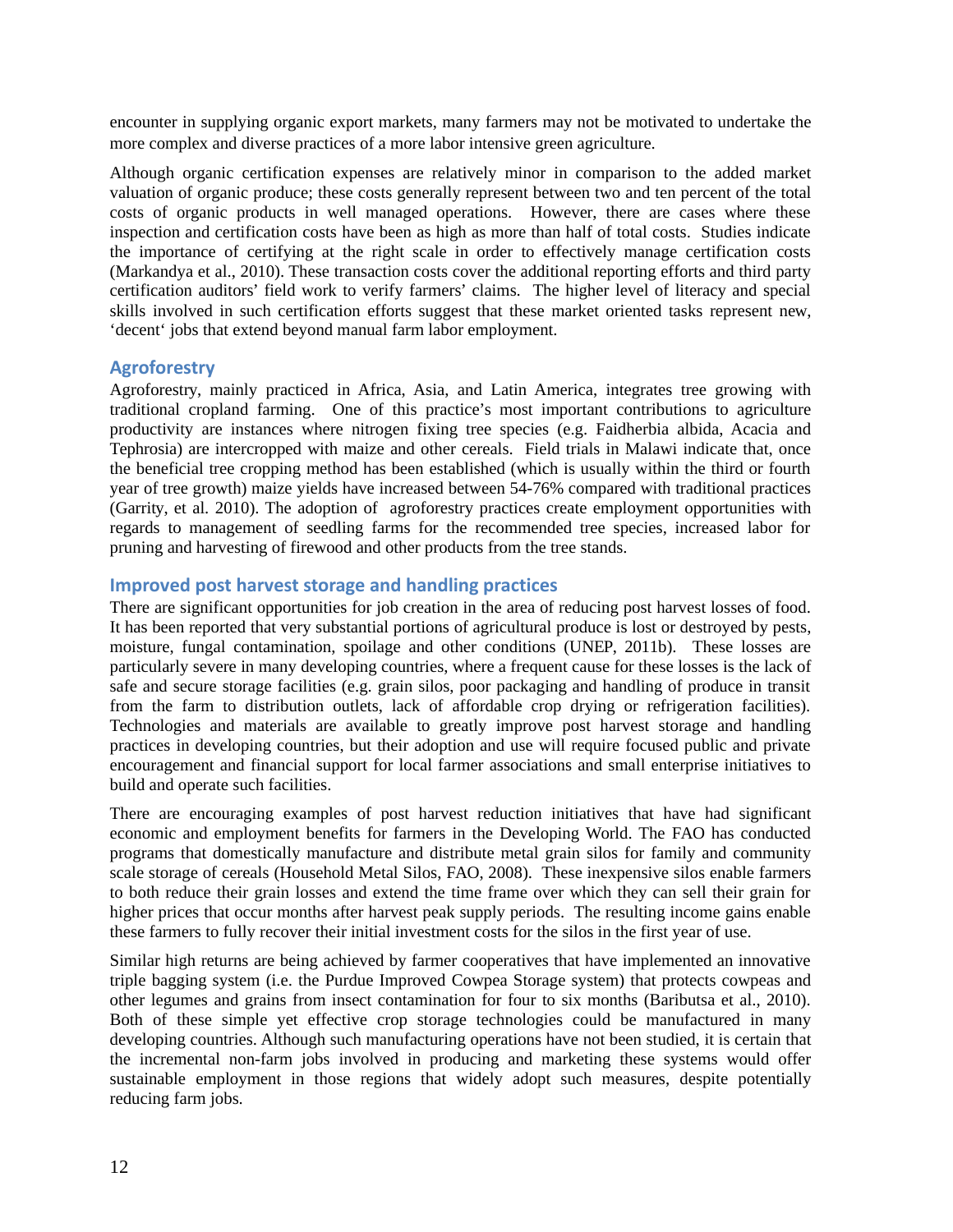#### **Farm-to-Market Food Systems**

In terms of the local food distribution systems, a more sustainable agriculture would address food security issues through improvements of transport infrastructures and facilities that reduce post harvest losses (e.g. market feeder roads, grain and produce storage and distribution and ag-related information services). According to UNEP (2009), global food loss accounts for more than 56% of total edible crop harvests, leaving less than half available for household consumption. Additional development involves enhancement of small scale farmers' linkages with local, urban and regional markets, as well as participation in green markets by enhancing regional market integration, and better compliance with regulations and standards for product safety and quality. Trading equity should be improved by supporting such approaches as fair trade, so as to provide more favorable and stable returns to farmers. Innovative technologies in food production, post-harvest treatment, food processing, packaging, preservation and overall improved sanitary conditions throughout the field to market system are also playing a more important role.

There are increasing examples of major global food companies that have begun innovative reformation of their supply chains with the intention to improve both their operations and their brands with regards to corporate social responsibility. These initiatives are designed to improve the sustainability with which their raw agricultural products are produced; and to enable a more equitable participation of producer farmer organizations in the value added revenue potential for their outputs. In many of these projects, the transnational firm helps finance farmer training and capital equipment that enables poor farming cooperatives to apply quality improving processes to their raw produce and enter into long term supply contracts at much higher farm gate prices than traditional practices. In these cases, farmers often increase their incomes by 20% or more and become more sophisticated and experienced supply partners in a global food supply chain that extends from the farm to the market (KILICAFE project in Tanzania).

#### **Livestock management**

Adoption of crop and livestock diversification strategies is one of the most significant opportunities for achieving sustainable agricultural productivity. This is particularly suitable for many developing world regions that have not yet widely adopted large scale confined animal feedlot operations (CAFO's). The regional co-location of cropping and livestock farming operations would facilitate a more efficient organic nutrient cycle that is enabled by manure recovery and reuse to help fertilize fields that grow feed, fodder and other agricultural products. Effective diversification practices should be matched with location-specific agro-climate conditions and could create balanced and possibly self-regulating cycles. Achieving this symbiotic balance could optimize economic returns for all harvested products and enable overall farm productivity gains.

Animals feed on crop residues, which would otherwise be wasted. The recycling of livestock manures as organic nutrients for soil is also an essential element of greening agriculture. Furthermore, to a certain extent, small and medium scale livestock operations can also invest in biogas production systems that produce clean methane gas for cooking, process heating and even power generation uses. Such systems (e.g. anaerobic digestion plants) also produce organic effluents that could be converted into nutrient and fiber rich soil amendments (Integrated Farm Energy Systems, FAO, 2010). Draft animal power for farm mechanization in low income countries is also an important benefit of crop/livestock biodiversity on the farm.

Livestock husbandry provides higher value food products (e.g. meat, milk, poultry and eggs) if farmers can effectively market these perishable products with limited losses due to waste. Furthermore, livestock is a critical asset that can be leveraged as collateral for loans and can also be quickly converted to cash to meet important needs of poor farming families. With the benefit of farmer dairy cooperatives, value added food products (e.g. cheese, yogurt, etc.) may be produced with associated new revenues to the members.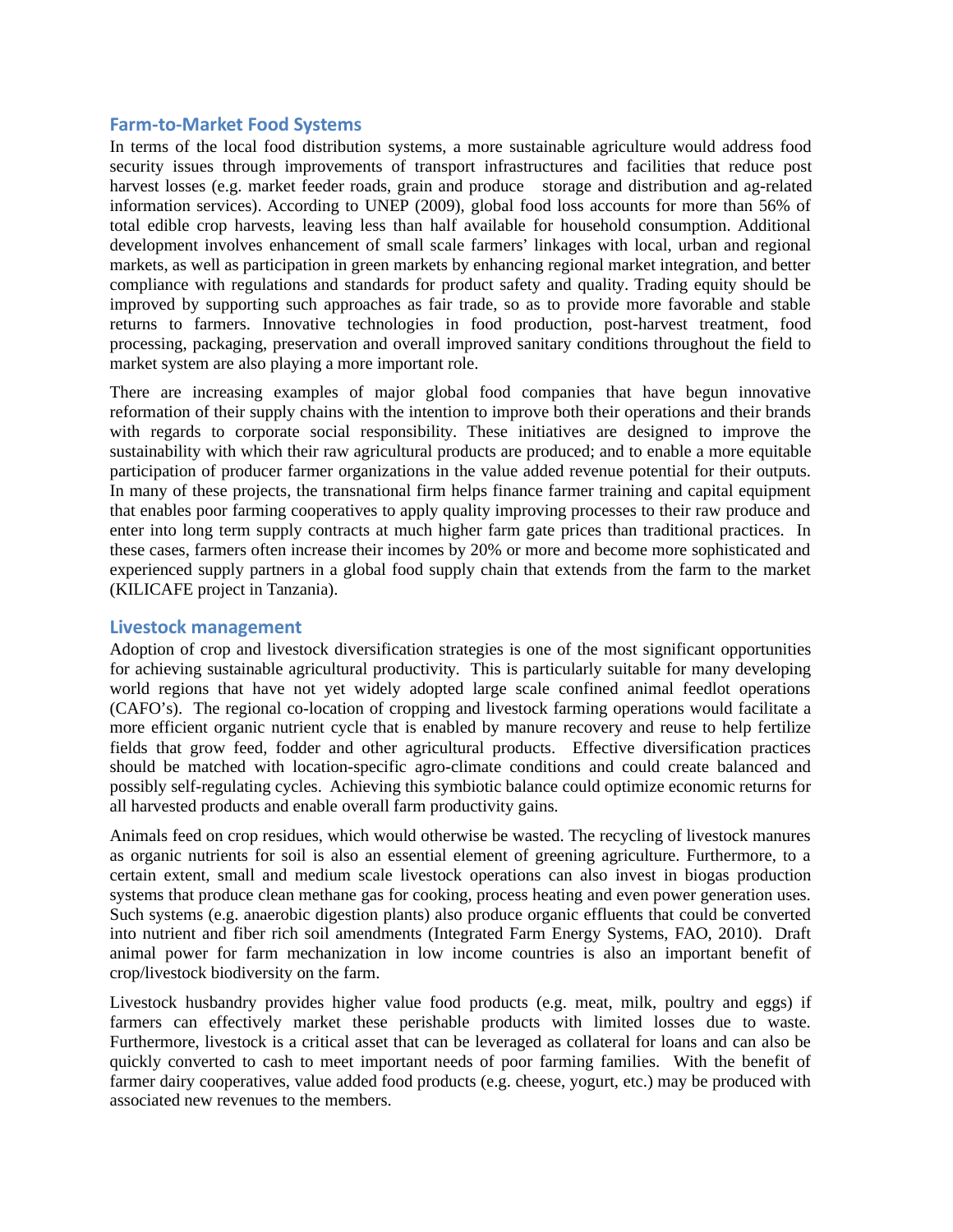The implementation of improved livestock management, coupled with green agriculture practices can create synergies that would therefore allow generating sustainable additional jobs.

#### **Capture Fisheries**

An increasing amount of wild fish stocks are being depleted due to overcapacity and damaging fishing methods. Such depletions are widespread, with only 25% of the commercial fish stocks (mostly low priced species) currently viewed as being underexploited (FAO, 2008). It was reported that some 27% of the world's marine fisheries had already collapsed by 2003 (Worm et al., 2006). As overfishing conditions are widely recognized (UNEP, 2011), there is a need to rebuild fisheries where ever possible (FAO, 2008). Achieving sustainable fisheries will require the reduction of excess fishing capacity by decreasing the numbers of particularly large-scale marine vessels which have higher negative impacts on the survival and regeneration of fishing stocks. The reduction of fishing fleets would need to be supported by training and education of displaced fishery workers in order to help them find employment in other livelihoods. In some less developed areas, especially those dominated by artisanal fishers, such retraining efforts and possibly even household relocation assistance may actually improve their incomes. Improving fish resource management is also essential for recovery of the aquatic ecosystems. These initiatives would create employment in fish stock assessment, monitoring, control and protection, as well as supporting additional research positions in relevant technologies.

## **Aquaculture**

Similar opportunities are available for diversification with aquaculture practices. Various farm waste streams could be used as inputs for raising fish and aquatic edible plants. Aquaculture offers high conversion efficiencies of biomass nutrient inputs into fish protein and may be able to use brackish (saline) water in areas where fresh water is scarce. To increase rural and national food and energy security, fish production can be incorporated into Integrated Food Energy Systems (IFES) –which simultaneously produce food and bioenergy and adopts closed loop agricultural systems with optimal utilization of by-products from all systems including aquaculture–. In such a system, farmers could divide the work and specialize in complementary farming activities including aquaculture, thus increasing efficiency and productivity through collaboration. This is especially effective for smallscale farmers who can benefit from the economies of scale (FAO, 2010). A recent FAO estimate of aquaculture employment indicates that the sector provides over 30.5 million full-time-equivalent jobs, including about 21.5 million on-farm and nearly 9 million off-farm positions (FAO, 2010). However, though most of these jobs are produced in developing countries where most of the production technologies are generally environmentally-friendly, it is still difficult to tell how many of these jobs are green and how many are not. However, the aquaculture of filter feeders and extractive species (e.g. bivalves and seaweeds respectively) offer great opportunities to produce food in coastal marine areas with a very low or nil carbon footprint. On the contrary, the farming of these species, very suitable for rural and small farmers, have great potential regarding carbon credits and for the ecosystem service of extracting excess nutrients from coastal waters.

## **Forestry and Agroforestry:**

The forestry sector is closely associated with the agricultural sector and rural livelihoods. According to projections discussed at FAO's special event "Impacts of Global Economic Turbulence on the Forest Sector" in 2009, future targeted investment in sustainable forestry could possibly generate 10 million new jobs. Such new green jobs could include establishing and managing urban and peri-urban green spaces, improving watersheds, protecting forests from fire and building roads and trails for recreation sites. These jobs are generally characterized by low capital requirements and high diversity, and have multiplier effects of generating additional 1.5- to 2.5-fold local employment gains in the economy. (Nair and Rutt, 2009).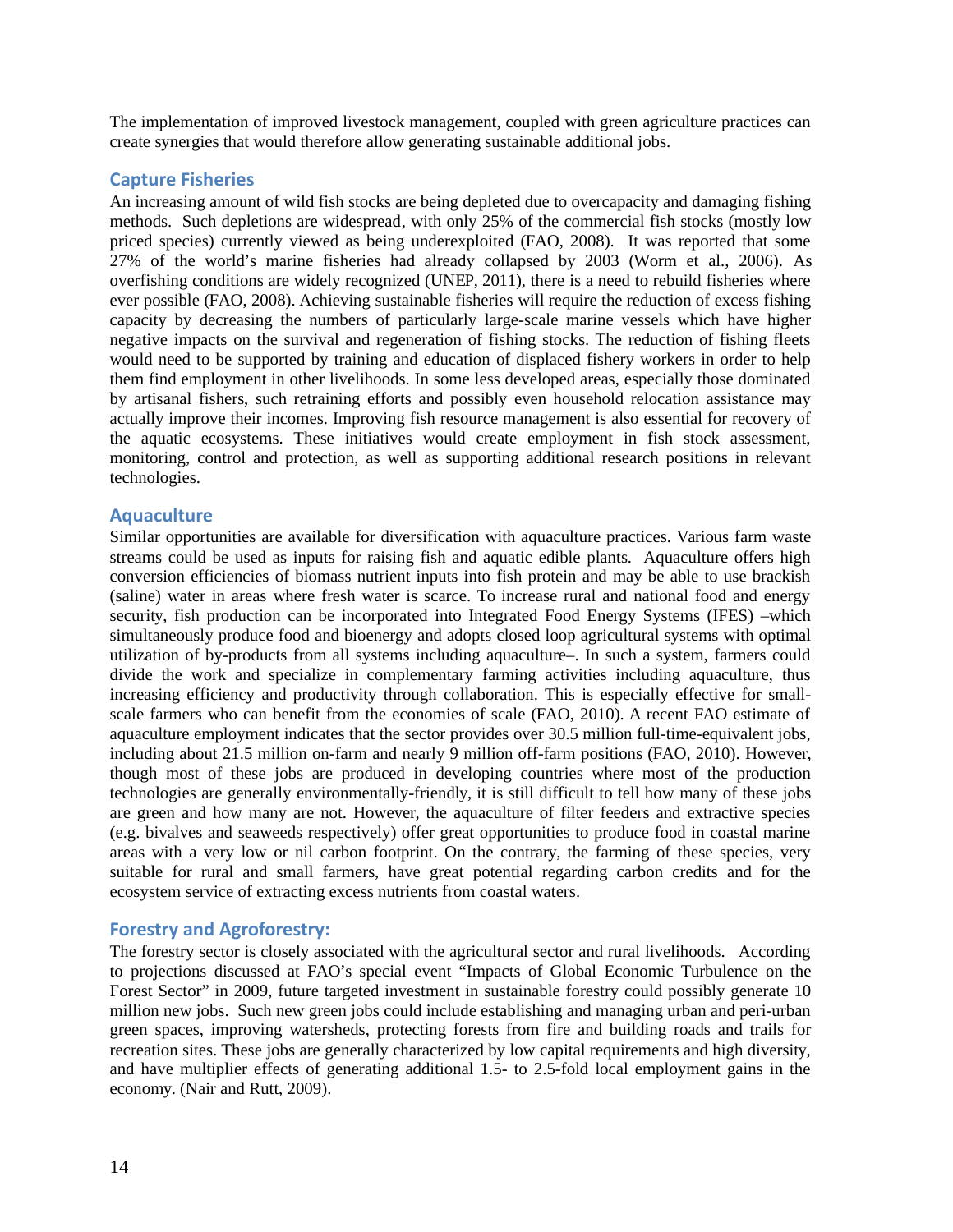Afforestation and reforestation are expected to offer the greatest scope for job creation, particularly where rural unemployment is high and vast tracts of degraded land are available (Nair and Rutt, 2009). While it may seem obvious that these new jobs would be considered green employment, the large numbers of jobs in planting trees are often informal, part-time, seasonal, and low paid with long working hours. Ensuring the creation of decent green jobs will require more rigorous labor regulations and requirements standards, such as improved basic working conditions and above-poverty wage level incomes (UNEP, 2008).

Sustainable forest management strategies mimic the natural forest ecosystem processes to preserve forest resources and assure a diverse, long-term supply of timber and other forest products. Regarded as a practical application of the Ecosystem Approach (FAO, 2004), Sustainable Forest Management aims to create a balanced stewardship of forest resources that also serves to maintain healthy forest ecosystems. In some cases, the necessary limitations on timber production that are advanced by these strategies could cause immediate reduction in the number of jobs (Cashore, 2006; UNEP, 2011). However, over a longer period of time the adoption of these approaches are likely to have positive overall impacts on both the employment and income of rural communities. It is the combination of these benefits that presents rural communities with the incentive to support conservation initiatives, particularly in specially designated 'protected areas' (UNEP, 2008; FAO, 2004).

In Costa Rica, the national government's National Forestry Financing Fund (FONAFIFO) has implemented a payment for environmental services (PES) program that has paid an average of US\$433 per hectare of forest land over a five year period (ranging from US\$205 to US\$816 depending on the particular type of forest management practice) to land owners for forest protection, forest management, reforestation and other conservation techniques. FONAFIFO is funded by a national tax on fossil fuel use in Costa Rica. Between 1997 and 2008 FONAFIFO distributed US\$206 million, the majority of which were for forest protection (73%), covering 460 thousand hectares of forest, and indicating and indicating and indicating and indicating and indicating and indicating and indicating and indicating and indicating and indicating and indicating and indicating and indicating and indicating and

average annual cost of \$327 per ha (FONAFIFO, 2010). Besides PES, Costa Rican private companies could invest in forest conservation (mainly for emissions mitigation) with Certificates of Environmental Services (CES). FONAFIFO (2010) estimates a CES value of US\$285 per ha for 7,000 hectares of forest conservation work in the Guanacaste region.

SFM and Certification standards represent only a fraction of the total global wood market and forestry sector, but have been growing especially rapidly in the last few years, and could provide the potential of long-term employment for rural communities. It also supports higher market transparency that improves private firms' compliance with contracts and helps combat illegal logging that relies on cheap labor and provides poor working conditions (UNEP, 2008).

Certain certification schemes require compliance with specific standards for employment. For example, the Program for Endorsement of Forest Certification (PEFC), the Forest Stewardship Council (FSC), and the Malaysian Timber Certification Council (MTCC) promote employment standards for complying with national labor laws and agreements at national or international levels for minimum health and safety rules and equipment to protect workers, guaranteed workers' rights, training and education programs, and prohibition of child labor, among others terms (UNEP, 2008). These certification standards contribute not only to the potential long-term increase in the number of green jobs, but also to their quality. Nonetheless, past experiences show mixed employment consequences of these certification schemes – possible short-term job losses due to a decline in the amount of land available for harvesting and layoffs from adoption of certification, and yet more stable and decent jobs in the longer run (UNEP, 2008, 2011).

# **Biofuel production**

With rising pressure to mitigate the impacts of climate change, the growing biofuel sector is projected to create 12 million jobs in related agriculture and industry processes by 2030 (UNEP, 2008).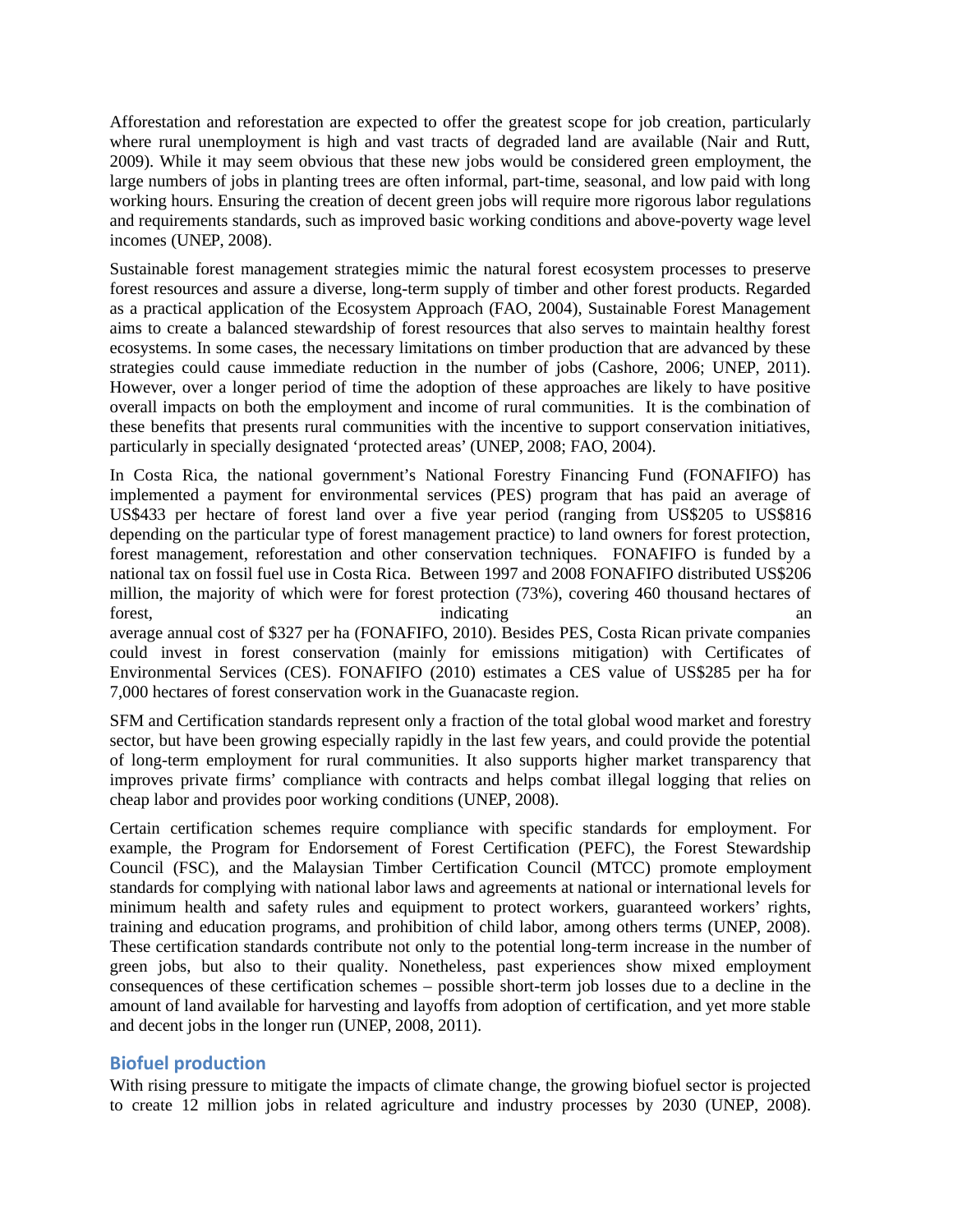Currently this industry accounts for about half of all jobs registered in the renewable energy sector (UNEP, 2008, 2011). The job creation for agricultural workers producing biofuels, particularly if at small and medium capacity scales, would offer opportunities for rural development and poverty reduction in developing countries. In these regions, biofuels could be locally used for cooking, process heating, and mechanical and electric power generation. Most poor rural communities in developing world regions rely on firewood or inefficiently produced charcoal or animal dung for their energy needs, as the vast majority of households lack access to electricity or affordable fossil fuels. Locally produced biofuels could help increase rural access to modern energy resources that are essential for mechanized farming and irrigation applications.

However, there are concerns that the rapid development of biofuels could impose environmental, social and economic costs. The benefits of existing and projected new jobs need to be carefully considered in the context of labor standards and broad impacts on rural communities. The bulk of such jobs, especially those created in landscape scaled liquid biofuel plantations can hardly be described as decent employment, as these agricultural workers are usually low-skilled and suffer from stagnant wages, the risk of intermittent unemployment and poor working conditions (UNEP, 2008). Child labor and forced labor have also been found in these market segments. In addition, the rapid expansion of biofuel production may also increase the risks of further destruction of ecosystems, displacement of poor communities and food insecurity. While biofuel production could bring benefits to rural livelihoods, many large-scale projects focus on exporting to energy-intensive economies rather than serving local community demands in poor countries where employment and other benefits may be more pronounced (Rossi and Lambrou, 2009).

To overcome these challenges and avoid possible consequences, development of biofuel production must ensure coherence with the nation's overall strategies and efficient use of available resources (UN Energy, 2010). The implementation of Integrated Food Energy Systems (IFES) provides a promising solution to national food and energy security, resource efficiency improvements and local poverty reduction. Such farming systems combine production of food and biofuel crops on the same land, or maximize synergies between the production of food crops, livestock and fish and generation of renewable energy. The minimized waste and negative environmental impacts and enhanced resilience of these systems further contribute to climate change mitigation and adaptation capacity (FAO, 2010). As the logistics of handling biofuel feedstocks are a major challenge for economically viable biofuel production, the capacity of local and regional areas to produce on-farm biogas and community scaled biodiesel fuel could help resolve these supply chain problems. Bioenergy supply for transport and heat and power provision tends to gain more attention due to their attractiveness to foreign investors. However, it is particularly important that sufficient emphasis is placed on the traditional biomass sector and the agricultural sector which are the basis for rural livelihood. Locally produced biofuel and biopower could also enable value added food processing and other enterprises that could provide farmers and rural communities with additional incomes from rural non-farm job opportunities (UN Energy, 2010; IEA, 2010).

#### **Farm mechanization**

The introduction of technologies that mechanize farming operations will significantly increase agricultural productivity by enabling greater output per unit of land and human labor. By substituting machine and fossil fuel power for muscle power, farm mechanization enables larger areas of arable land to be cultivated in less time. Use of pumped irrigation enables farmers to extend the length of their growing season where ground water resources are available. These improved labor efficiencies could enable farmers to cultivate a second or third crop during the year. In *Figure 9* an innovative, integrated green agriculture practice in Kenya known as Push-Pull farming is demonstrated. Push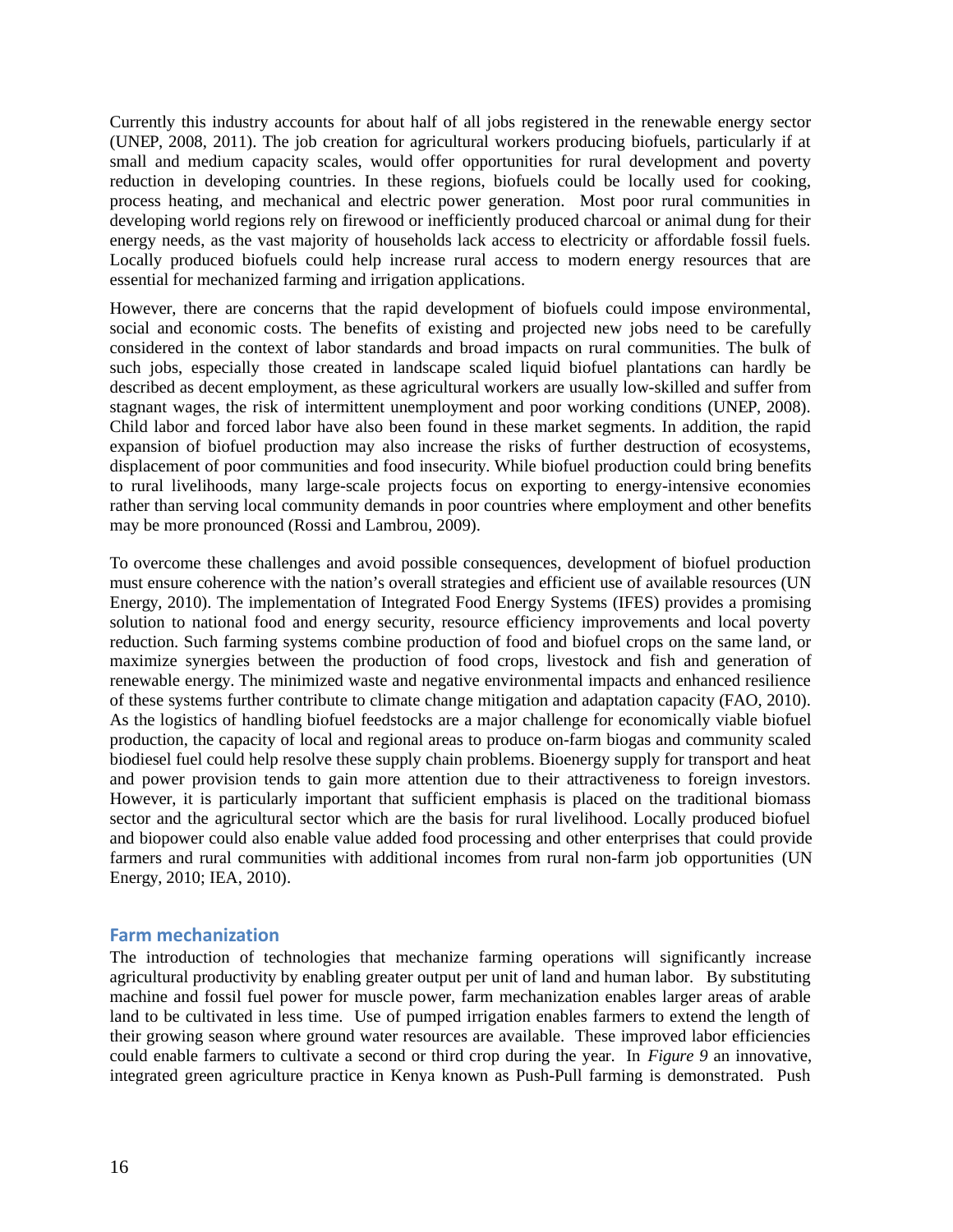Pull uses several agroecological techniques and appropriate mechanization to achieve higher productivity through improved crop and livestock yields.

*Figure 9: Push-Pull farming: intercropping for pest control, soil fertility and higher yields (H. Herren)* 



Farmers that invest in equipment systems powered by fossil fuel energy inputs have significantly reduced their need for farm labor while substantially increasing crop yields. While mechanization reduces the drudgery of manual farm labor, it also reduces the absolute levels of on-farm employment. By enabling a single farm worker to cultivate more acreage than is possible with manual labor or the use of draught animal power, fewer workers are needed to produce food requirements. In this situation, rural economic diversification with the growth of non-farm enterprises will be critically important to build and maintain employment levels. Mechanizing the local production of organic fertilizers, building water catchments, handling post harvest produce and other off-farm enterprises (e.g. maintenance and repair services) would greatly compensate for the loss of menial field farm labor jobs. It should also be recognized that as productivity increases per worker, there should be greater opportunities for family labor, especially that of children to be able to attend school instead of spending many hours working in the fields.

With the notable exception of draught animal power, mechanization cannot be implemented without reliable and affordable access to liquid fuels and electric power. Supplying modern energy resources to rural areas with poor transportation infrastructures and limited connectivity to national electric power grids is a major challenge.

It is technically feasible for rural communities to produce the quantity of liquid biofuels (e.g. biodiesel or ethanol) needed to support farm mechanization. Local organizational capabilities needed to finance, own and operate biorefineries and to supply required biomass feedstocks should be established in advance of the mechanization investments. Similar investments in rural power utility infrastructures must also occur for the ag sector to gain access to electricity for irrigation pumps and food processing and handling systems.

## **Draught animal powered mechanization**

Draught animal mechanization in many areas of the developing world can be an important factor for increasing crop yields in many small holder farms. While animal power is not comparable to the work output of engines, its primary distinction is that farm communities could cultivate both food and feed crops to support livestock and draught animals. Intercrop rotation or co-planting strategies that cultivate N-fixing feed crops could both contribute to soil fertility enhancements and support draught animals. However, a major drawback with draught animals is the need to feed them throughout the year, even though their use as field power is highly seasonal, with extended periods of little or no productive input to farm operations.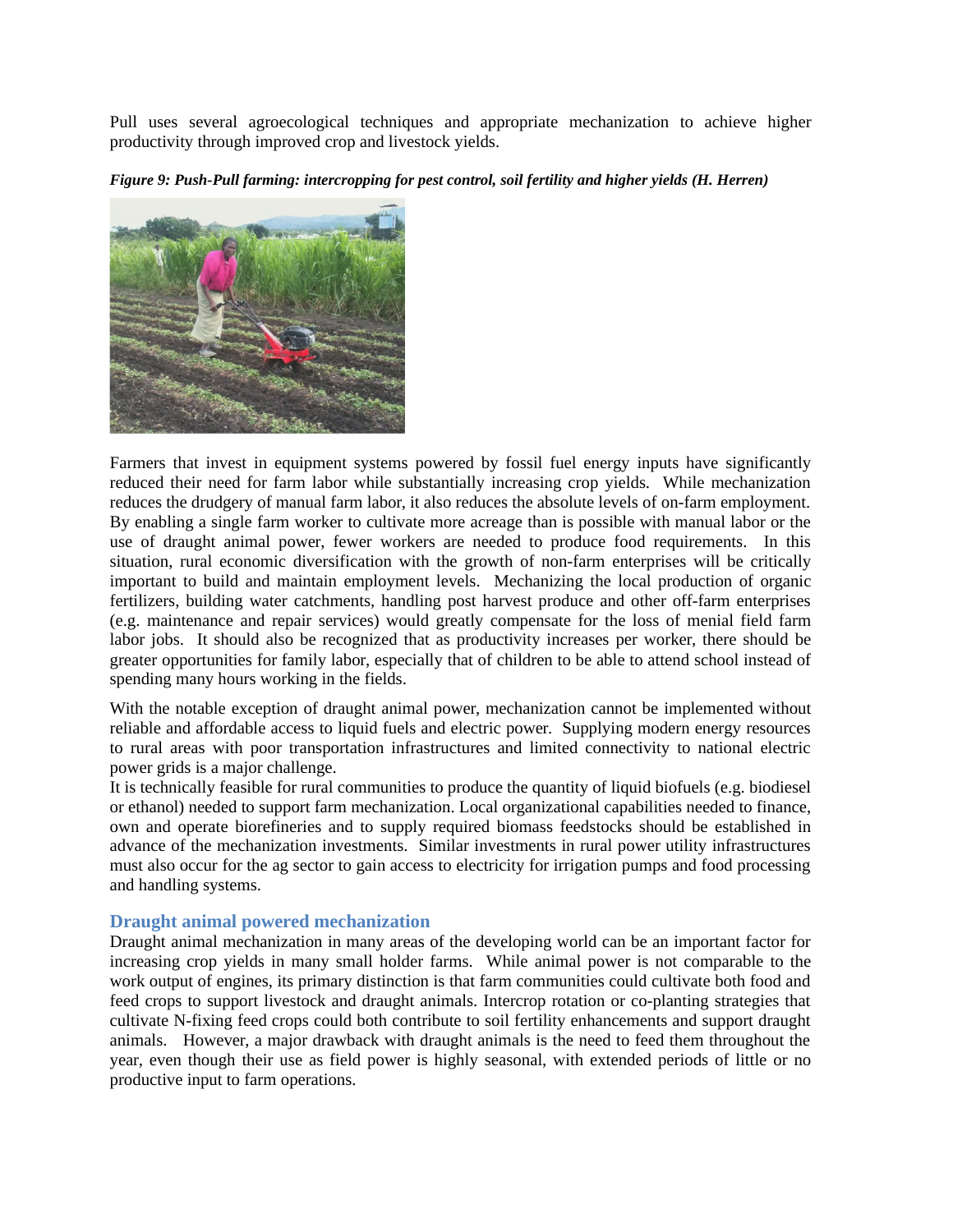While trade-offs between allocating some portion of their land to growing fodder versus more food crops must be carefully addressed; the expanded use of draught animals could provide a degree of self sufficiency in farm mechanization while avoiding the risk associated with volatile fossil fuel price increases or supply disruptions. There will continue to be an important role for draught animal power in poor farming areas. This requires that improved veterinary health services should be made available to smallholder farmers as part of a comprehensive diversified crop and livestock production strategy.

#### **Eco-tourism**

For several areas of the world, agro-ecotourism, eco-forestry and sustainable forest management (offfarm activities) offer additional sources of employment and income to the rural population. The rural landscapes of many rich biodiversity areas, such as small-scale farms could attract tourism based on the pristine nature, or traditional agricultural practices, or a combination of both. If reasonable means of accessing such areas are available, significant new employment and income may be gained from these activities as well as the sale of sustainably harvested products. This would, in turn, possibly provide strong financial incentives for the rural communities to conserve the natural resources and high levels of biological diversity, thus benefitting these areas socially, economically and environmentally.

According to the FAO (2004), past experience has demonstrated ecotourism as one of the most effective approaches for financing biodiversity protection. Moreover, tourism has strong economic multiplier effects on the local prosperity of destinations due to tourism service workers and related suppliers (e.g. farmers producing food for tourists) who predominantly spend their wages and incomes on locally sourced goods and services (UNEP, 2011). These tourism expenditures also generate additional indirect jobs in associated activities such as artisanal crafts that are often produced by farming households. In particular, foreign visitors' expenditures in developing countries help to create much needed positive foreign exchange for these countries that also helps to reduce economic disparities and poverty (UNEP, 2011). Worth mentioning, tourism activities should be managed sustainably, as the negative impact of tourism in several parts of the world is highly documented and clearly visible.

*Further brief descriptions of green agriculture interventions and their potential impacts on soil, water, crop and livestock diversity and pest management are presented in Appendix 2.*

# **3. Integrated dynamic analysis of a greener agriculture sector**

Given the high number of employment-generating interventions introduced in Section 2 of this report and the complex interconnections existing across them, this section focuses on analyzing the potential synergies on job creation resulting from coordinated action. In this respect, an integrated simulation model was employed to support the quantification of impacts and the relevance of delays and feedback loops existing in the agriculture and food sector. It is acknowledged that this approach and model are not all encompassing. The model per se is relevant because it attempts to identify how many green jobs could actually be created. On the other hand, despite data limitation, several factors (mostly on the supply side) were integrated in a single framework and analyzed in concert.

## **Methodology**

Green agriculture, by definition, should enable the provision of food, feed, fiber and some portion of fuel to meet humanity's current and future needs in a sustainable manner that is in balance with available renewable ecological resources. As the main source of employment in rural areas and income for the poor, a green agriculture transition is expected to create more job opportunities in the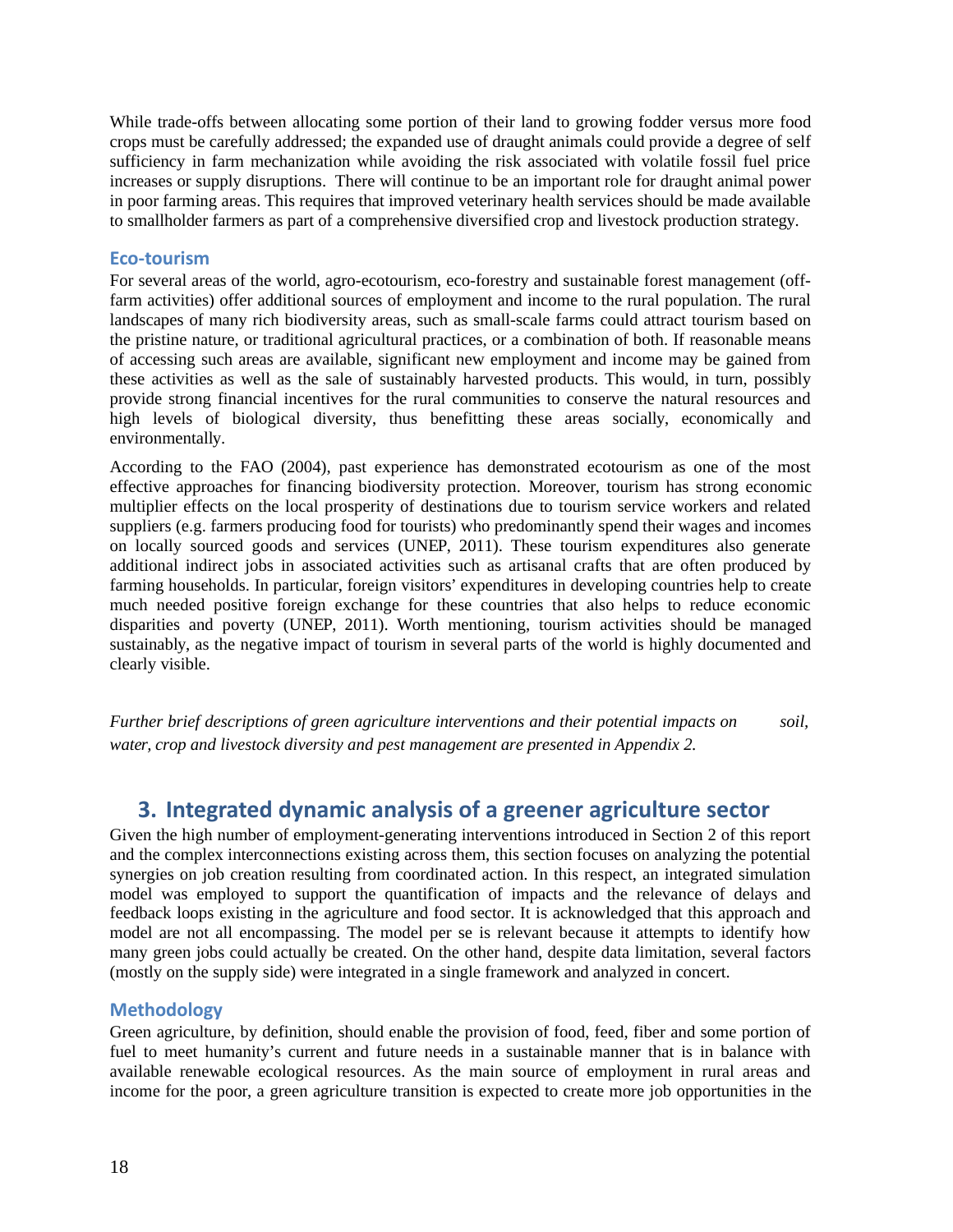next few decades, especially green jobs than would be created if Business As Usual (BAU) trends continue. An integrated approach is employed based on the System Dynamics "T21-World" model to analyze the prospective productivity of the green agricultural sector and opportunities for creating green jobs.

The key components shaping the T21 analysis of the agricultural sector and the definition of scenarios are presented in more detail in Appendix I. The following model diagram (*Figure 12*) covers the key factors involved in agricultural production. The performance and interaction of factors shaping post harvest and field-to-market food supply chains are not explicitly simulated by this model at this time due to the lack of data. The model captures some of the factors that impact reductions of post harvest losses and food processing and point of sale wastes when it calculates the population's nutrition levels in relation to total food production. *Figure 12* illustrates the main feedback loops that influence agricultural yield and options for green investment in the agriculture sector (crop production) in T21- World. Acknowledging the fact that only certain variables can be comfortably quantified, this diagram shows only the quantifiable key –not all– agricultural indicators and their interrelations in the model.

*Figure 12: Causal Loop Diagram of the main factors influencing agriculture crop yields in T21. While acknowledging that several variables are missing from this diagram (such as the overall resource base: land, water and air), the diagram is simplified and includes only variables that could be estimated and simulated with confidence.*



Diagram Key:

- orange: policy variable
- blue: direct factors affecting production (first order)
- grey: other factors affecting production (second order)

#### Lines:

- solid: positive correlation & causality (when A goes up, B goes up -- when A goes down, B goes down)
- dotted: negative correlation & causality (when A goes up, B goes down -- when A goes down, B goes up)

Colors: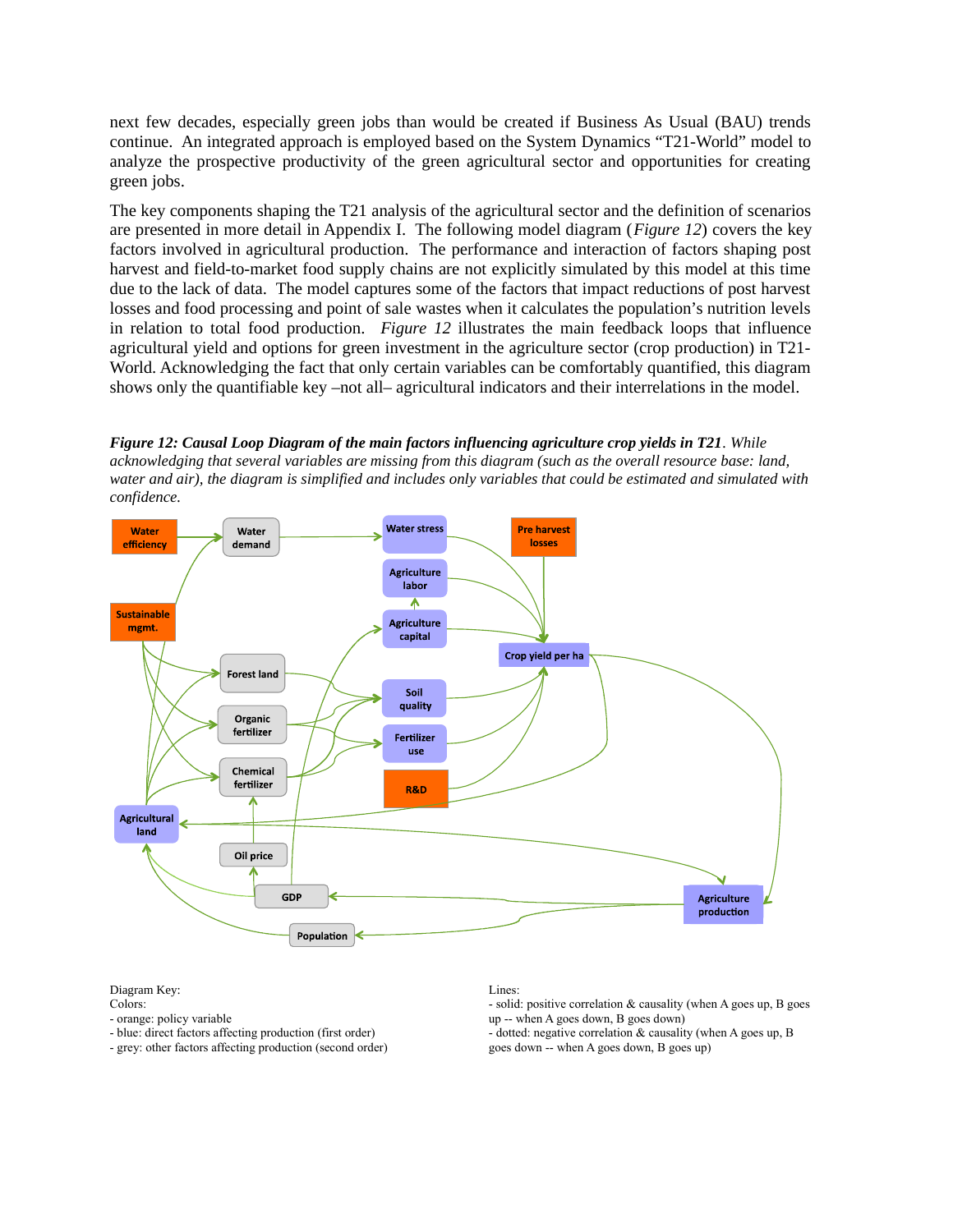# **Analysis of Employment Impacts**

In this study, two scenarios were set up to analyze the impact that several interventions would have on primary sector employment. These actions include sustainable (more ecologically balanced) management practices (e.g. no-till cultivation, expanded natural fertilization practices), research and development, integrated pest control and rural value-added food processing, but also conservation and reconstruction of forest and fish stocks (through, for instance, afforestation and reforestation as well as fish stock management measures and the expansion of aquaculture). Investments -catalyzed through subsidies, shifts in taxation, contributions to capital investments, etc.- are estimated for two scenarios, reaching respectively \$100 Bn per year and \$180 Bn per year (or approximating 0.12% and 0.2% of annual world GDP on average over the next 40 years). This total investment is assumed to be invested in two ways: in green agriculture interventions (green agriculture: GA1 and GA2) and in more conventional industrialized agriculture practices (conventional agriculture: CA1 and CA2). Finally, climate change impacts are assumed to be the same for all scenarios.

With these assumptions, the projected additional agriculture and food employment (that could be considered green if the interventions are implemented correctly) ranges between 1,650-1,730 million in 2050 in GA1 and GA2 (i.e. 8-13% higher than business as usual -BAU; 3% higher than CA1 and CA2 scenarios; and 52-59% above today's level). Green agriculture jobs tend to rise slowly over time, as more practices are adopted. Net short-term declines in employment are projected for fishery and forestry (in the range of 2 to 5 million jobs), where the effects of reduced production (driven by conservation measures) offset the gains in natural resource management and stock rebuilding. On the other hand, in the longer term higher natural stocks support the creation of new and additional jobs relative to BAU (n the range of 5 to 15 million jobs). In particular, adoption of sustainable management practices accounts for 362-630 million of employment gains in CA1 and CA2.

Of relevance, the production of second generation biofuels is projected to reach 250-844 billion liters of gasoline equivalent per year in 2050. This level of production is projected to require between 12%- 37% of annual agricultural and forestry residues as feedstocks and creates between 330,000 and 1 million jobs. This figure could increase up to 3 million if a mix of agricultural residues and conventional, purposely grown biomass feedstocks are used.

Worth mentioning, by 2050, the GDP of the primary sector would reach \$1,835-1,850 billion in green scenarios (i.e. 20-21% above BAU and 19-20% higher than CA1 and CA2). Of this total production, the crop production segment (\$554-586 billion) would outperform the BAU and CA1 and CA2 cases by 11-17% and 6-10%. Per capita income, if distributed in a just manner, would therefore increase among farmers even without considering relevant price premiums for greener produce. Also, this result indicates that –at least a portion of the- existing subsidies to conventional agriculture could be reallocated to finance the transition to green agriculture, as the gains would outweigh the costs.

In both the GA and the other scenarios, we observed a *decline* in the aggregate global *agriculture employment to GDP ratio* after 2010. This is due to a combination of factors that increase productivity for the sector (i.e., more value added is produced by each worker). Nevertheless, the green agriculture scenarios result to be more labor intensive than the CA and BAU scenarios. This is caused by the synergies existing across the various interventions simulated, which allow increasing soil quality, reducing water stress and pushing yields, while requiring more labor (as mentioned in Section 2). Social development also plays an important role in the GA scenarios. In fact, with better nutrition and an increase in income, which in turn –among others- effectively increases life expectancy and education levels (especially for girls in rural areas), an improved access to appropriate farm mechanization technology becomes possible, practically increasing labor productivity.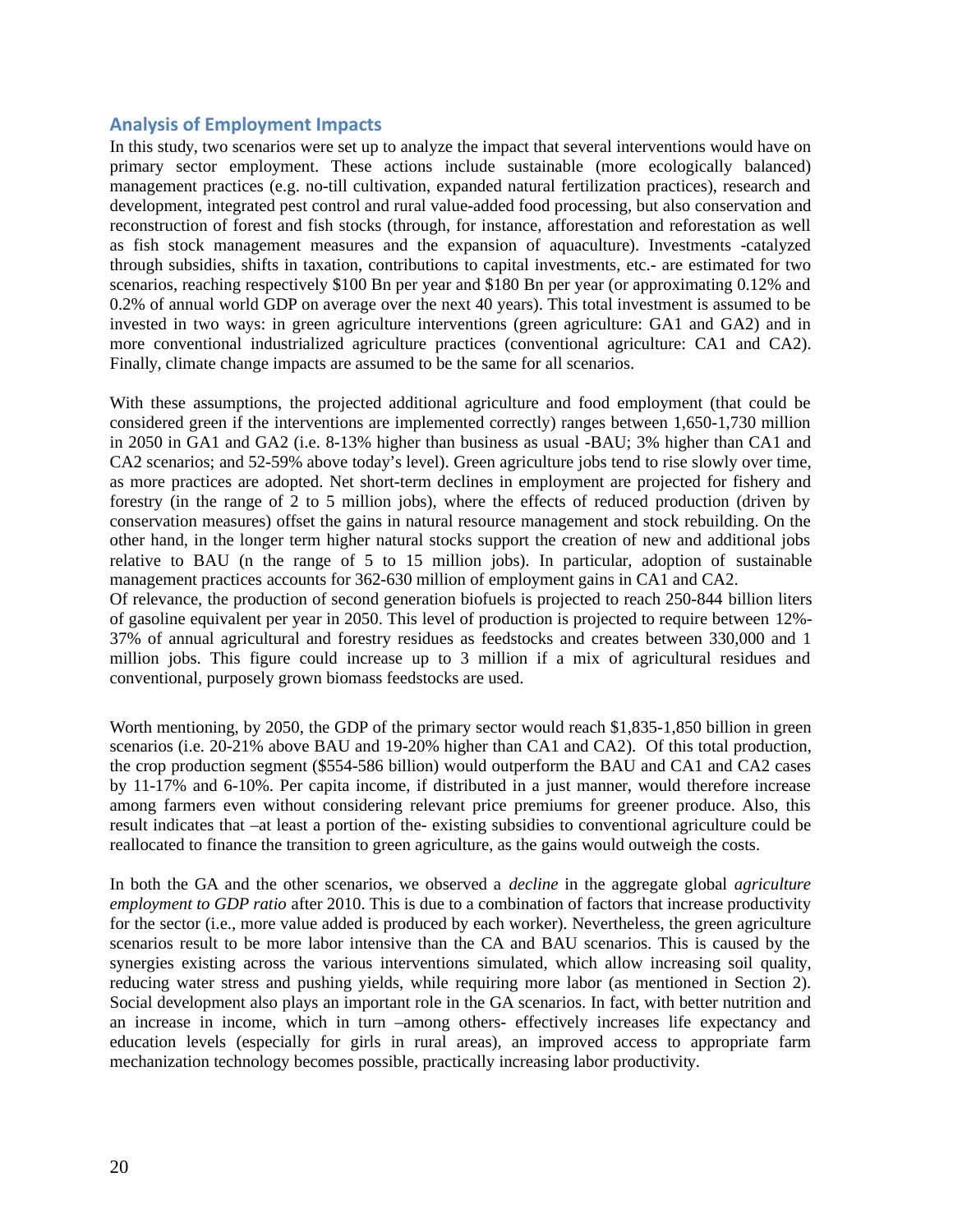# **4. Policy Analysis: Balancing public and private responsibilities**

This section analyzes important social, economic and environmental policy proposals that could help stimulate job growth in the green agriculture sector. There is a growing recognition that governments will have to take the initiative in encouraging and supporting private sector efforts to adopt green agriculture practices (UNEP, 2008). Once these are embraced and begin spreading, increasing yields and value added in combination with higher employment would support the transition to a more selfsustaining sector.

The policy options analyzed for intervention include both financial and regulatory measures such as subsidies, taxes, public R&D, international assistance and regulated standards; and marketing processes and voluntary efforts (e.g., eco-labeling and certification programs).

## **Public and private investments**

With the social, environmental and economic challenges ahead, there is an opportunity to re-connect agriculture with its "green" roots. However, the pace of such a transition will be determined by the degree to which individual countries and the international community are able to stimulate widespread adoption at an unprecedented pace and scale. This transformation towards green agriculture practices and the creation of millions of green jobs will require significant investments in the development and implementation of efficient, productive and sustainable agricultural practices. As green agriculture is relatively more labor intensive and also requires greater application of appropriately scaled farm mechanization capital, the present levels of investment are not commensurate to the task. Many of these investments could be funded by public and private partnerships, as the benefits would accrue to both sectors.

In the developed and industrialized countries, the key areas that require public financial support include reducing the expense of sustainable production equipment, farmer training and extension services and perhaps temporary compensation assistance for farmers during the early transition years when there might be yield reductions. In developing countries, green investment is primarily required for immediate soil improvements by increased organic and mineral fertilizer applications, improved seeds for food and fodder crops and also for the purchase or hire of minimum tillage farming implements. A radical change in policies as well as investments is needed to change the prevailing trends in these regions (IAASTD, 2009). For all farmers, both in developed and developing countries, training is the single largest investment need. In developing countries in particular, such training will also improve the quality of agricultural jobs and help reduce rural out-migration.

However, the lack of functional markets that could monetize valuations of the 'avoided externality costs' that are provided by environmental services reduces the potential of such beneficial programs to attract sufficient private investment. Without such markets, the private sector may be less enthusiastic about many green investment opportunities due to the longer time frames often required for productivity improvements to deliver competitive economic returns on such investments. Private capital investing has the tendency to be 'impatient.' Given the uncertainty of payments for environmental services becoming a valid incremental revenue stream for green agriculture efforts, it will be critical to undertake policy initiatives that mobilize public sector funding through a variety of fiscal policies and regulatory frameworks order to fund investments that support the creation of green jobs.

The source of funding for green investments cannot be explicitly defined at the global and regional level unless financing mechanisms are approved through international agreements. As various national governments may prefer to rely on different policies and strategies to support the transition to a green economy, projecting aggregate investment levels for a region can only be done with the use of scenario modeling assumptions. With specific national analyses, the source of funds can be explicitly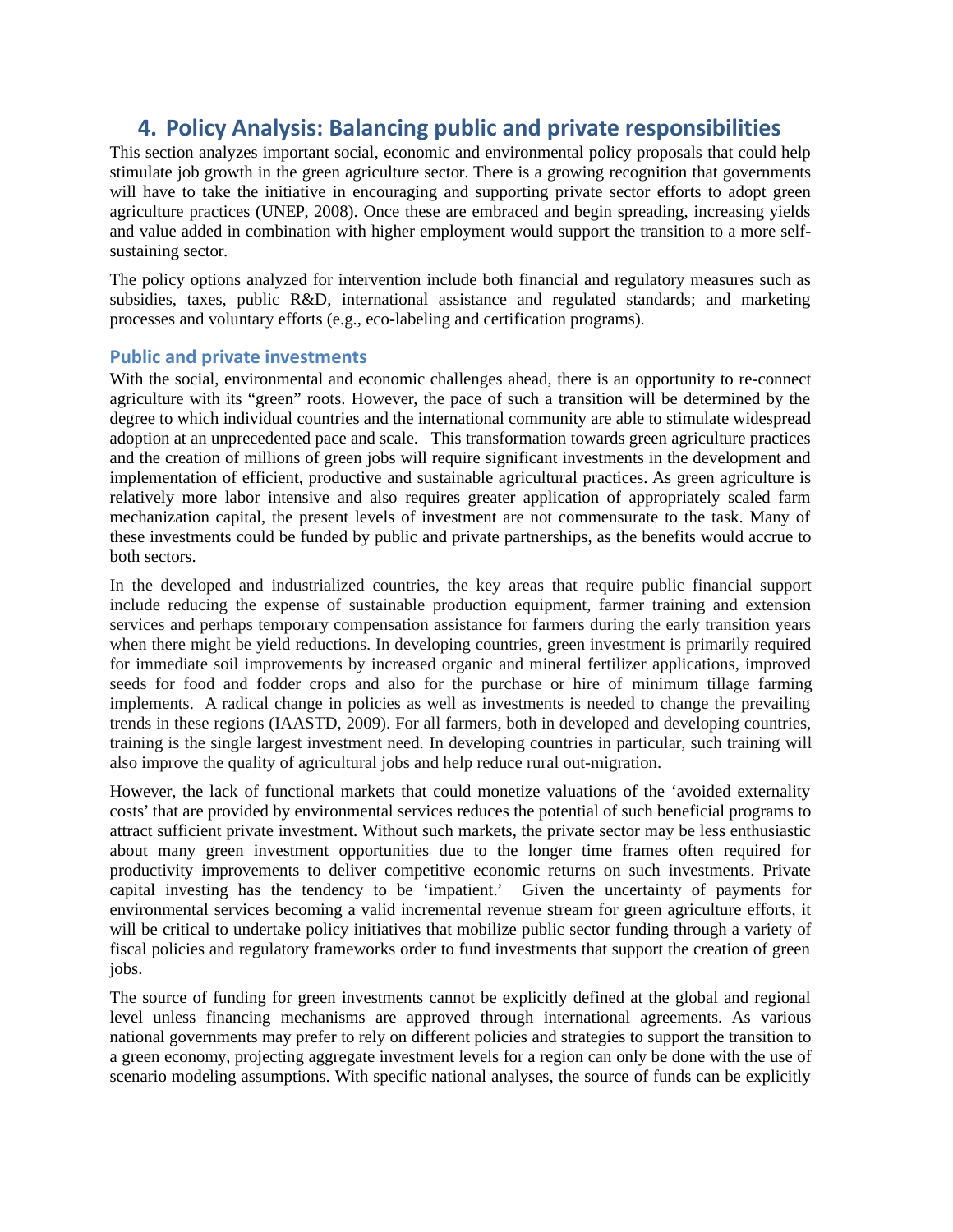defined and analyzed and more credible results would be determined based upon specific policies and funding sources.

Determining both the gross and net cost of moving toward a greener agriculture sector has various purposes. These include the need to estimate and disaggregate present costs and future benefits for the key participants involved, both in economic terms and as expressed by the preservation of natural resource stocks. It also supports evaluation of the impacts of policy options in light of their opportunities and risks. For instance, if a government has set an environmental goal (e.g. reducing emissions below 1990 levels) and decides to rely on incentives (e.g. tax breaks or discounts) to support the shift to lower emission levels, the buy-in of households and the private sector will be a key factor that will define the success or failure of the policy. In this case, the government risks missing its emissions reduction targets if the private sector does not participate as expected.

This policy option normally targets negotiated goals to mitigate the economic burden on households and the private sector. As an alternative case, when governments set mandates, the buy-in of households and private sector is assured by law, and the economic cost is either shared (if public incentives are offered) or fully allocated to households and the private sector. In this case an emphasis is put on reaching the policy target through mandates and the costs can be more easily estimated knowing that both public and private economic actors will have to assume the full costs of complying with the mandate.

A good example is PES, concerning public-private partnerships. Successes of developed countries may not necessarily be easily extended to developing countries due to the potential lack of reliable funding. Sources include the domestic market, the national government and international donors. Being the market often small in these contexts, funding should come from the government or donors. This could be the case when the externality created by a traditional form of production in a developing country also amounts to an externality for a developed country (global externality). Perhaps the most prominent example is the willingness of rich countries to pay for a lower carbon footprint of production in developing countries through the CDM (note that GHG emissions and CC are global externalities, i.e. also externalities for rich, developed countries). The same holds for payments that help maintain tropical rainforest (e.g. the Yasuni ITT initiative in Ecuador), protect global biodiversity or provide other general societal benefits.

# **Financial and fiscal shifts**

#### **Subsidies**

Governments should phase out subsidies for unsustainable farming methods that rely on the intensive use of fossil fuel based inputs as these practices have resulted in negative feedbacks in conventional agricultural systems. In parallel, public agriculture policies should encourage and support efforts to restructure farming production methods to adopt more sustainable ecological agriculture practices. In many developed countries, large scale commodity crop agriculture is heavily subsidized or supported. These policies encourage the monoculture production of selected crops (e.g. corn, wheat, rice, soybeans, sugar and cotton) and raise the level of risk to those farmers who cultivate a more diverse variety of grains, vegetables and fruit. Such domestic crop price support subsidies or income support payments for commodity farming in OECD countries are distorting market signals and result in unfair competitive conditions relative to farmers in countries that do not offer such crop production subsidies. This public investment in high volume commodity crop production has been a key factor in the rapid growth of international trade in these commodities and has undoubtedly reduced private sector motivation and incentives to invest in developing countries' agriculture sectors for decades. The continuation of these subsidies is certain to hinder needed investments in the transition to green agriculture.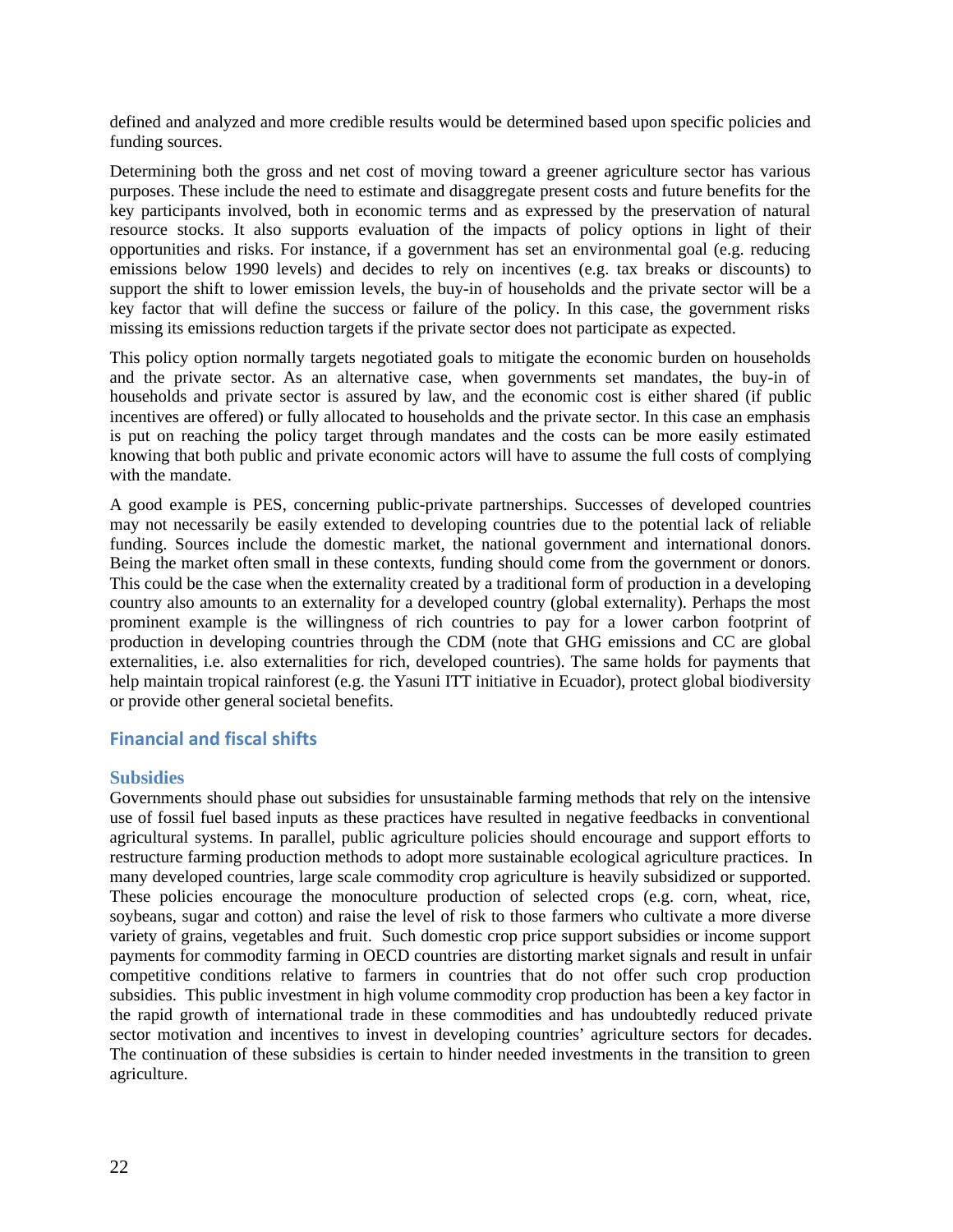However, it remains controversial whether the reduction, removal or reform towards such decoupling would help developing countries. Ideally, with the gradual elimination of such 'perverse subsidies' for fossil fuel based inputs, governments would reapportion some of these funds to support the development of sustainable agriculture (as indicated in Section 3, which shows that higher returns would be achieved when investing in a green agriculture). It would be particularly useful if special consideration were given to those actions that create green jobs. Such areas include infrastructure construction (e.g. local water catchment facilities) and the purchase of equipment and application of products (e.g. minimum tillage equipment, local/regional organic compost production, adequate animal housing). Subsidies could also promote the dissemination of agroecological knowledge for sustainable agriculture through extension services and other means. Government initiatives could be instrumental in helping to create employment in the supply chains of these products and in providing temporary compensation assistance for farmers (especially during early phases of the transition when crop yields might be depressed). Such policy linkages can be complicated, as past experience in with the opening of OECD markets and their decoupling of subsidies have indicated that these reforms may favor conventional agriculture in both non-subsidizing OECD countries (e.g. Australia, New Zealand, etc.) and developing regions (e.g. in Latin America and East Asia). Care should be taken in defining transitional mechanisms for funding and trade.

In Europe, the recent reforms of Common Agricultural Policy (CAP) programmed aim to, among others, completely decouple agricultural subsidies from production, and award farmers according to their contribution to environment conservation and farm employment (Ventura-Lucas, 2002; IAASTD, 2009). There has been some criticism that the schemes do not deliver all of the environmental and biodiversity benefits for which they were designed, especially as the scale of implementation becomes too small and fragmented (Whittingham, 2007). One option that avoids this situation is the adoption of regional planning approaches (e.g., the OECD environmental farm plan programs) to generate more coordinated land use patterns across larger landscapes (Manderson et al., 2007).

#### **Payments for ecosystem services (PES)**

Many policy makers are beginning to consider the long term economic and environmental benefits of establishing programs that would recognize and financially reward farmer and forester efforts to restore and sustainably maintain the health of local rural ecosystems. These initiatives, known as Payments for Environmental Services (PES) would monetize the value of reduced GHG emissions, increased carbon sequestration in soils, improved forest and watershed resources, conserved fresh water resources, reduced sedimentation of lakes and reservoirs, pollination and pest management by enhanced biodiversity, and other positive 'externalities' that are now 'freely' provided by sustainable agriculture practices. An excellent overview of PES project initiatives can be found in the USAID report, "Lessons and Best Practices for Pro-Poor Payment for Ecosystem Services" (Jindahl, R. et al. 2007).

One of the pioneering efforts in this area is the recently announced "Kenya Agricultural Carbon Project," in which the World Bank's Carbon Finance Unit entered into an Emissions Reduction Purchase Agreement (ERPA) with the NGO, Vi Agroforestry for their coordination of approximately 40,000 small holder farmers' adoption of a variety of sustainable agriculture practices (e.g. compost management, crop rotations and agroforestry) on 45,000 ha in western Kenya. Over the duration of the nine year ERPA, it is anticipated that the farmers would earn nearly \$2 million (US) in PES payments that would complement the economic returns that are expected from gains in crop yields and other agricultural products. Local capacity building and training for local farmers will initially be the primary tasks of this project.

During the project's first phase, there will be nearly 70 field officers and another 20 supporting technical and management staff employed to execute this project in two Kenyan provinces. These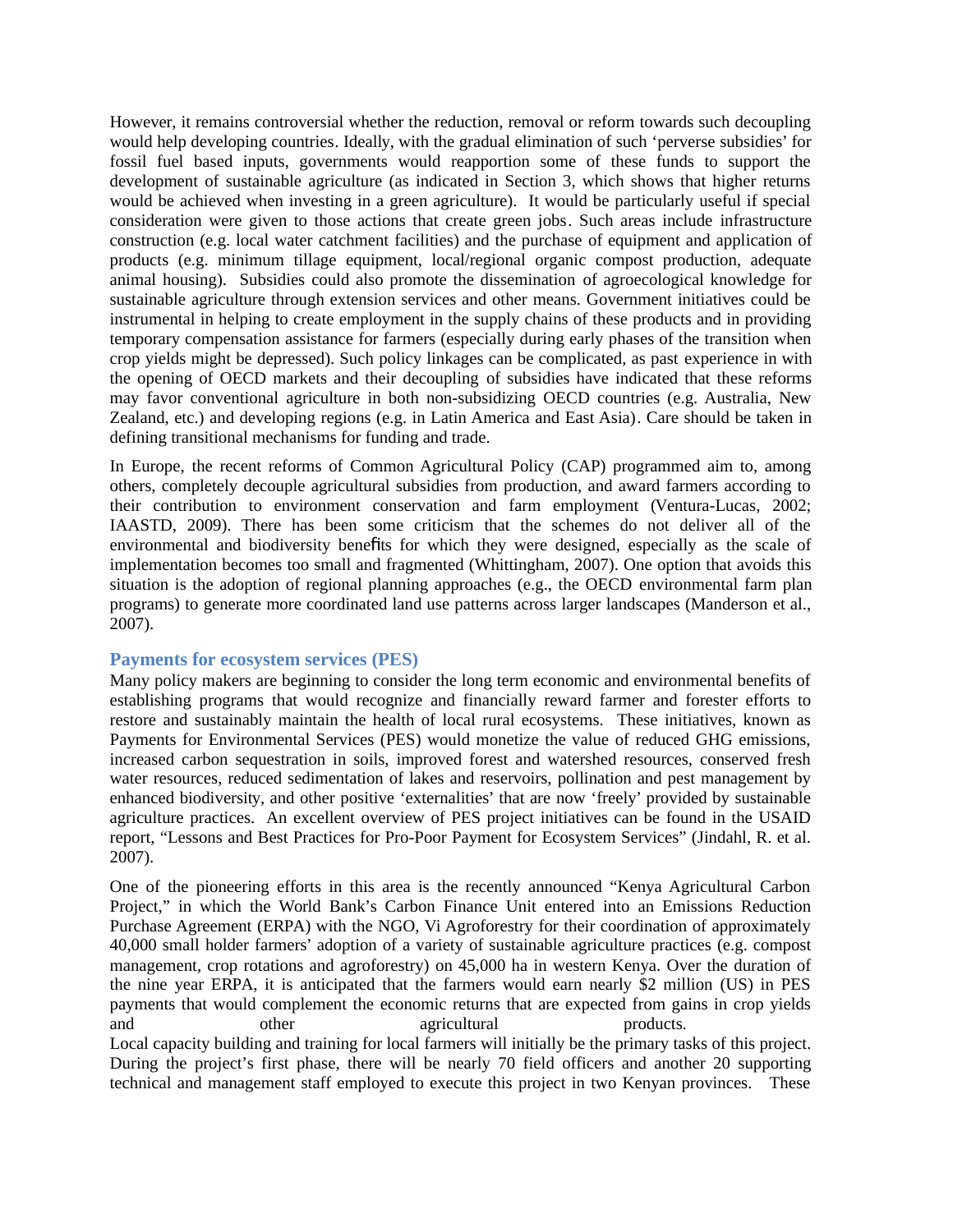new jobs would be incremental to the additional labor required to implement the sustainable agricultural farm and forestry activities.

The global potential to apply PES financial compensation for farmer and forester efforts to improve watersheds, restore soil quality and other actions is substantial. In considering whether efforts that mitigate GHG emissions and levels could be eligible as PES actions, a study of global GHG abatement costs (Figure 14) found that a wide range of green agriculture practices (e.g. organic soil restoration and grassland management) offer significant abatement opportunities that would pay back themselves in a few years of cost less than ten Euros per  $CO<sub>2</sub>$  equivalent ton (McKinsey & Co. 2009).



*Figure 14: Global GHG Abatement Cost Curve for the Agriculture Sector (McKinsey & Co. 2009)*

Note: The curve presents an estimate of the maximum potential of all technical GHG abatement measures below e60 per tCO<sub>D</sub>e if each<br>lever was pursued aggressively. It is not a forecast of what role different abatement meas

In spite of the limited application of PES to date, efforts are needed for further promotion. A key objective of PES schemes is to generate stable revenue flows that help reward farmers for reducing environmental pollution and other 'externality costs'. In addition to protecting the ecosystem and creating employment, these initiatives also provide the opportunity to reduce the rate of rural-to-urban migration. In order to encourage the move towards a greener agriculture, such PES arrangements should be structured so that small-scale farmers and communities, not just large landowners, are able to benefit.

While most applications of PES have been in developed regions, these programs in developing countries, primarily supported by the government, have also established long-term win-win situations with both environmental protection and employment creation especially for the rural poor – such as the Working for Water initiative in South Africa (Lieuw-Kie-Song, 2010) and National Rural Employment Guarantee Scheme in India (Government of Maharashtra 2006; Lieuw-Kie-Song, 2010). Thus, PES in developing countries has a significant potential to generate socio-economic benefits by providing productive employment for poor and marginalized rural populations. However, general assumptions that PES programs will assist the poor or stimulate employment should be tempered with a recognition that determining who are the primary beneficiaries is highly dependent on who holds the rights to the natural resources that are being managed and who has land ownership rights for the areas that are subject to PES incentives (FAO, 2007).

Many parts of the world are in acute environmental distress with extremely low productivity. In the extreme case of Haiti, due to severe deforestation, soil erosion and flash floods in many areas, the land productivity is already too low to sustain healthy livelihoods. PES programs could help finance long-term investments in restoring natural capital required in these areas; and subsequently help create opportunities for sustainable employment. In addition, people in many areas are engaged in natural capital destruction under very poor occupational conditions, such as deforestation in the Amazon region in Brazil. While they do this generally for a lack of better options, PES programs could offer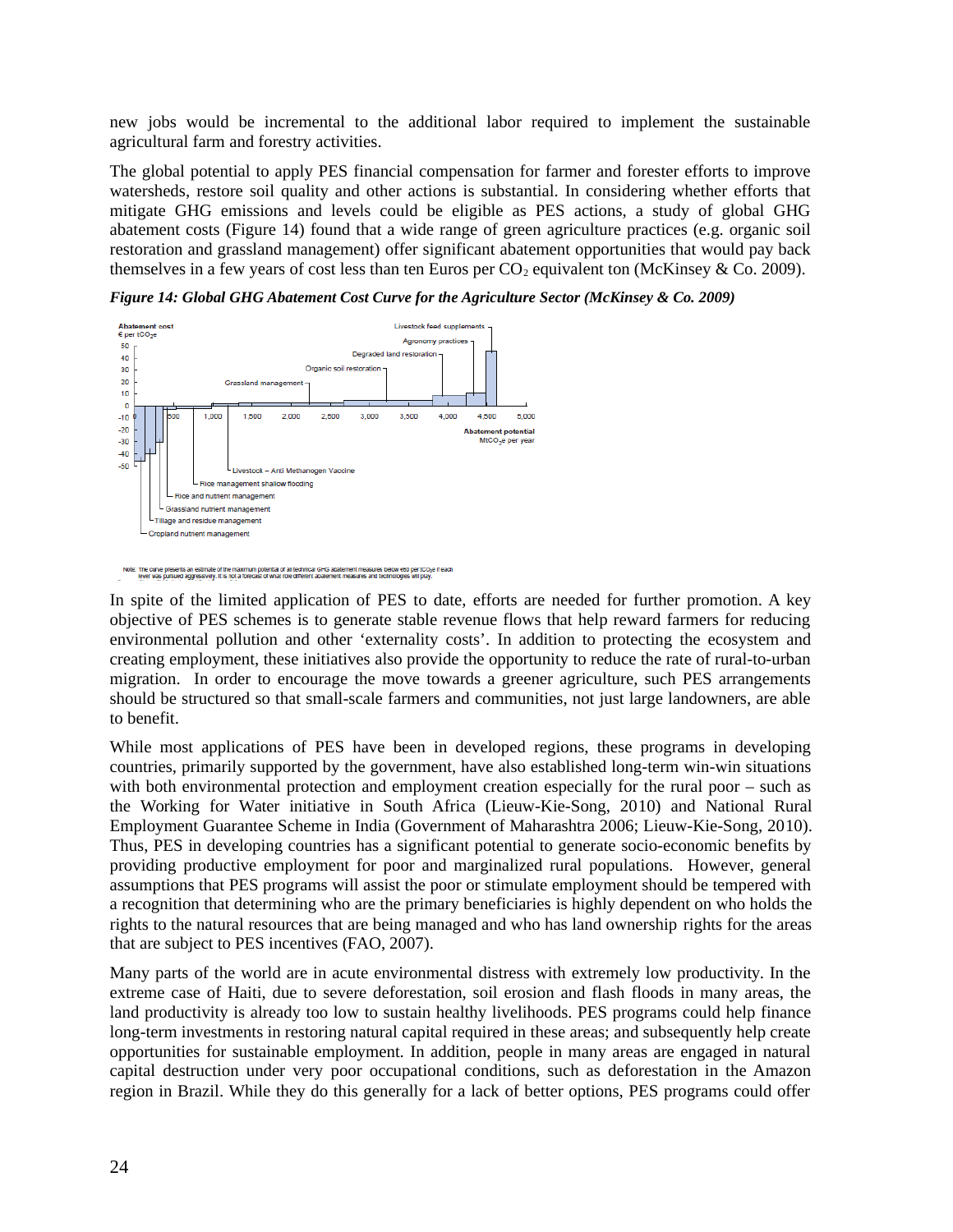alternative employment with better working conditions in environmentally sound activities like reforestation or other agro-forestry activities.

#### **Tax reforms**

Another policy to address agriculture's environmental externalities is to advance an ecological tax reform, which makes more sense than merely imposing a new tax. By scaling-up and expansion of eco-taxes (e.g. taxes on carbon and pesticide use), governments have a better chance of meeting their tax revenue targets, increasing employment and helping clean up the environment at the same time (Elkington et al., 1998). For instance, revenues from eco-taxes can allow the reduction in payroll taxes that stimulates employment and economic activity, or tax exemptions for biocontrols to promote integrated pest management.

Some OECD countries adopted environmental taxes on agricultural inputs as a part of a policy package to reduce the environmental impacts of pesticides, fertilizer, manure waste as well as energy use. Denmark, Norway and Sweden, for example, have introduced taxes on pesticide use, as incentives to reach pesticide use reduction targets. Similarly, the Netherlands imposed an excise manure tax (IAASTD, 2009). Unfortunately, eco-taxes are frequently weakened by granting a variety of exemptions, such as lower tax rates to energy-intensive firms (UNEP, 2008).

There have been positive results with such taxing policy, as seen in Germany where an eco-tax levied on different forms of energy consumption has successfully helped avoid emissions of more than 7 million tons of carbon dioxide between 1999 and 2002. Reductions in social security contributions made possible by these funds helped create 60,000 additional jobs by 2002 and possibly as many as 250,000 by 2005 (Umweltbundesamt, 2002 and 2005). However, in many low-income countries such taxes may be hard to collect, particularly with large informal sectors (Panayotou, 2000; Bhagwhati, 2005) unless private companies are taxes directly.

#### **Research and extension**

High-productivity sustainable farming is knowledge and science intensive and requires both sitespecific research for adaptation to different farming environments and widespread training of extension specialists and farmers. A shift towards a sustainable agriculture will depend upon many disciplines including soil biology and fertility; water management; biodiversity conservation; food systems; integrated pest and vector management; and covering many cross cutting socio-economic issues. Investments in strengthening these activities would create new and decent employment opportunities and would lay the foundation for more sustainable rural livelihoods.

There are significant knowledge gaps in rural labor markets with regards to green job opportunities. A large portion of agricultural workers has limited access to education and training, which directly contributes to the labor market's poor wages. As the promotion of decent work is integral to green job creation, policy interventions are needed to support the investment in research and knowledge generation for all rural groups; including females, youth and subsistence level farmers. Historic attitudes that "small farmers need to be taught" have led to frequent failures of some extension service programs. A greener agriculture needs a more integrative and participatory learning process in which farmers and professionals in agro-ecological sciences work together to determine how to implement best practices and make new discoveries. Therefore, their adoption requires the education of specialists. This could also include the regular collection, interpretation and use of age and sex disaggregated data (ASDD), in both the formal and the informal economy.

#### **International development assistance**

There has been a disturbing trend over the past several decades of continual reductions in wealthier nations' Official Development Assistance (ODA) aid that has been provided to support agricultural development in the developing world. Despite the central role played by the agriculture sector in most of these nations, other economic sectors and various social institutional programs have been the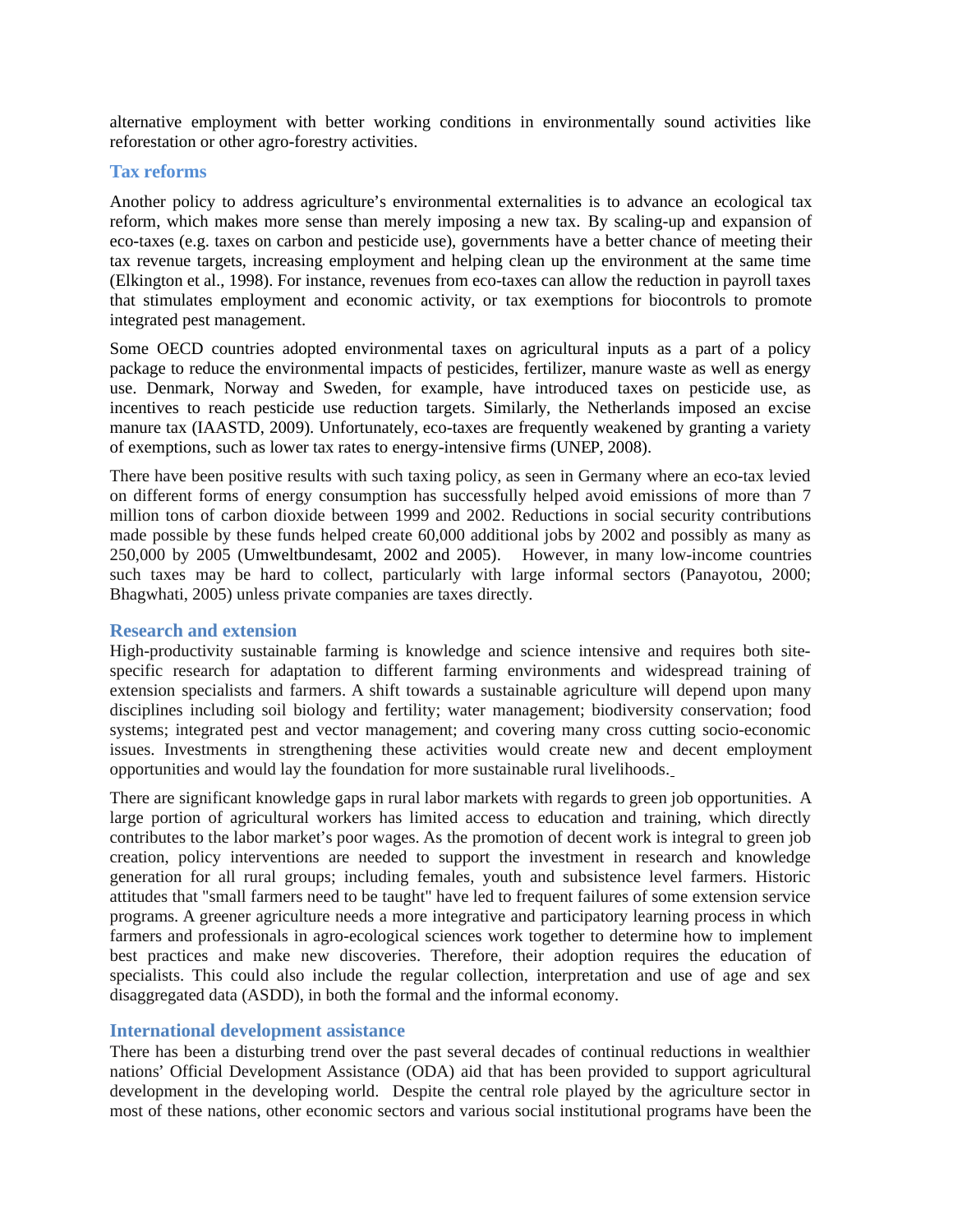greater beneficiaries of foreign aid. This trend needs to be reversed if green agriculture transitions are to be given the stimulus needed to progress forward in these countries.



*Figure 15: Agriculture's declining share of Official Development Assistance (WB, 2008)*

Reorienting the priorities of national and multilateral development assistance agencies as well as export credit agencies away from unsustainable projects and toward greener alternatives is an urgent need. The EU, for example, has signed preferential treatment for agricultural producers in sub-Saharan Africa, though it was unable to reverse unsustainable trends in these areas (European Commission, 2008).

# **Regulatory measures**

#### **Targets and mandates**

Mandatory regulation and standards, especially related to animal and plant health and food safety need to be better integrated on an international basis to more effectively utilize the limited national resources that may be allocated for these activities. Stronger mandates for natural system conservation are needed in both developed and developing countries (IAASTD, 2009). Regulatory tools such as land-use policies should be reformed; with particular attention to establishing farmers' legal rights to the land that they cultivate in order to ensure that they are the prime beneficiaries of their investments and labor that are committed to restore and sustainably manage these natural assets through green agriculture practices. However under some circumstances where related markets exist, such as in the case of the organic farming scheme in UK, cautions should be taken on whether to set targets for organic conversion, as an arbitrarily set target has the danger of disconnecting the industry from the market. In such cases, responsive manners to the requirements of the market may be suggested (University of Cambridge, 2002).

Stronger regulatory oversight of farm labor occupational health and safety conditions are recommended, with particular attention to the proper handling and disposal of pesticides and herbicides. Improved attention to mitigating these occupational health risks would also have the indirect effect of demonstrating the value and cost benefit returns of biological practices for managing pest and weed threats to farm productivity. Similar attention should be given to improving food safety and food processing quality in order to improve small holder farmers opportunities to participate in the supply chain for higher value food products and to supply urban domestic and foreign export markets.

## **Certification**

Certification programs are intended to enable access to higher value markets for producers who can provide objectively verified evidence that the production methods that they have useed comply with specific environmental and to some extent social and ethical standards (e.g. USDA certified organic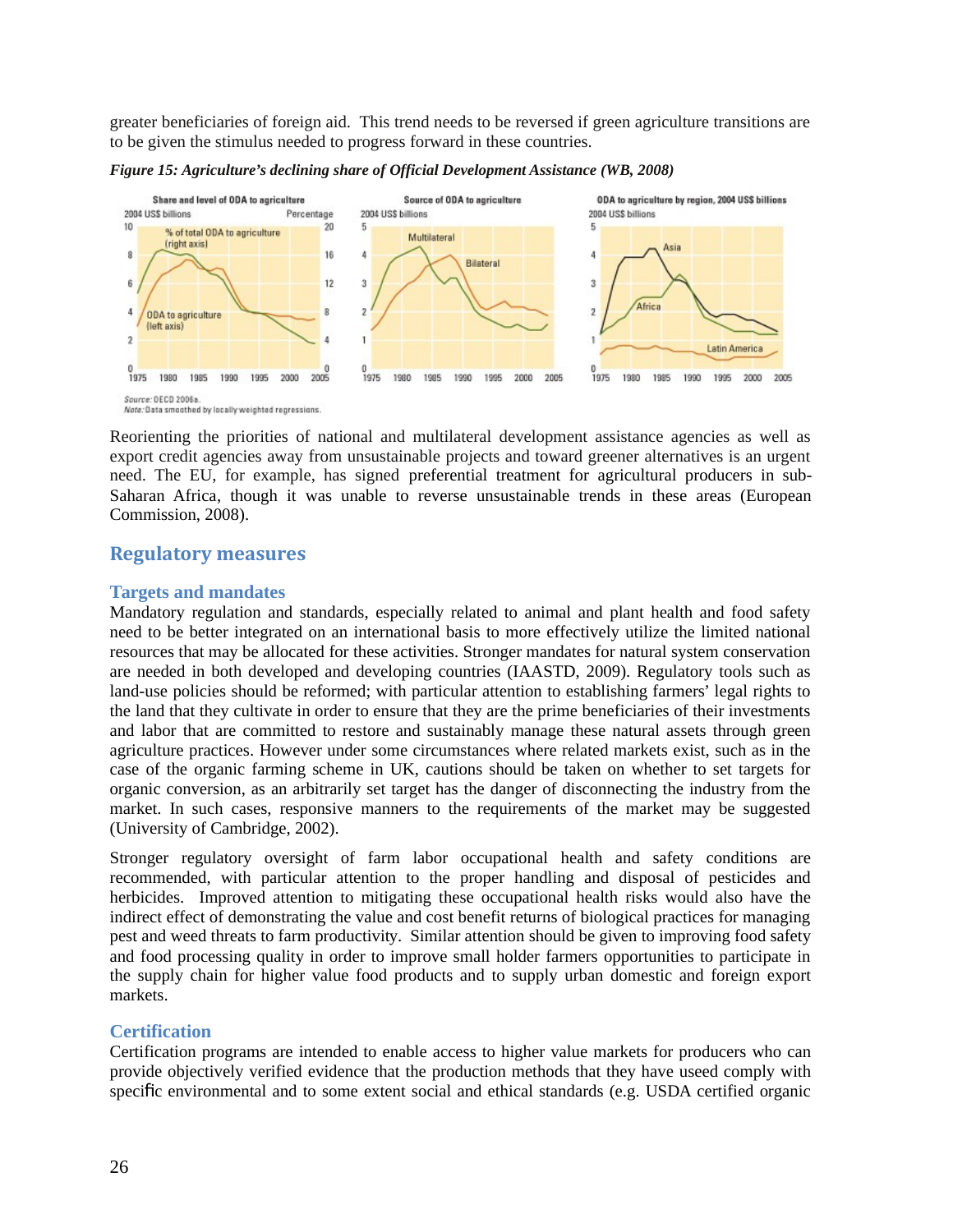products). The veracity of such products' quality claims are determined through both third party certification and to a lesser extent by participatory guarantee processes.

As is presently implemented in the US, third party certification of organic products requires that an authorized, credible party other than the producer audits the individual farmer's production process and detailed records of input use. These assessments follow an array of requirements that have been standardized by government regulations in order that such products are deemed eligible for whatever premium prices may be assigned by the consumer market.. The US organic soybean and milk certification, for instance, remains critical to producers, without which they would be subject to the same competitive pressures that have lead to lower prices that are faced by conventional producers (UNEP, 2008). While there are examples of developing country farmers who have benefited from third party certification (Hatanaka et al., 2005), arguably these standards discriminate against resource poor farmers who cannot afford the high costs of participation (IAASTD) but could potentially be addressed through group certification processes. Internationally, the private sector in developed countries, which is driving third party certification, should promote the harmonization of private sector standards and streamline accreditation, especially where these apply to plant products produced in developing countries (Jaffee, 2005).

The alternative approach, participatory guarantee systems (PGS), involves less administration and relatively lower costs, members of a cooperative organization inspect each others' farms, share information on improving their crop production and agree to farm in accordance with international organic farming standards. In the developing world, for example, the International Federation of Organic Agricultural Movement (IFOAM)'s PGS programs help small producers to adhere to organic farming standards via social networking, e.g. knowledge sharing and mutual monitoring (IFOAM, 2010).

The certification programs may also provide a stimulus for the development of off-farm employment opportunities through the provision of services such as accreditation of farms or production systems (IAASTD, 2009).

However, certification may face several problems that are typically associated with niche markets and may face limited prospects for market expansion. Furthermore, accreditation and control systems are essential to enforce organic standards and regulations to meet general quality requirements. It is also warned in some studies (IAASTD, 2009) that the system is extremely expensive and unless charges can be passed onto consumers the ability of poor producers to comply with such regulations will be doubtful. There are efforts underway to develop group and 'participatory' organic certification processes that could reduce the transaction costs incurred by individual farmers. By coordinating organic practices, and input procurement record keeping activities within farmer cooperatives and grower associations, more farmers may be encouraged to begin the multi-year process of gaining organic certification and the costs of doing so would be commensurate with the additional earning potential for premium priced crops (Khosla, FAO. 2006).

#### **Land reform support**

In order for farmers in the developing world to significantly invest their labor and capital in green agriculture transition efforts, major land rights reforms will have to be implemented. As many of the green practices improve farm productivity over a period of several years, farmers need to have confidence that they and their families would enjoy the longer-term benefits that are gained from the work they do now. Unless there are improvements in land tenure and ownership rights for poor farmers, it is unlikely that they would make the full measure of investments that are justified by the economic returns over time.

It is particularly critical to address and rectify current conditions where women farmers are denied equitable participation in the natural capital assets that they tend and manage. For real global progress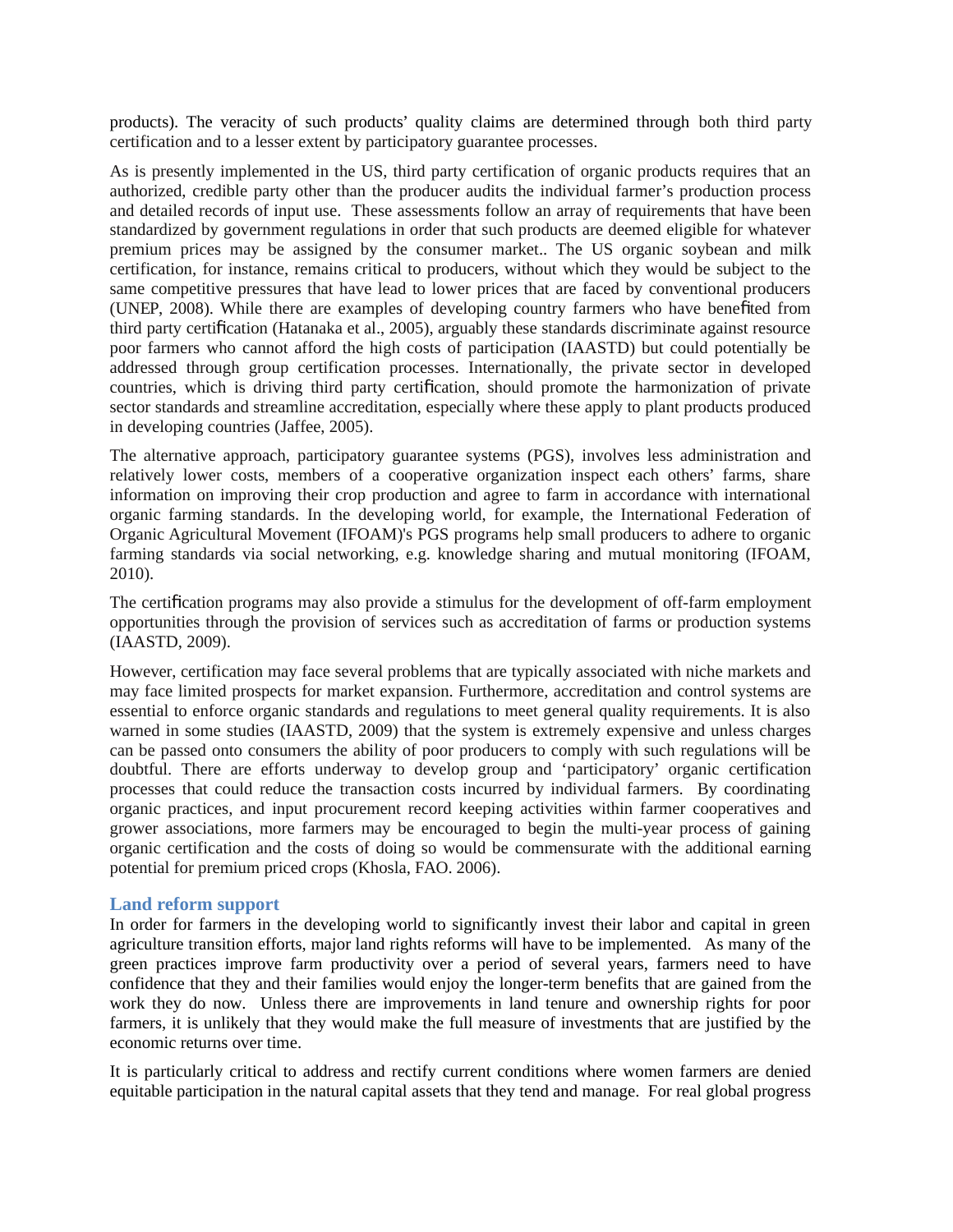to be made, it will be essential that women are legally conferred land rights and rights to water to provide a strong foundation for their work in applying green farming practices. Much work has been done to reform land rights, particularly in the NGO community. There are promising examples of national and provincial government actions; such as West Bengal's recent revision of property deed registrations to include women spouses as co-owners (see Landesa.org) that are beginning to resolve this challenge. This is without a doubt one of the more difficult issues that must be resolved in order that many countries could begin a transition to green agriculture.

# **Branding and Marketing Initiatives**

Eco-labels could be adopted for all consumer products to ensure that consumers are more aware of the environmental conditions and impacts incurred in the production of the products that are being marketed. Such access to this type of information would be needed to enable consumers to make more responsible purchasing decisions with regards to the direct and indirect impacts of their consumption behaviors. It is anticipated that as consumers become more knowledgeable of the 'ecological footprint' of their own actions; there would be an associated increase in market demand for more eco-friendly products, which would encourage manufacturers to adopt more sustainable practices.

It is also critical to address the need for better public awareness and understanding of the relationships between eating habits; health impacts and the wide range of ecological and resource pressures created by consumers' food choices. The disparity between continued malnutrition among more than a billion people throughout the world; and the growing 'epidemic' of obesity and diabetes among millions of people whose diets are heavily skewed towards animal fats and highly processed foods is cause for great concern. Policies are needed to inform consumers of the health and environmental implications of their diets.

One of the most comprehensive eco-labeling programs, Germany's "Blue Angel" has been in existence for twenty five years, covering nearly 100 products in 1981 and now more than 3,600 today. Another eco-label, developed in 1992 by the Swedish Confederation of Professional Employees (TCO) now covers more than 7,000 products and 100 manufacturers worldwide. Many developing countries (e.g. India, Indonesia, Thailand, Philippines, etc.) have also adopted or are developing ecolabels. However, as these labeling programs proliferate, there are emerging problems of vague claims or low performance standards that may result in discredit of such labeling schemes. Thus, regulatory instruments or qualified certification bodies may be needed for verification (OECD, 2002).

Moreover, many export-oriented economies rely on cheap and exploited labor. Public policy and private market sourcing strategies should be cautious to not only be concerned about a single-minded focus on 'greening' products and their underlying business practices. Social equity and fairness are also important issues that need to be included in the broad category of eco-labeled goods. Future jobs need to be not only green but also decent with regard to wages, labor conditions and workers' rights.

# **Decent Work and Equity**

In addition to absolute number of jobs created, it is important that green job opportunities should qualitatively be for decent work, i.e. "under conditions of freedom, equity, security and dignity, in which rights are protected and adequate remuneration and social coverage is provided" (UNEP, 2008). While much of the employment in green agriculture should generally support environmental goals, such as biofuel feedstock plantations in Latin America, many of these jobs may be of lower quality, with low wages and long working hours under extremely poor working conditions. There is also the potential for labor problems concerning conditions of forced or child labor, especially in developing countries. While enormous decent work deficits exist for both smallholders and a large portion of the waged agricultural workforce, women and children are the most exposed to these challenges. Thus government policies and strategies are necessary to promote decent jobs and address equity issues, as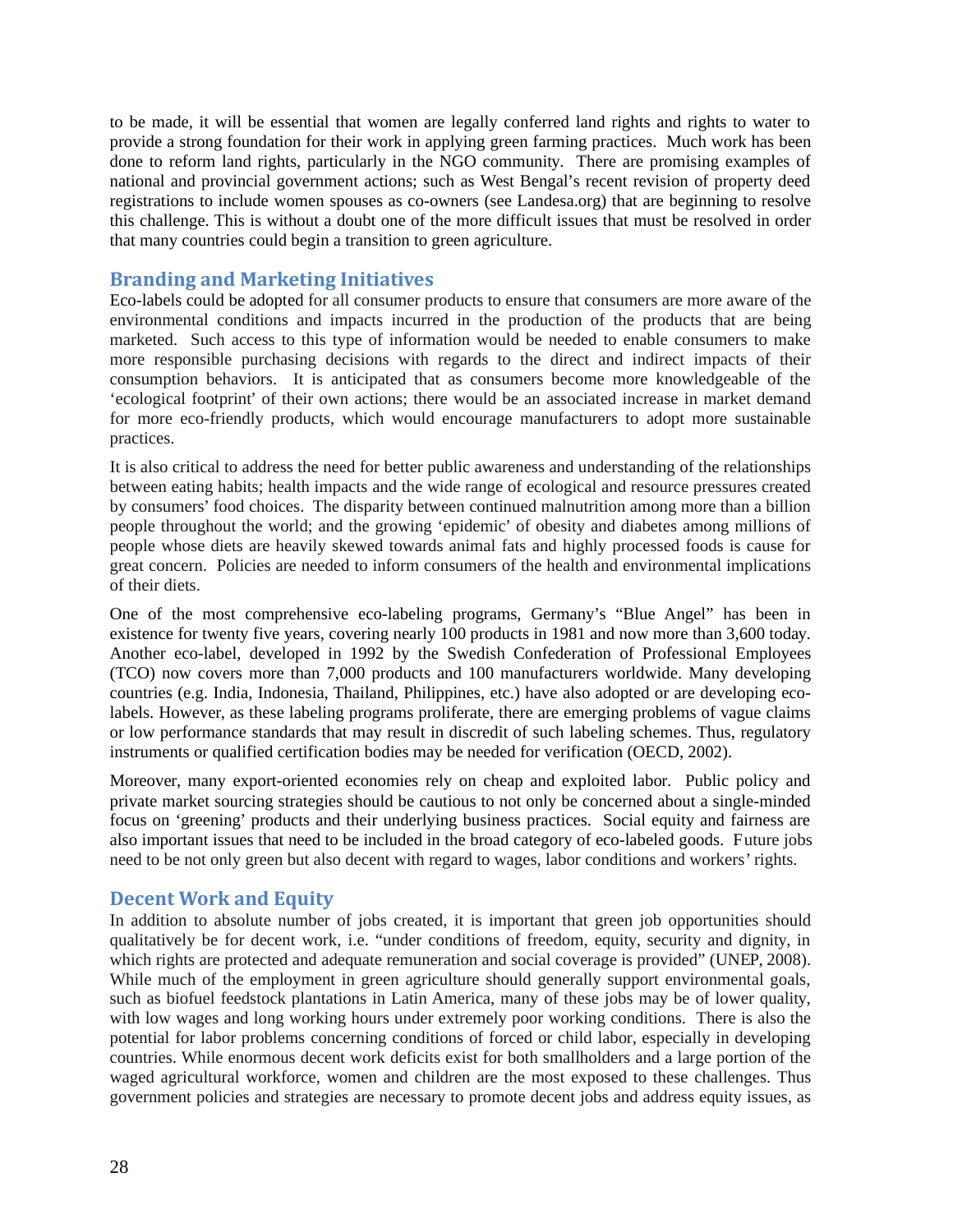these will be critical to facilitate a green transition, reduce poverty and achieve inclusive and sustainable development (UNEP, 2008).

Gender equality is an integral cross-cutting theme in the decent work agenda. Women are disproportionately affected by extremely poor working conditions, and they are less likely to benefit from green agriculture improvements because they represent a majority of the world's poor and have less access to agricultural resources (such as land) and education. Active labor reform policies, job standards and broad social protections are essential to ensure the rights of workers and their communities. It may be useful to link the green subsidies and tax incentives that are provided to private enterprise with requirements that they provide decent pay, benefits and safe working conditions to their workers. Legislation should also support adequate training and educational opportunities in order to create green jobs skills with a specific emphasis on promoting gender equality. It is also important to promote the participation of both women and men in decision and policy-making processes (UNEP, 2008; ILO, 2010).

Young people are also facing critical challenges in finding gainful work in rural areas (UNEP, 2008); they currently account for 47 percent of the total unemployed globally (FAO/ILO, 2010). In order to promote youth employment, major rural development policies and investments should specifically address the views and needs of young people and include technical and vocational education training as integral elements of funded programs (FAO/ILO, 2010).

## **Other enabling conditions**

Enabling conditions are a broad set of factors that impact more economic sectors than exclusively agriculture. These conditions must also be addressed in order that the specific investments in green agriculture initiatives are actionable and have successful outcomes. Key enabling conditions for transitioning toward a green agriculture sector are briefly discussed in the following section.

# **Construction of roads for transport of inputs and outputs to and from farms**

Rural road networks must be extended and improved to provide more farming communities with reliable access to regional markets and urban centers. The need for such investments is greatest in Africa (IFPRI, 2009); although other regions also have significant needs that must be addressed. When improving rural transportation, we should also consider railways and waterways that could serve many common needs in an environmentally sound and energy efficient manner. This improvement will provide work in construction, maintenance and operations of transport systems.

#### **Rural electrification and internet access**

In addition to building a good transportation network; making rural areas attractive enough to dissuade rural populations from migrating into urban areas will need to assure affordable and reliable power supplies to farms, villages and small towns. It is important that sustainable energy and power services are made available to the small and medium enterprises that would be provided farm related inputs, products and services. Such AP supply chain operations will help create many non-farm jobs that are necessary for the maintenance and establishment of vibrant and prosperous rural communities.

#### **Trade regulation**

Trade can be both, very positive and negative for agricultural development. It is therefore very important that the trade policies are adjusted to promote local production even if this has to be done with subsidies, until the local agriculture has reached a level that is competitive with the rest of the world. The Doha Round of trade negotiations, which encompasses also agriculture, is therefore important for LDC agriculture and the LDC need to make their interests prevail.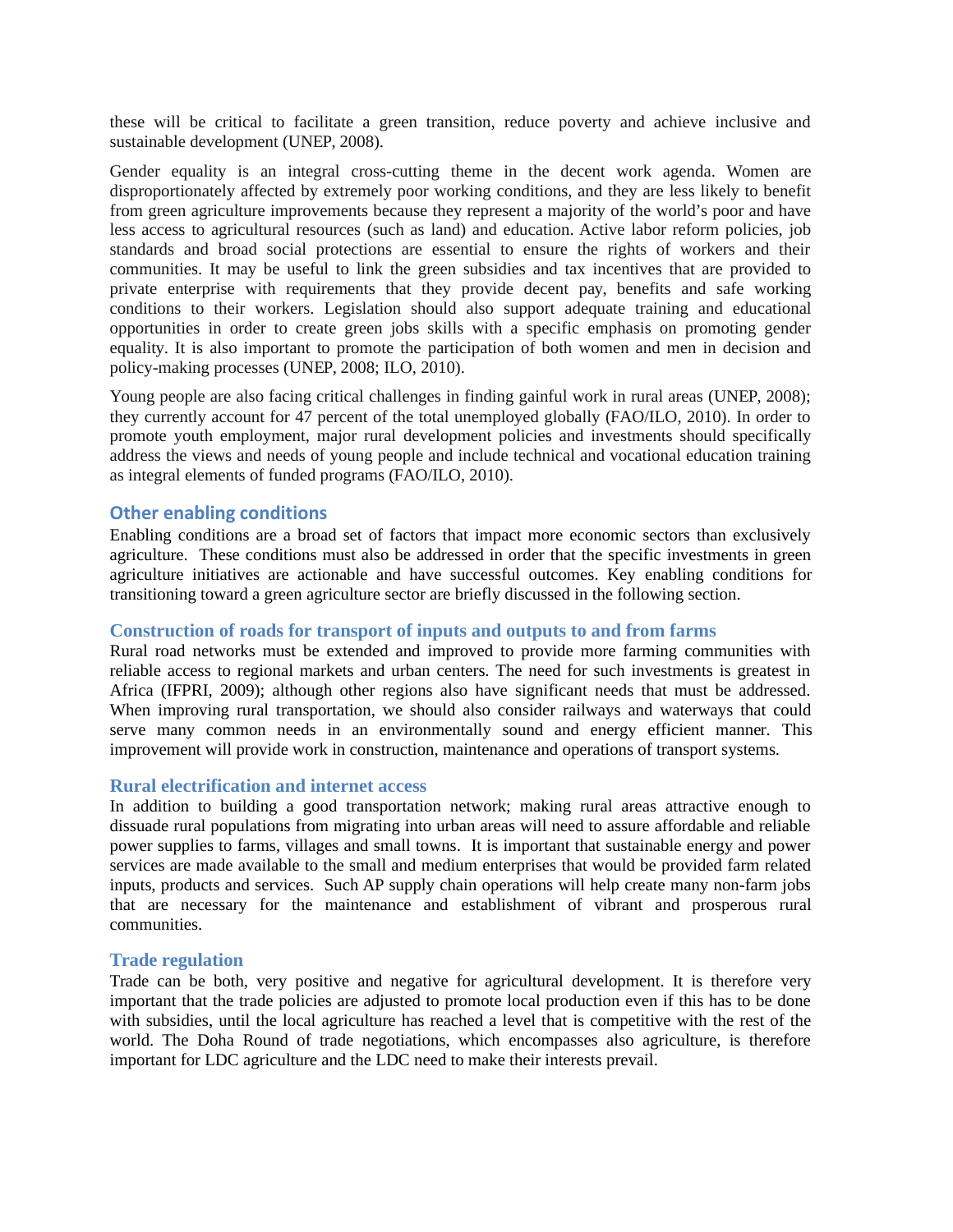#### **Rural village and small town development**

The above amenities are only part of what is required to develop rural centers that are attractive for people and businesses to settle in a rural environment. There is a need to invest in education institutions at all levels as well as in health sector facilities. It is also important to develop local food systems, both in terms of more self-reliant food economies and urban/rural networks through short supply chains. These in turn will create new local jobs, reduce food-millage and propel the green economic development in the rural areas. For this to happen, investment in agro-processing and agroinput and products manufacturing and maintenance will also be required.

#### **Strengthening small producers' access to green job opportunities**

Strengthening small producers' access to green job opportunities requires removing the barriers that smallholder farmers traditionally face, with lack of land access being particularly essential to agricultural activities (UNDESA, 2007). Another notable challenge is the obtainment of credit and thus capital from traditional financing institutions compared to large-scale producers (UN Energy, 2007). In such cases, governments can either provide these producers with favorable policy and technical support to reduce the perceived risk, or directly offer loan guarantees, soft loans or alternative credit delivery systems such as microcredit (CFC, 2007).

Small farmers also traditionally lack of access to technology, equipment and training, making so that the role of governments is critical in supporting them and providing assistance in terms of technologies, products and equipment, and capacity building, including training of farmers and transfer of technical and managerial skills. In particular, access to agricultural extension services should be ensured for small-scale farmers, and for both male and female producers, in order to disseminate best practices, facilitate farmer-to-farmer participatory learning, and encourage and address farmers' requests for technical advice (UNDESA, 2007; UN Energy, 2007). This intervention, if correctly implemented, could also increase the quality of employment.

The small farmers' lack of access to markets also needs to be addressed. They can be organized in cooperatives that could more effectively link independent growers to these large groups, allow them to benefit from the economies of scale to meet more easily and efficiently the feedstock production volume and reliability requirements for conversion facilities (Rossi and Lambrou, 2009).

Within support to sustainable small farming and local food systems, essential opportunities lie in the promotion of greener farm non-farm linkages and establishment of local markets for agribusiness. Potential creation of non-farm jobs include the production of green agricultural inputs (e.g. organic fertilizers, watershed management infrastructures) and farm equipment, sales and technical services, and post harvest supply and distribution chains. Non-farm enterprises associated with agricultural activities are important for creating more and higher paid jobs in rural areas as farm productivity increases. Additionally, the development of local food systems, such as expansion of retail outlets, could contribute to the reduction of farm-to-market distance, effectively reducing costs and mitigating emissions from transportation. Such development may further be enhanced through charges to internalize social and environmental externalities of transport, such as "food mile" taxes (UNEP, 2008).

#### **Medium and long-term development roadmaps**

It would be very useful for individual countries and multi-nation regional organizations to invest in building their own capabilities to develop medium and long-term roadmaps that define 'green agriculture' milestones for meeting the country's MDGs or other development goals. Such a capacity would allow governments and private sectors to measure their progress; evaluate the impact of their investments; and guide policy makers in making needed adjustments to stay on their selected development path.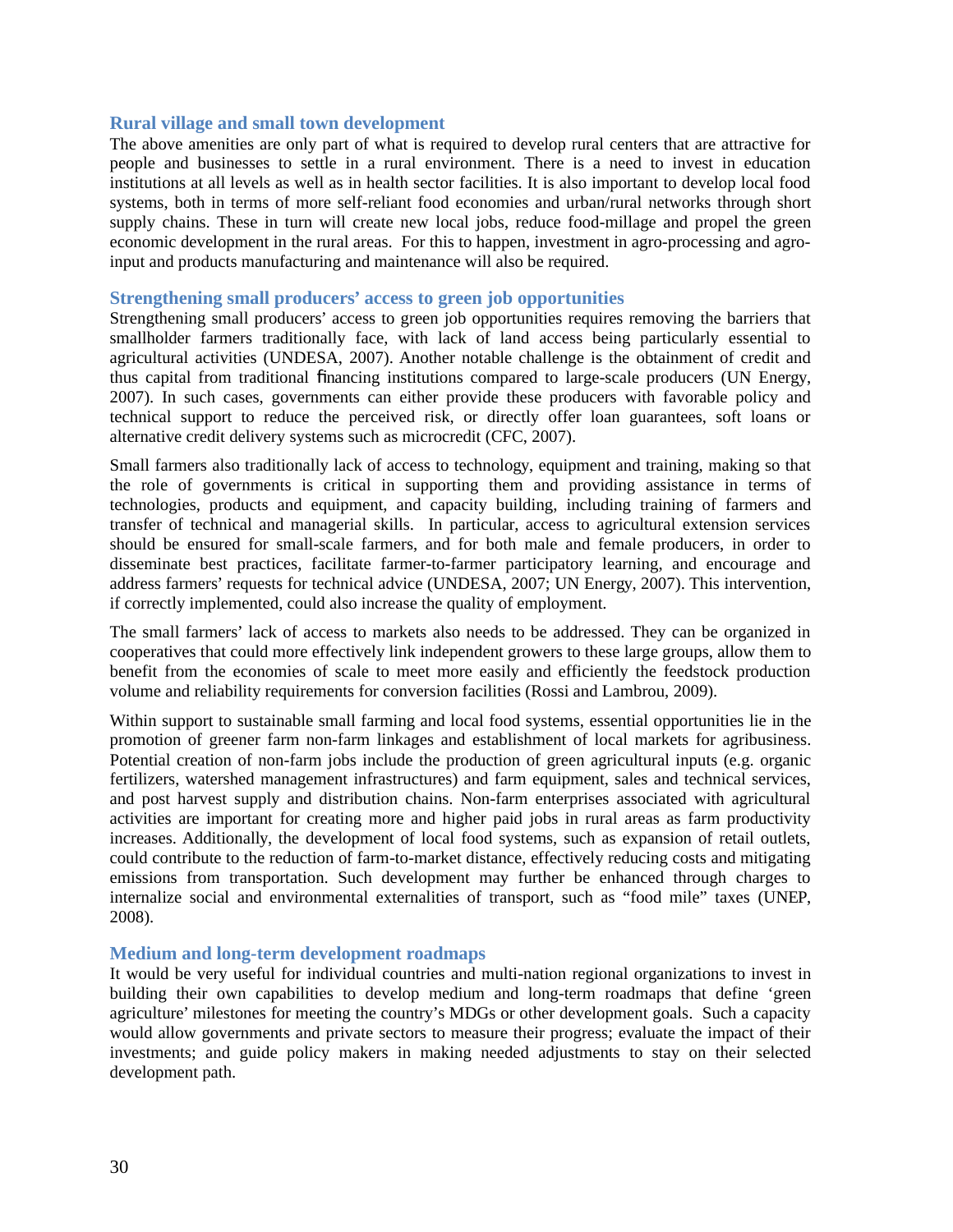# **5. Conclusions**

The global agriculture sector is in need of a fundamental paradigm shift towards more sustainable practices and underlying input technologies. This transition is projected to create more employment (over 200 million full time jobs in 2050), particularly more decent green jobs across the entire food production system. This employment growth would include more labor intensive green farming practices operations, management and preservation of ecosystems, research and development and training of rural populations in the use of green agriculture technologies (Pretty et al, 2006; UNEP, 2008; UNDP, 2009; FAO, 2007; WB, 2008). Job losses in some sectors may occur, especially in the short term if current levels of post harvest food losses are considerably reduced and resource use efficiencies are consistently increased. On the other hand, additional jobs would be created in localized production of inputs, manufacture of mechanized farm systems and construction and maintenance of local and rural infrastructures, as they must necessarily accompany the transition. The direct employment in green input supply chains would increase in line with the increased farming sector demand for these products. Finally, with the benefit of farm mechanization and improved rural social conditions, there would be lower labor intensity per unit of agricultural output that would lead to higher per capita incomes (i.e. rising GDP per capita) due to increases in yields beyond those projected for continued business as usual (BAU) investment decisions.

In fact, the transition to green and more sustainable farming practices is expected to enhance agricultural production and improve the quality and quantity of food supplies (with the GDP of the primary sector rising to over 20% above BAU in 2050). It would also curb the excessive use of natural resources such as fresh water and gradually replace inorganic inputs with ecologically sourced alternatives. This transition would be catalyzed by R&D that is focused on agroecological sciences and be driven by a widespread emphasis on farmer field schooling and associated extension services. These economic gains would be further complemented by significant reductions of GHG emissions, especially those that are avoided due to reduced use of mineral fertilizers and the reduced pressures of deforestation land use changes.

The resulting restored ecosystems would improve biodiversity and contribute to much higher levels of agricultural adaptation and resilience to climate change impacts. With the combined gains in employment and productivity, a greener and more sustainable agriculture sector would bring solutions to the currently worsening hunger-poverty-environment nexus. While achieving this envisioned green agriculture transformation is feasible, such a shift will require substantial new investments in the actions and policies discussed in this report. It must also be recognized that the positive benefits and economic returns from such investments may often have delayed effects in the near term as agriculture's natural capital assets are restored and enhanced through this process. It is expected that there would be comparatively better economic and social performance of the green agriculture sector over the mid-to-long term, with the considerable added benefits of healthier planetary ecosystems and less depleted natural resources available for future generations. Given the enormous tasks ahead, timely and effective actions are needed now to begin this transition.

The management and preservation of ecosystems and biological diversity has the potential to create employment in combating soil erosion, rehabilitating degraded land, restoring forest reserves, and guarding and management of protected areas, eco-tourism and ago-forestry, etc. The sustainable development of natural resources can also help ensure long-term income for rural local populations. Successful examples have been seen in both developed and developing countries and in rich or threatened biodiversity areas. The employment gains that have been realized through wildlife conservation in Britain, the increased incomes of cattle farmers who have adopted silvopastoral practices in Latin America, and the conservation of upstream watershed areas in Ecuador are indicative of the potential job impacts of an expanded payments for environmental services labor demand.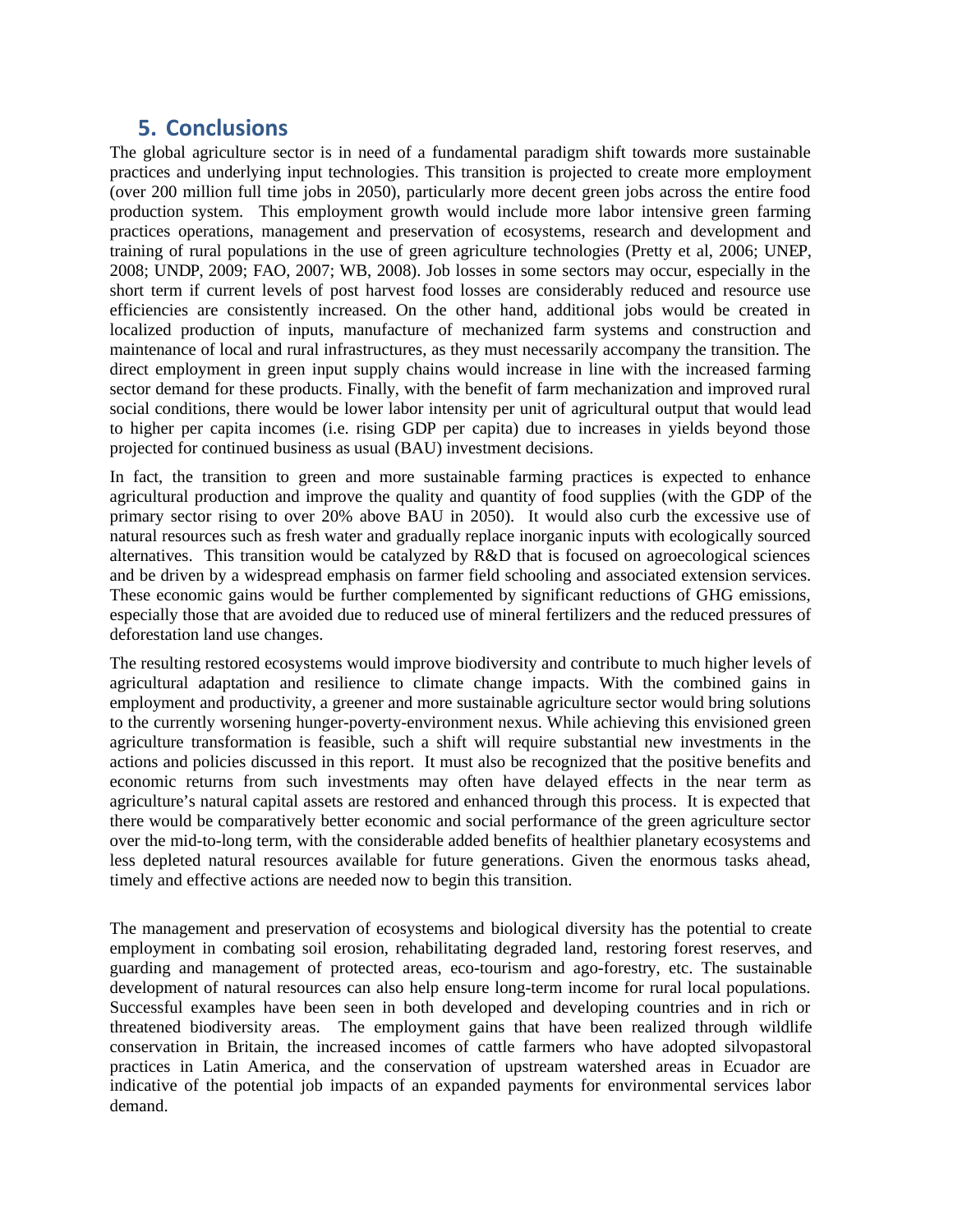Organic farming and local value added food systems can lead to positive net employment gains, as these farms are more labor-intensive than industrialized farms and are often accompanied by on-farm or local food storage and processing and non-farm enterprises that produce organic agricultural inputs. The benefits of organic agriculture have been demonstrated in the successful cases in Uganda and UK. In addition, these expanded on-farm and off-farm activities and associated higher skilled job opportunities generally have an additional economic benefit of local multiplier effects that are seen with the extended circulation of local income earnings within the rural local communities.

To support this transition and promote the creation of decent jobs, changes in policy interventions are required in terms of both fiscal measures (such as subsidies, taxes, public R&D) and regulatory actions (such as standards, mandates and certification procedures) and public information and awareness campaigns. Funding needs to be leveraged internationally, especially with regards to interventions that need to be made in developing countries, as their poverty levels and limited access to financial capital and foreign exchange severely constrains their ability to undertake broad based agriculture sector transitions.

More specifically on the matter of public funding, governments might consider allocating the funds for subsidizing green farming transition activities from parallel policies that reduce existing subsidies that encourage inefficient and unsustainable farming practices (e.g. excessive use of fossil fuel based inputs; monoculture crop production; etc.). However, not all subsidies are clearly positive or negative. Despite the often negative impacts of price support subsidies for selected commodity crops in developed countries; which place developing countries' agriculture sectors at a competitive disadvantage, the effectiveness of linking the rise of one set of subsidies with the reduction of another remains controversial.

An alternate policy initiative could be the development and implementation of PES programs that could motivate farmers to reduce their adverse impacts on the environment by offering compensatory incentives for efforts to enhance the ecosystem services that are created by green agriculture practices. However, PES financial incentives must be based on credible evidence of the environmental benefits that would be realized by such actions. This will require substantial international collaboration to develop the scientific means of monitoring and verifying both the baseline conditions and the subsequent beneficial ecosystem gains that are delivered by farmers' efforts on this front.

Tax reforms could also be a viable option in some national contexts, particularly in those cases where the imposition of eco-taxes have the effect of reducing the tax burden falling on labor inputs while discouraging the further depletion of non-renewable resources and associated carbon-intensive economic activities. R&D on agroecological sciences and technologies will be vital to the introduction and implementation of cost-effective green practices. Finally, in low income regions where the agricultural sector is struggling against lack of financial resources and inadequate investment; expanded and more targeted international aid from developed countries for green transition programs would be a vital source of funding that could help attract matching private sector investments.

In terms of regulatory measures, targets and mandates could be used to develop green production and employment in protection of natural resources (e.g. forest preserves) while taking into account existing markets. Eco-labeling could be further developed to motivate manufacturers to design and sell more eco-friendly products by providing consumers with access to information that describes and confirms the practices behind the products. Better certification schemes would guarantee the compliance of products with environmental and quality standards; and would help justify the premium prices that could help farmers to earn profitable returns for their added efforts. Harmonized standards and regulations are necessary to enhance the accreditation of both labeling and certification systems in the context of rapid growth across both domestic and international markets.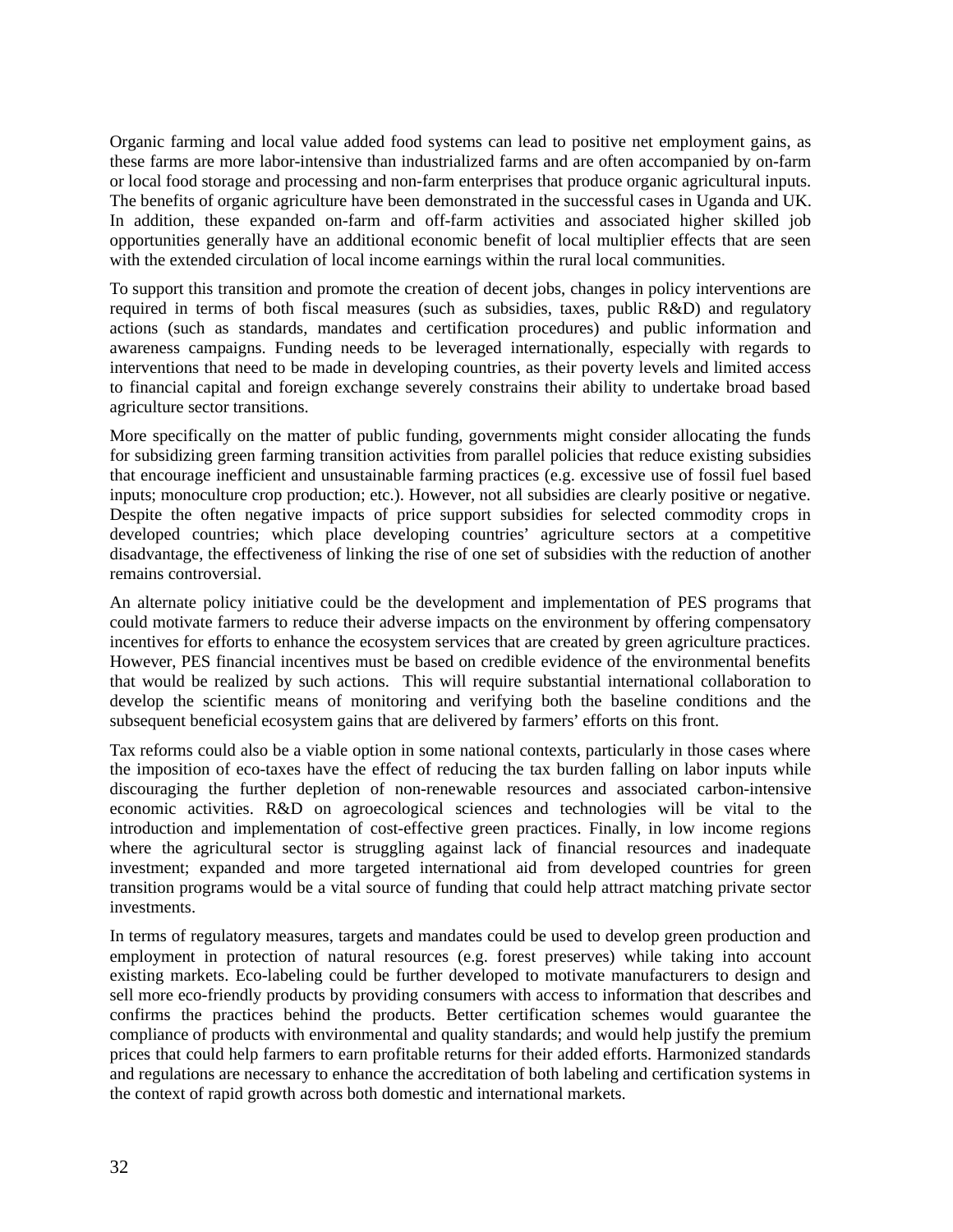Many challenges confront the future of agriculture, and the system for analyzing optimal transition paths is complex. The removal of subsidies on domestic crop prices in developed countries is often seen as possible solution. However, recent experience in which some OECD countries have decoupled their farm subsidies from commodity production has so far failed to indicate favorable impacts for accelerating a green transition in such countries. Also, although there have been a limited number of PES programs that have brought higher rural employment and income to a few regions of the world, there is a considerable lack of encouragement for most farmers in developing countries where stable and reliable funding is not available. Eco-taxes adopted by many OECD countries have resulted in limited accomplishments to date due to frequent exemptions being granted to incumbent industries. Furthermore, most eco-taxes in developing countries still require better defined regulations and standards in order to be effective. Finally, although low-income countries have opportunities to participate in organic certification programs that have been successful in Europe and the United States; the former countries' domestic markets and their access to international markets remain very limited.

Therefore, given the significant impact of specific conditions (and national contexts) in the agriculture sectors, policies should be carefully designed to complement existing social, economic and environmental national goals. It is also important that national policy makers support efforts to harmonize national and regional standards, certification processes and other program instruments to promote internationally recognized frameworks for advancing green agriculture initiatives. Working towards policy alignment on organic food certification, food health and safety, methodologies for determining GHG emission impacts and verification of environmental benefits and other issues will be critical for success.

Achieving the transition to a more sustainable agriculture that delivers more employment opportunities will require that many general enabling conditions are adequately addressed. These include infrastructure and institutions (roads, power, telecommunications, schools, hospitals, access to credit, health and crop insurance, etc.) and better and more transparent governance (long term national planning, commitments to food and nutrition security, land rights reforms and the elimination of subsidies for unsustainable farming methods and inputs). There are also major international conditions that need to be addressed in order to facilitate improved market access and trade parity between rich and poor nations (e.g. country of origin value added food processing, import subsidies and fair trade agreements).

Several options are available, and evidence of successes and failures is becoming more and more available. It is now a matter of evaluating options, in concert, to find synergies and avoid dead ends to make the best of the funding available to support social development and environmental preservation simultaneously.

# **6. References**

Asiabaka, C. (2002). Promoting Sustainable Extension Approaches: Farmer Field School FFS and its Role in Sustainable Agricultural Development in Africa. CODESRIA-IFS Sustainable Agriculture Initiative Workshop. Kampala, Uganda. 15-16 Dec. 2002.

Badgley, C., and Perfecto, I., University of Michigan (2007). Can Organic Agriculture Feed The World? Renewable Agriculture and Food Systems: 22(2); pp 80–85. Cambridge University Press.

Baoua, I. et al. (2008). "Activity Report: Integrated Management of Pearl Millet Head Miner." The McKnight Foundation, Collaborative Crop Research Program. March 2008.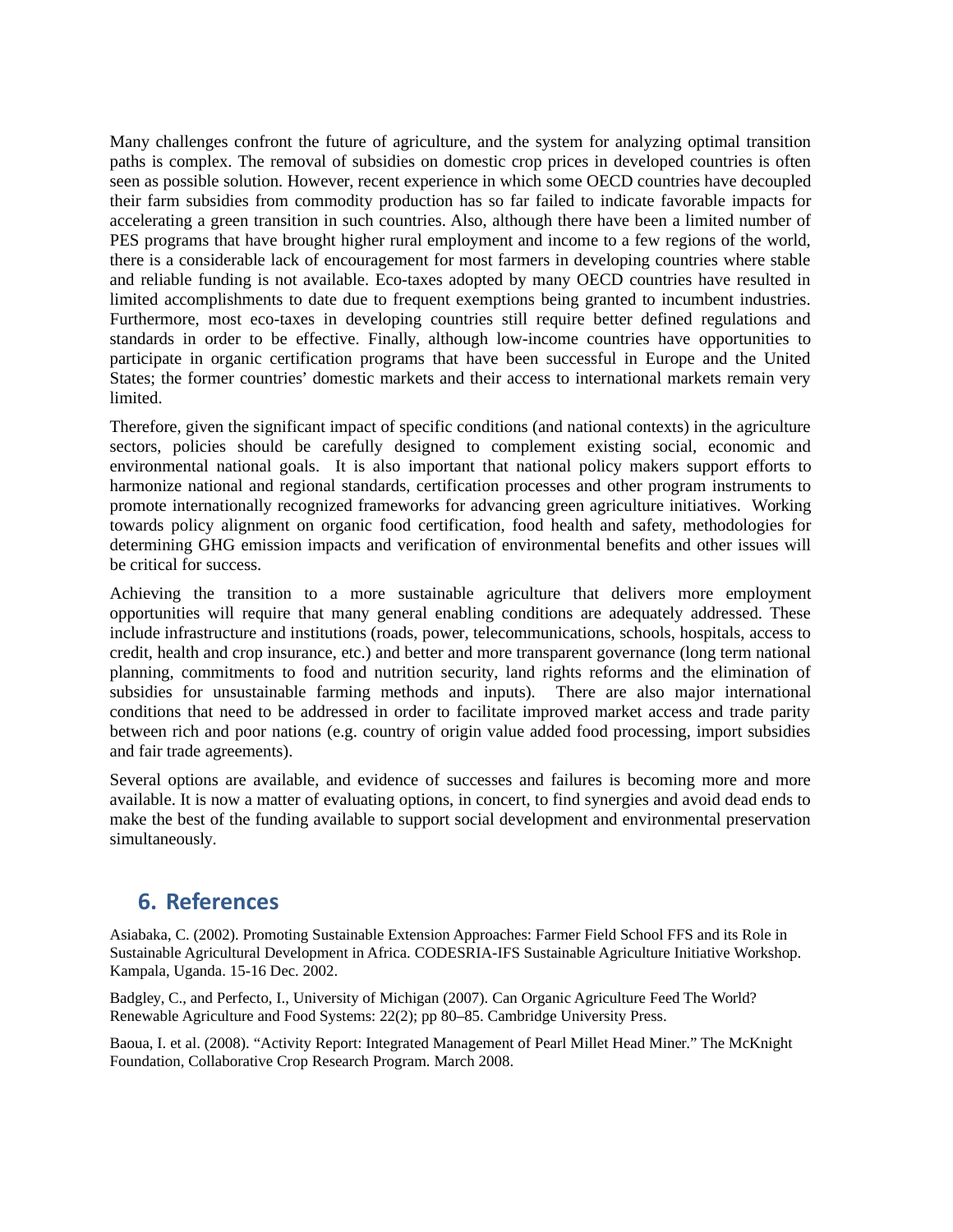Baributsa, D, Lowenberg-De-Boer, J. Murdock, L and Moussa, B. (2010). Profitable Chemical-Free Cowpea Storage Technology for Smallholder Farmers in Africa. Fifth World Cowpea Research Conference. CGIAR. Dakar, Senegal.

Bhagwhati, J (2005). In Defense of Globalization. Oxford Univ. Press, NY.

Carbon dioxide emissions avoided by 2002 and jobs gained from Umweltbundesamt (German Federal Environment Agency) , "Höhere Mineralölsteuer Entlastet die Umwelt und den Arbeitsmarkt," press release (Berlin: 3 January 2002). Job estimate for 2005 from Kohlhaase, Gesamtwirtschaftliche Effekte des ökologischen Steuerreform, Umweltbundesamt, FKZ 204-41-194, DIW (Berlin: 2005).

Cashore, B., et al. (2006). Confronting Sustainability: Forest Certification in Developing and Transitioning Countries, Report 8. New Haven, CT: Yale School of Forestry and Environmental Studies.

CFC (2007). Biofuels: Strategic Choices for Commodity Dependent Developing Countries. Commodity Issues Series. Common Fund for Commodities, Amsterdam.

Elkington, J. and Hailes, J. (1998). Manual 2000 - The Ethical Consumer Guide.

European Commission, Directorate-General for Agriculture and Rural Development (2008). Agriculture and Preferential Trade Relations with Developing Countries: The Case of ACP Countries.

FAO (2004). The Scope of Organic Agriculture, Sustainable Forest Management and Ecoforestry in Protected Area Management. By Nadia El-Hage Scialabba and Douglas Williamson, Rome. Online at: [http://www.fao.org/docrep/007/y5558e/y5558e00.htm.](http://www.fao.org/docrep/007/y5558e/y5558e00.htm)

FAO (2007), The State of Food and Agriculture: Paying Farmers for Environmental Services. Rome.

FAO (2008). Household Metal Silos: Key Allies in FAO's Fight Against Hunger. Agricultural and Food Engineering Technologies Service. Rome.

FAO (2008). The State of World Fisheries and Aquaculture, 2008. Rome.

FAO (2010). Making Integrated Food-Energy Systems Work for People and Climate. Rome.

FAO (accessed 2010 and 2006). FAOSTAT. Rome. Online at: [http://faostat.fao.org/.](http://faostat.fao.org/)

FAO/ILO (accessed 2010). Youth Employment. Food, Agriculture and Decent Work, ILO & FAO working together. Online at:<http://www.fao-ilo.org/fao-ilo-youth/en/>

FONAFIFO National Fund for Forestry Financing (2010). Online at:<http://www.fonafifo.com/>(In spanish).

Garrity, D, et al. World Agroforestry Center. (2010) Evergreen Agriculture: a robust approach to sustainable food security in Africa. Food Security 2010, 2:197-214. Springer.

GHK Consulting (2007). Links between the Environment, Economy and Jobs. In association with Cambridge Econometrics CE and Institute of European Environmental Policy IEEP.

Global Footprint Network (GFN).<http://www.footprintnetwork.org/en/index.php/GFN/>

Government of Maharashtra (2006), The Maharashtra State Employment Guarantee Scheme 2006, http://nagarzp.gov.in/html\_docs/MREGS.htm

Green, M. and Maynard, R. (2006). Organic Works: Providing More Jobs through Organic Farming and Local Food Supply. Soil Association, Bristol.

GTZ (1998). Conserving Natural Resources and Enhancing Food Security by Adopting No-tillage. An Assessment of the Potential for Soil-conserving Production systems in Various Agro-ecological Zones of Africa. Tropical Ecology Support Program, GTZ Eschborn, Germany.

Hatanaka, M., C. Bain, and L. Busch (2005). Third-Party Certification in the Global Agrifood System. Food Policy 30:354-369

<span id="page-33-0"></span>IFOAM. "What Are Organic Participatory Guarantee Systems?" At: [http://holistic](#page-33-0)[nutrition.suite101.com/article.cfm/what-are-organic-participatory-guarantee-systems#ixzz0t2f718zc.](#page-33-0) Accessed on July 2010.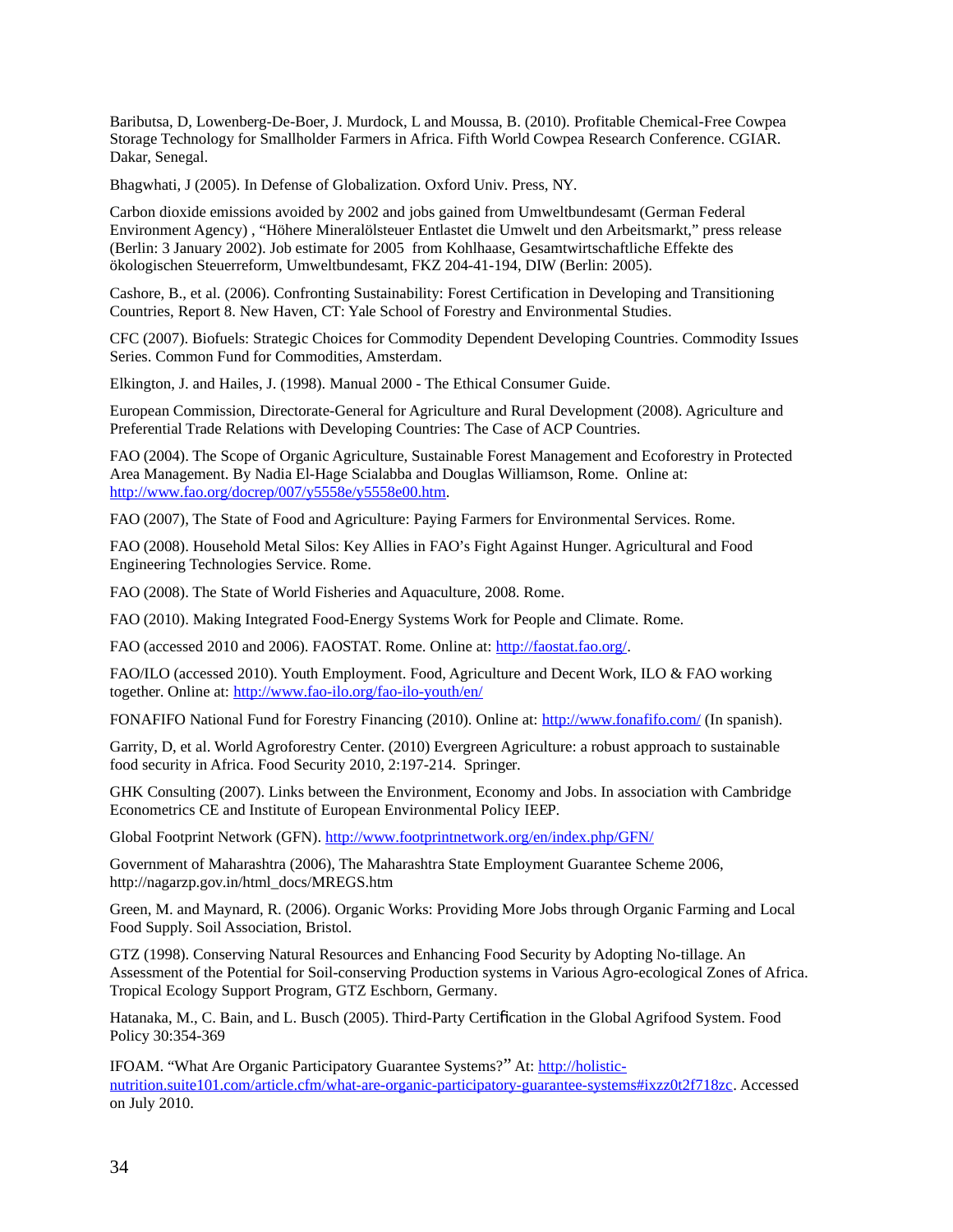ILO (2009), Global Employment Trends Report 2009. Geneva.

ILO (2010). Green jobs: Improving the climate for gender equality too! Geneva.

International Assessment of Agricultural Knowledge, Science, and Technology for Development IAASTD (2009). Agriculture at a Crossroads, Synthesis Report. Island Press, Washington, DC. Available online: [www.agassessment.org/.](http://www.agassessment.org/)

International Energy Agency (IEA) and OECD (2010). Sustainable Production of Second-Generation Biofuels. Paris.

International Energy Agency IEA (2008). Energy Technology Perspectives (ETP) 2008. Paris.

International Energy Agency IEA (2009). World Energy Outlook 2009. Paris.

International Food Policy Research Institute (IFPRI) (2009). Climate Change: Impact On Agriculture And Costs Of Adaptation. Washington, DC.

Jaffee, S.M. (2005). Food Safety And Agricultural Health Standards And Developing Country Exports: Rethinking The Impacts And Policy Agenda. Trade Note 25. World Bank, Washington DC.

Jindahl, R., Kerr, J, et al. (2007). "Lessons and Best Practices for Pro-Poor Payment for Ecosystem Services." USAID PES Sourcebook. USAID. Washington D.C.

Khan, Z. R., Midega, C. A. O., Amudavi, D. M, Hassanali, A., and Pickett, J. A. (2008b). On-farm Evaluation of the 'Push–Pull' Technology for the Control of Stem Borers and Striga Weed on Maize in Western Kenya. Field Crops Research 106 (2008) 224-233. Elsevier.

Khan, Z. R., Midega, C. A. O., Amudavi, D. M., Njuguna, E. M, Wanyama, J. W., and Pickett, J. A. (2008a). Economic Performance of the 'Push-Pull' Technology for Stemborer and Striga Control in Smallholder Farming Systems in Western Kenya. Crop Protection 27: 1084-1097.

Khosla, R. "A Participatory Organic Guarantee System for India." FAO. October, 2006.

Lieuw-Kie-Song (2010) Green Jobs for the Poor: Why a Public Employment Approach is Needed Now? The International Policy Centre for Inclusive Growth, No.105, jointly supported by the Poverty Practice, Bureau for Development Policy, UNDP and the Government of Brazil.

Manderson, A.K., A.D. Mackay, and A.P. Palmer (2007). Environmental whole farm management plans: Their character, diversity, and use as agri-environmental indicators in New Zealand. J. Environ. Manage. 82(3):319- 331.

Maria Raquel Ventura-Lucas, Maria de Lurdes Ferro Godinho, Rui Sousa Fragoso (2002). The Evolution of the Agri-Environmental Policies and Sustainable Agriculture. Paper prepared for presentation at the Xth EAAE Congress: Exploring Diversity in the European Agri-Food System.

Markandya, A. et al. The costs of achieving the MDG's through adopting organic agriculture. Asian Development Bank Institute. ADBI Working Paper Series No. 193. 2010.

McKinsey & Company (2009). Pathways to a Low-Carbon Economy: Version 2 of the Global Greenhouse Gas Abatement Cost Curve. Washington, DC.

McKinsey & Company and 2030 Water Resources Group (2009). Charting Our Water Future. Washington, DC.

Morison, J.; Hine, R.; Pretty, J (2005). Survey and Analysis of Labour on Organic Farms in the UK and Republic of Ireland. International Journal of Agricultural Sustainability, Vol. 3, No. 1, 2005, pp. 24-43(20).

Mrabet, R. and A. El Brahli (2005). Soil and Crop Productivity under Contrasting Tillage Management Systems in Semiarid Morocco. III World Congress on Conservation Agriculture: Linking Production, Livelihoods and Conservation, 3rd to 7th October 2005, Nairobi, Kenya. 6p. [http://www.act.org.zw/postcongress/theme\\_09\\_11.asp.](http://www.act.org.zw/postcongress/theme_09_11.asp)

Nair, C.T.S. and Rutt, R (2009). Creating forestry jobs to boost the economy and build a green future. Unasylva 233, Vol. 60. 2009.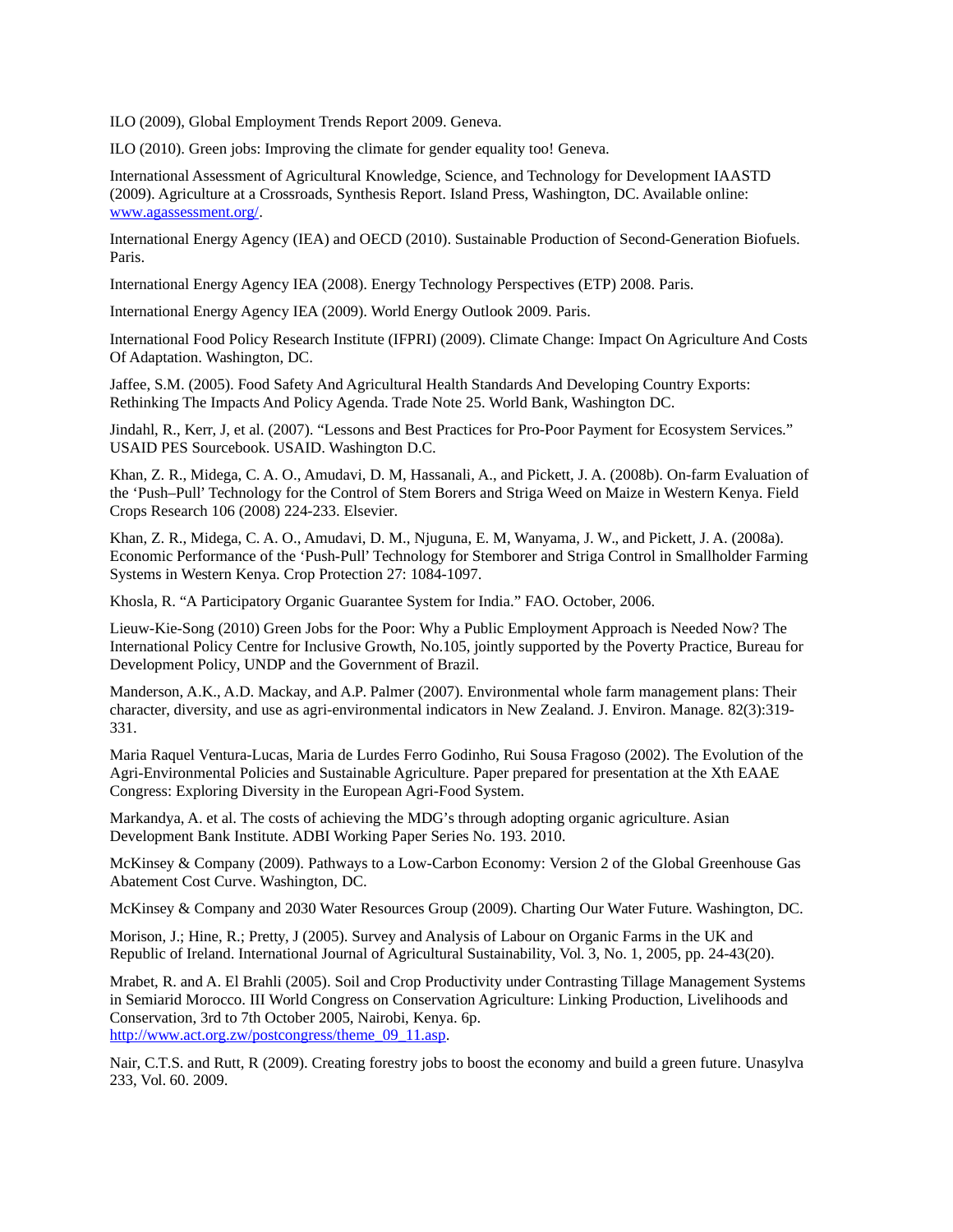Nemes, N. (2009). Comparative Analysis of Organic and Non-Organic Farming Systems: A Critical Assessment of Farm Profitability.

OECD, Towards Sustainable Consumption: An Economic Conceptual Framework (Paris: Environment Directorate, June 2002).

Panayotou, T (2000). Economic Growth And The Environment. Center for Int. Dev. Harvard Univ., Cambridge MA.

Pieri, C., G. Evers, J. Landers, P. O'Connell, and E. Terry (2002). No-till Farming for Sustainable Rural Development. ARD Working Pap. World Bank, Washington DC.

Pretty, J. N., A. D. Noble, D. Bossio, J. Dixon, R. E. Hine, F. W. T. Penning de Vries, and J. I. L. Moriso (2006). Resource-Conserving Agriculture Increases Yields in Developing Countries. Environmental Science and Technology, Vol. 40, No. 4, 2006.

Rossi, A., Lambrou, Y. (2009). Making Sustainable Biofuels Work for Smallholder Farmers and Rural Households: Issues and Perspectives. FAO, Rome.

Sorrenson, W.J., Duarte, C., and Portillo, J. L. (1998). Economics of No-till Compared to Traditional Cultivation Systems on Small Farms in Paraguay. Soil Conservation Project MAG- GTZ, August 1998.

Sustainable Tree Crop Program, International Institute of Tropical Agriculture (STCP/IITA) (2006). Socioeconomic impact of a cocoa integrated crop and pest management, diffusion knowledge through a farmer field school approach in southern Cameroon. Yaounde, Cameroon.

UN Energy (2007). Sustainable Bioenergy: A Framework for Decision Makers.

UN Energy (2010). A Decision Support Tool for Sustainable Bioenergy: An Overview. FAO and UNEP.

UNDESA (2007). Small-Scale Production and Use of Liquid Biofuels in Sub-Saharan Africa: Perspectives for Sustainable Development. United Nations Department of Economic and Social Affairs, New York, NY.

UNDP (2009). Green Jobs For The Poor: A Public Employment Approach." Discussion Paper. Maikel Lieuw-Kie-Song. New York.

UNEP (2008). Green Jobs: Towards Decent Work In A Sustainable, Low-Carbon World. As part of the joint UNEP, ILO, IOE, ITUC Green Jobs Initiative.

UNEP (2009). The Environmental Food Crisis – The Environment's Role in Averting Future Food Crises. A UNEP rapid response assessment. UNEP GRID-Arendal.

UNEP (2010a). Green Economy Report: A Preview.

UNEP (2010b). Green Economy Report: Developing Countries Success Stories.

UNEP (2011a). Green Economy Report: Agriculture Investing in Natural Capital. Geneva.

UNEP (2011b). Towards a Green Economy. Pathways to Sustainable Development and Poverty Eradication. Geneva.

University of Cambridge (2002). Economic Evaluation of the Organic Farming Scheme. Final report to the Department for Environment.

Whittingham, M.J. (2007). Will Agri-Environment Schemes Deliver Substantial Biodiversity Gain, And If Not Why Not? J. Appl. Ecol. 44(1):1-5.

World Bank (2008). World Development Report 2008. Agriculture for Development. Washington, DC.

World Bank (2009). World Development Indicators Database (WDI). Accessed on October 2009.

Worm, B., E.B. Barbier, N. Beaumont, J.E. Duffy, C. Folke, B.S. Halpern, J.B.C. Jackson, H.K. Lotze, F. Micheli, S.R. Palumbi, E. Sala, K.A. Selkoe, J.J. Stachowicz, and R. Watson (2006). Impacts of Biodiversity Loss on Ocean Ecosystem Services. Science 314: 787–790.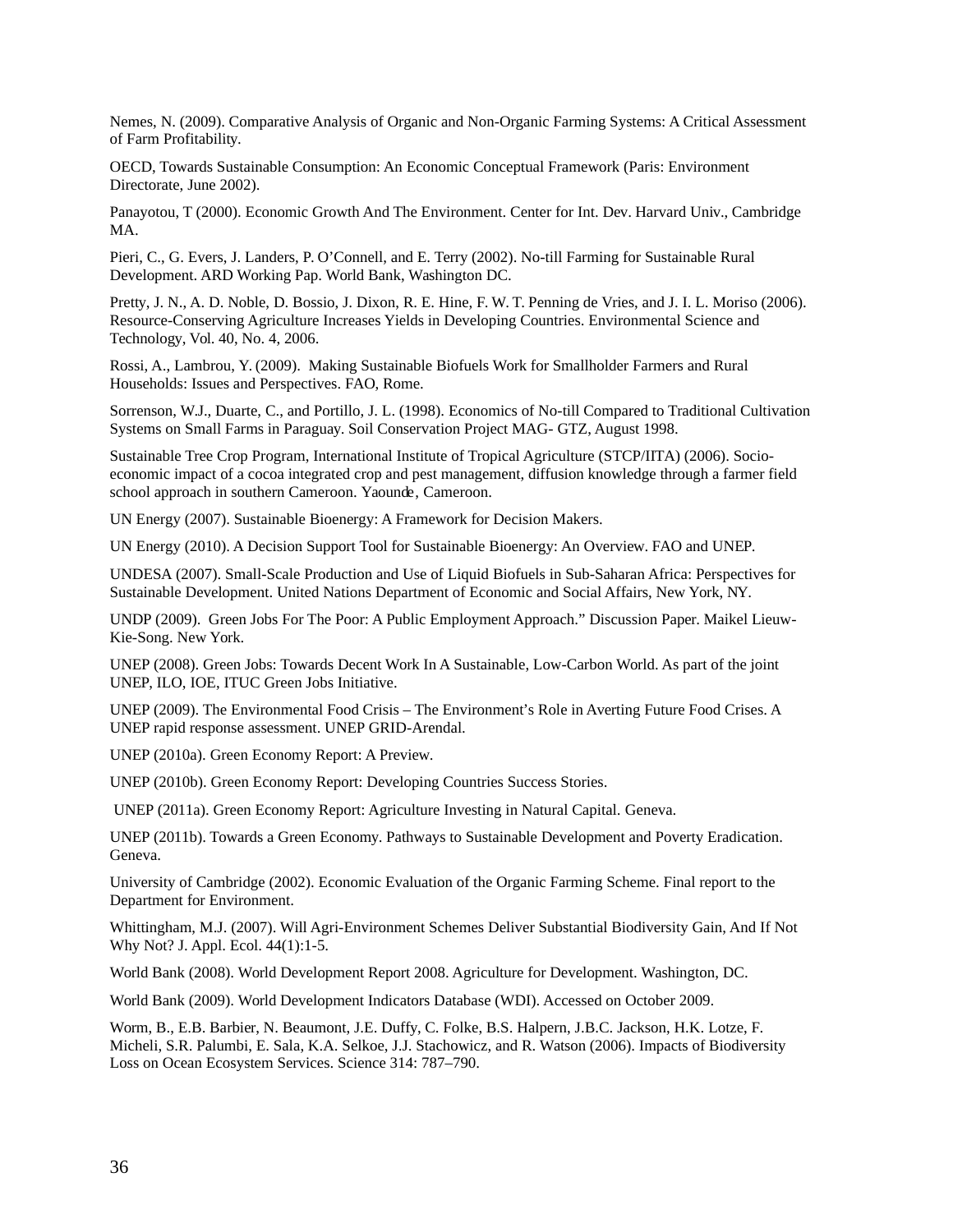#### **Additional References in Appendix:**

Bassi, A.M., M. Pedercini, J.P. Ansah, Z. Tan (2010). T21-World Model Documentation, Modeling the Green Economy. Millennium Institute, Arlington, VA, USA.

Forrester, J. W. (2002). Road Maps: A Guide to Learning System Dynamics. System Dynamics Group, Sloan School of Management, MIT, Cambridge, MA.

Forrester, J. W. (2008). System Dynamics – The Next Fifty Years. System Dynamics Review.

Sterman, J. D. (2000). Business Dynamics: Systems Thinking and Modeling for a Complex World. Irwin/McGraw-Hill, Boston.

Joachim von Braun, Ethiopian Economic Association (2007). Rural-Urban Linkages for Growth, Employment, and Poverty Reduction. Presented at United Nations Conference Center, Addis Ababa, at [www.ifpri.org/pubs/speeches/20070607jvbruralurban.pdf.](http://www.ifpri.org/pubs/speeches/20070607jvbruralurban.pdf)

International Organization for Migration IOM (2007). Migration Initiatives Appeal 2007. Geneva.

Dimitri, C., A. Effland, and N. Conklin. (2005). The 20th Century Transformation of U.S. Agriculture and Farm Policy. Electronic Inform. Bull. No. 3, June 2005.

FAO (2009). How to Feed the World in 2050. Rome.

FAO (2009). Key Messages on "How to Design, Implement and Replicate Sustainable Small-Scale Livelihood-Oriented Bioenergy Initiatives", based on the Technical Consultation held in FAO, Rome, 28-29 October 2009.

FAO (2009). World agriculture: Towards 2030/2050. Rome.

Hernandez, M and Torero, M. "Fertilizer Market Situation: Market Structure, Consumption and Trade Patterns, and Pricing Behavior." IFPRI. Washington D.C. 2010.

Hird, V. (1997). Double Yield: Jobs And Sustainable Food Production. London: SAFE Alliance.

ILO (2007a). Report of the Committee on Sustainable Enterprises, Provisional Record, 96th Session of the International Labour Conference, 2007, Resolution para. 11 (7).

ILO (2007). The impact of global food chains on employment in the food and drink sector: issues paper. Geneva.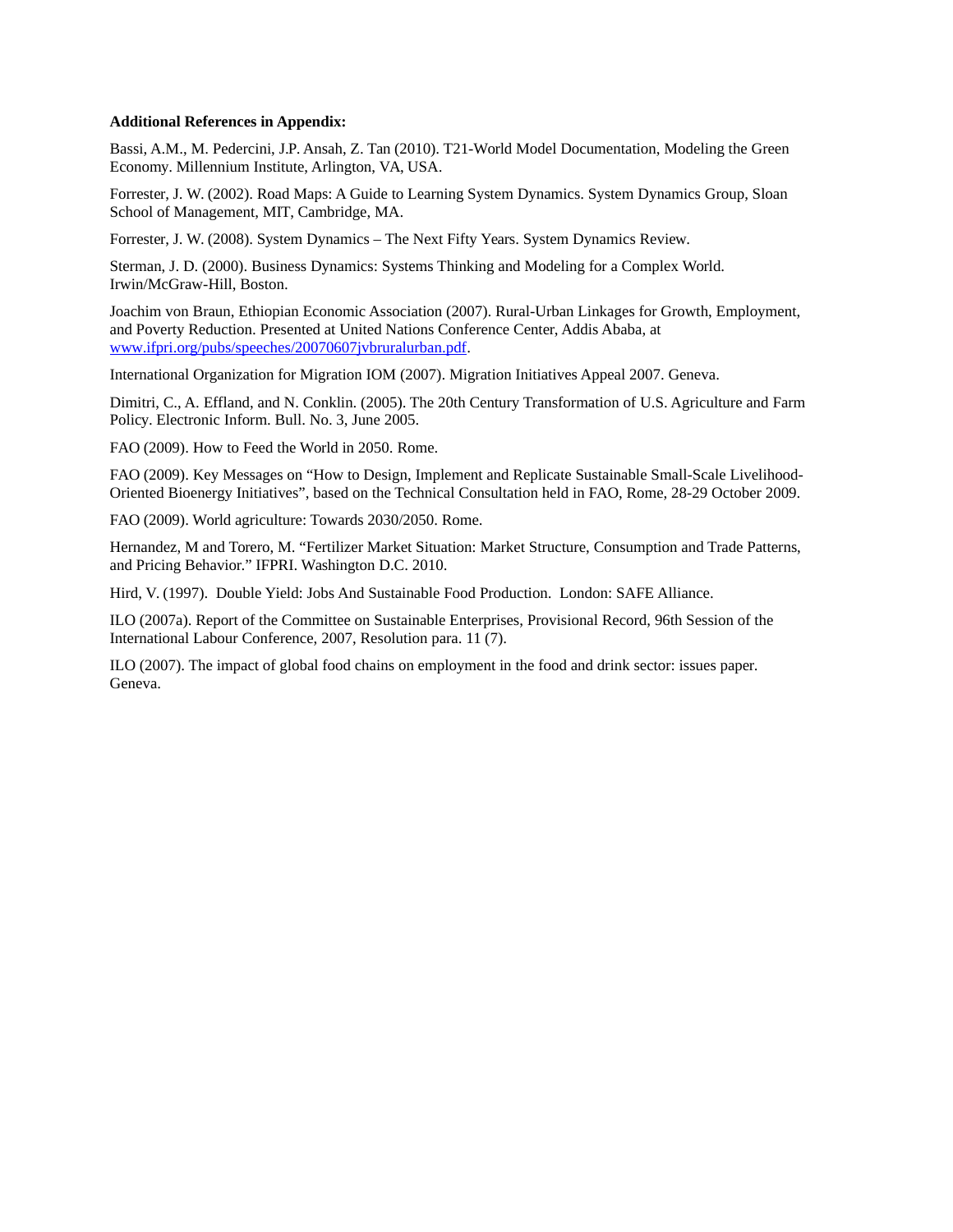# **Appendix I: Analysis of trends in the agriculture sector**

# **Employment**

The proportion of the world's agricultural labor force defined as that part of the economically active population engaged in or seeking work in agriculture, hunting, fishing or forestry has been in decline for several decades (ILO, 2009; World Bank, WDI, 2009). It covers employers; self-employed workers; salaried employees; wage earners; unpaid workers assisting in a family farm or business operation and members of producer cooperatives involved in all phases of agriculture input and output systems, with the possible exception of retail services (UNEP, 2008). In 2006, 36.1 percent of the globe's total number of employed people, or around to 1.3 billion people, made their living from growing food and raising livestock; as compared with 44.4 percent in 1995 (UNEP, 2008). The shrinking proportion of employment in agriculture and related industries has been primarily due to labor capacity losses through the outmigration of rural population into cities; lower labor demand per unit of output levels that are driven by productivity improvements throughout the global food system (particularly in mechanized commodity farming); and the rapid growth of non-farm jobs in the industrial and service sectors of a consolidating global food market. (IAASTD, 2009; UNEP, 2008).

Rural out-migration of adult males, poor rural health conditions and unfair market systems have reduced the capacity of many small-farmer communities to effectively apply their traditional labor-intensive farming practices due to labor shortages and illness. Key reasons for rural migration to cities are the limited economic returns from agriculture and poor access to health, education and modern civil services and cultural activities (IOM, 2007). Whereas in the industrial countries the rural-to-urban shift took nearly a century, in the developing world the process of urbanization is moving at a pace two or three times faster (von Braun, 2007). In China, 81 percent of workers were employed in agriculture in 1950; by 2000 the figure was 50 percent. Significantly, at the global level there has been a tendency for people to move directly from agriculture into service employment. While the quality of service-economy jobs varies, a large number of them are informal and low paying. Many migrants from rural areas live in urban slums and confront the lack of safe water and sanitation; and find themselves in unhealthy proximity to pollutants from manufacturing, food processing and building construction (UNEP, 2008).

Mechanized, high-input, specialized monoculture commodity farming employs far fewer people (Lyson, 2005; Dimitri et al., 2005; Knudsen et al., 2005) in food production; even as its farm outputs have dramatically increased. These improvements in farm labor productivity have substantially depended on the substitution of capital equipment (i.e. farm mechanization) and agrochemical inputs for labor inputs. While there are significant benefits to applying advanced mechanization of farm work in terms of much higher output per worker; there have also been costs in terms of reduced rural farm jobs that have not been balanced by a commensurate increase in non-farm jobs. Such changes can lead to less stable rural communities due to the lack of new investments in the full agricultural value chain. Most farmers' ability to access and benefit from agricultural knowledge, science and technology (AKST) has been uneven at best; with industrialized countries gaining more than developing countries and with particular limitations being experienced by small holder farmers in Africa (IAASTD, 2009).

There is a considerable difference between developed and developing regions concerning employment trends in the agriculture sector - the share of the agricultural employment over total is generally lower in developed than in developing regions. However, there is a wide variation of agriculture's relative proportion of total employment across many developing countries as is demonstrated in *Figure 1*.

Despite the decrease in its proportion of the whole, agriculture continues to be the world's second largest source of employment. The number of people making their living from agriculture is enormous currently over one billion - and it is expected to remain so in the near future (1.33 billion people by 2020 (FAOSTAT, 2010; Bassi et al., 2010). Among the labor force, about 450 million are wage-earning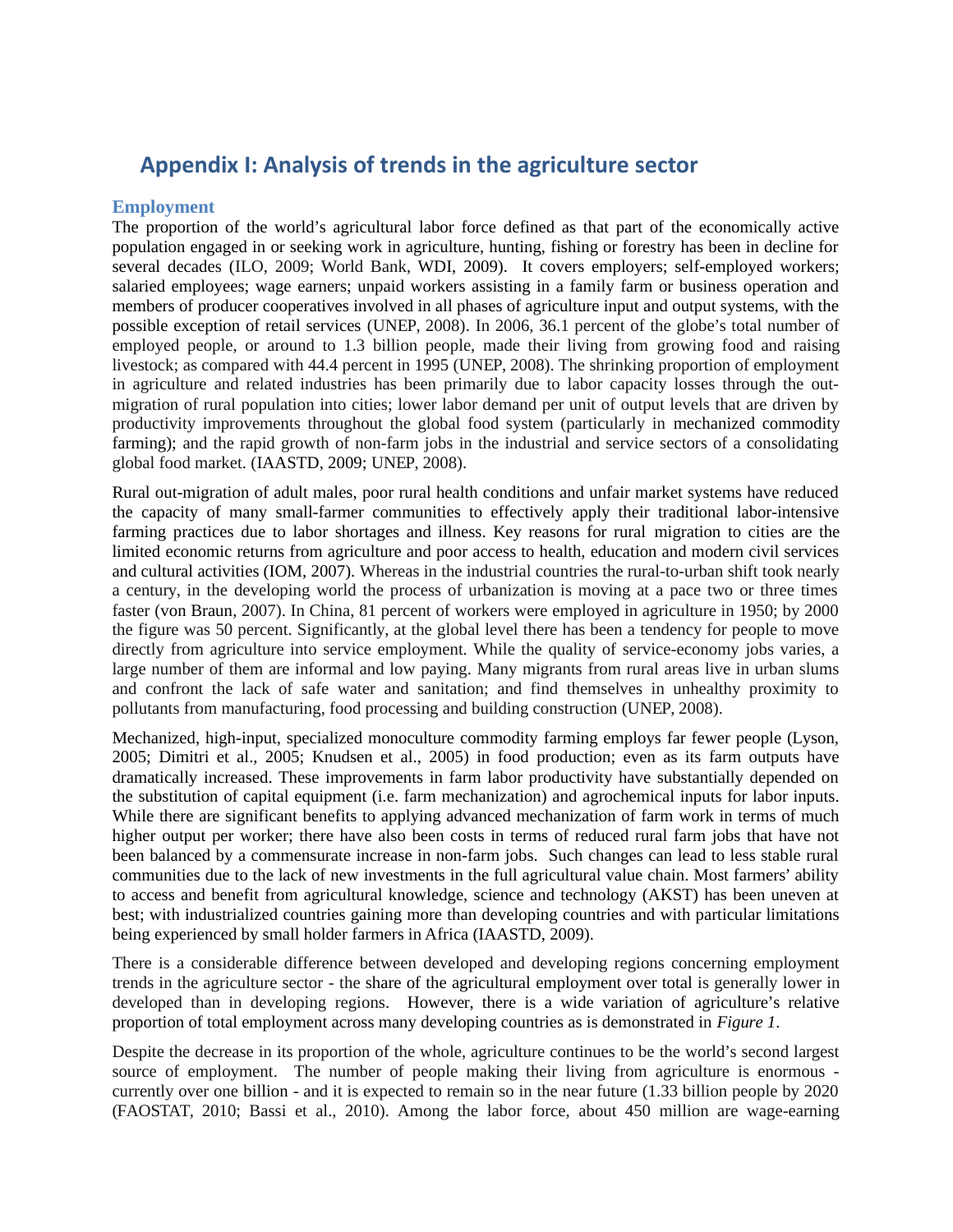employees. There are notable trends of more women led farming households and more "casual" part time farm labor conditions in recent years. These trends often provide greater flexibility and lower labor costs for larger growers; although they may also have the effect of reducing livelihood stability for poor farm workers (ILO, 2010).





## **Contribution of agriculture to income and GDP**

Agriculture is a major source of income for rural households. *Figure 4* shows the participation in agriculture and income obtained from it in 14 countries. Between 60% and 90% of rural households derive practically all of their income from agriculture. In these agriculture-based countries, farm crop and livestock income and agricultural wages generated between 42 and 75% of rural income. In the transitioning and developed countries, the share of rural income from on farm work and agriculture sector wages is between 27% and 48%. Participating in agricultural activities does not necessarily translate into high agricultural income shares, especially in developed countries.<sup>[2](#page-38-0)</sup> Particularly in developing countries, rural non-farm activities have dramatically increased their number of employees and have become a significant source of income for rural populations. Roughly one in four rural workers is employed full time in the non-farm rural sector. According to one study, Kenyan smallholders derive approximately 40 percent of their income from off-farm activities (Jayne et al., 2003).

*Figure 4: Population in agriculture and their income share from agriculture. Source: WDR Agriculture for Development. The World Bank, 2008.*

<span id="page-38-0"></span><sup>2</sup> WDR Agriculture for development. The World Bank. 2008 (pp 77-78)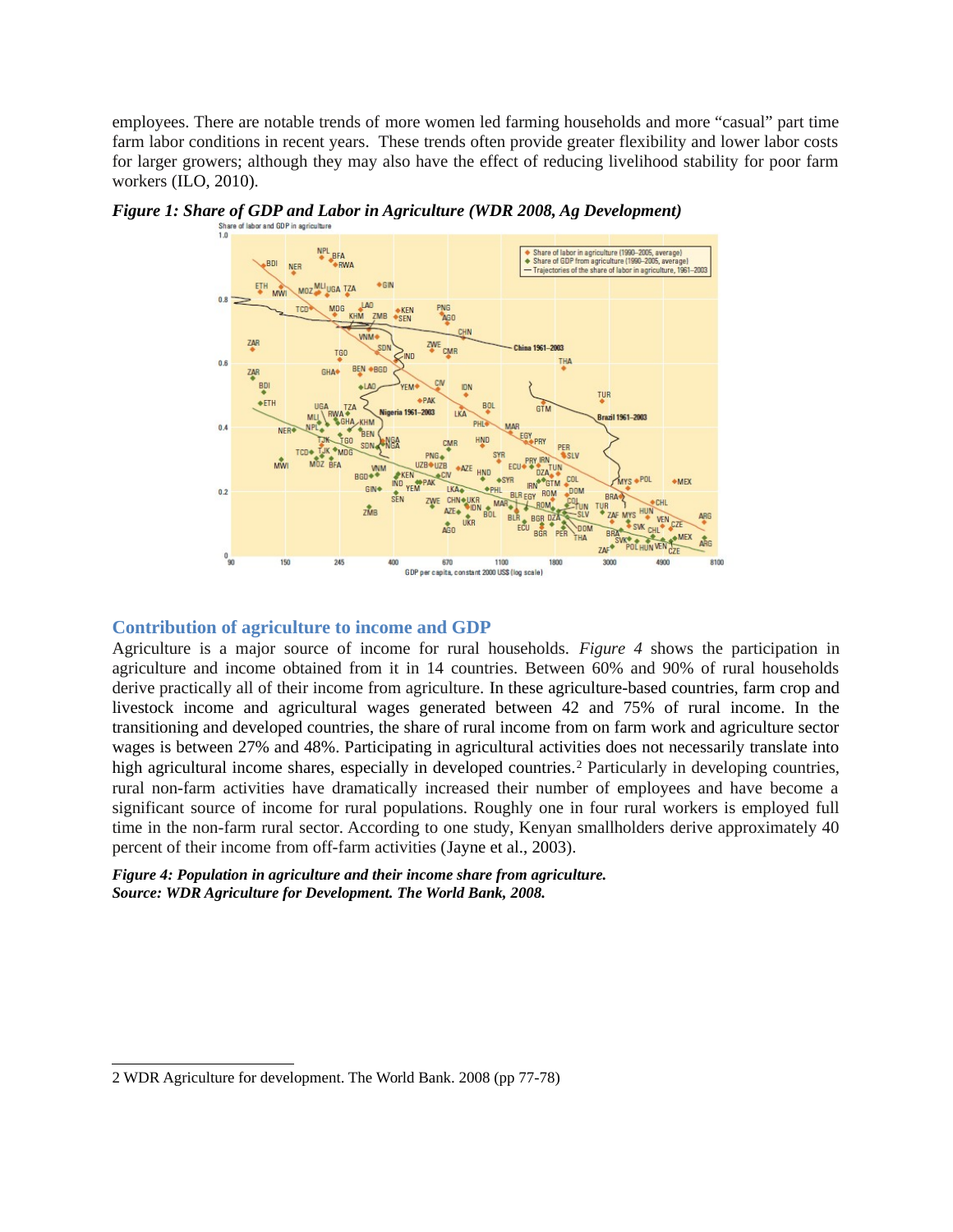

Despite the steady growth of the world's agricultural production over the past few decades (2.3% per annum on average in 1980-2004), its contribution to total global GDP output declined from around 4% during the 1980's to 3.5% today. This reduction of agriculture's share of total GDP should be viewed within the context of a worldwide transition from predominantly agrarian economies to industrial, high technology and service sector led economies (IAASTD, 2009). Although this declining trend was observed in all regions, developing countries achieved much higher average agricultural growth rates (2.6% a year) compared to industrial countries (0.9% a year) over the 1980–2004 period. Developing countries accounted for 79% of overall agricultural growth during this period. Their share of world agricultural GDP increased from 56% in 1980 to 65% in 2004 (WB, 2007).

On the other hand, per capita GDP (for population employed by and relying on agriculture) in the same regions grew by only 0.9% on average, despite a 2.8% growth in agricultural GDP, according to World Bank (2008). Concerning labor productivity, substantial disparities exist between developed and developing countries. The value added per agricultural worker in 2003 and average annual growth between 1992-2003 were respectively US\$ 23,081 and 4.4% in OECD countries and US\$ 327 and 1.4% in Africa. This wide gap is in part the result of historic social, economic, and political conditions; and also due to current national and international policies that tend to favor urban over rural areas. A radical change in policies as well as investments is needed to change this prevailing trend in the developing countries (IAASTD, 2009). Related to agricultural production, off-farm employment in the value-added food processing and related retail sectors has expanded, but the majority of these jobs are located in urban centers in the developing and developed countries.

Fundamentally, the key factor in creating green jobs in agriculture is transitioning the production of agricultural outputs from current unsustainable practices to more efficient and sustainable methods. As green agriculture productivity increases with higher yields and decreased consumption of often imported inputs; the enhanced profitability of this sector would be a stimulus for growth of both on-farm and nonfarm jobs and other local livelihoods that are indirectly improved by the economic multiplier effect of agriculture expenditures within farming regions.

*Figure 5: Growth in agricultural GDP per agricultural population in developing regions. Source: WDR Agriculture for development. The World Bank, 2008; FAOSTAT, 2006.*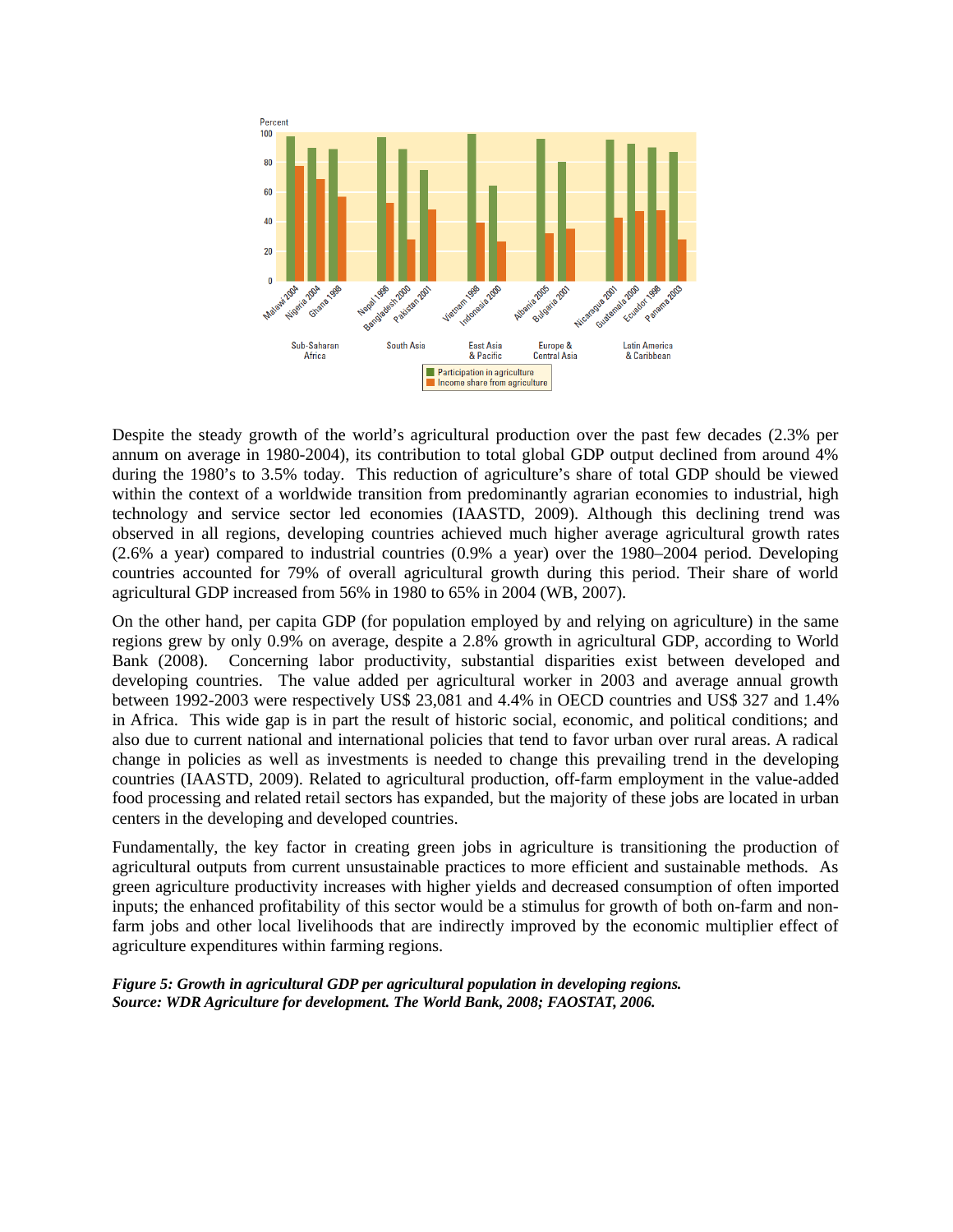

# **Agriculture investments**

Public investments in agriculture were and still are very low in agriculture-based countries as a share of their agricultural GDP (4% in 1980 and 2000) when compared with successful transitioning countries when they still had a high share of agriculture in GDP (10% in 1980). *Figure 6* shows that in comparison to public investments as a share of agricultural GDP in manufacturing and service based economies; investments in agriculture-based countries are three times lower, although their share of agricultural GDP as a percentage of total GDP is three times as high (WB, 2007).





# **Global consolidation of the agriculture market**

Today's global food system is dominated by the rising market power of a consolidating agribusiness industry. According to several studies, a small number of large transnational corporations have been concentrating their market shares and influence over most major sub-sectors of agricultural commodities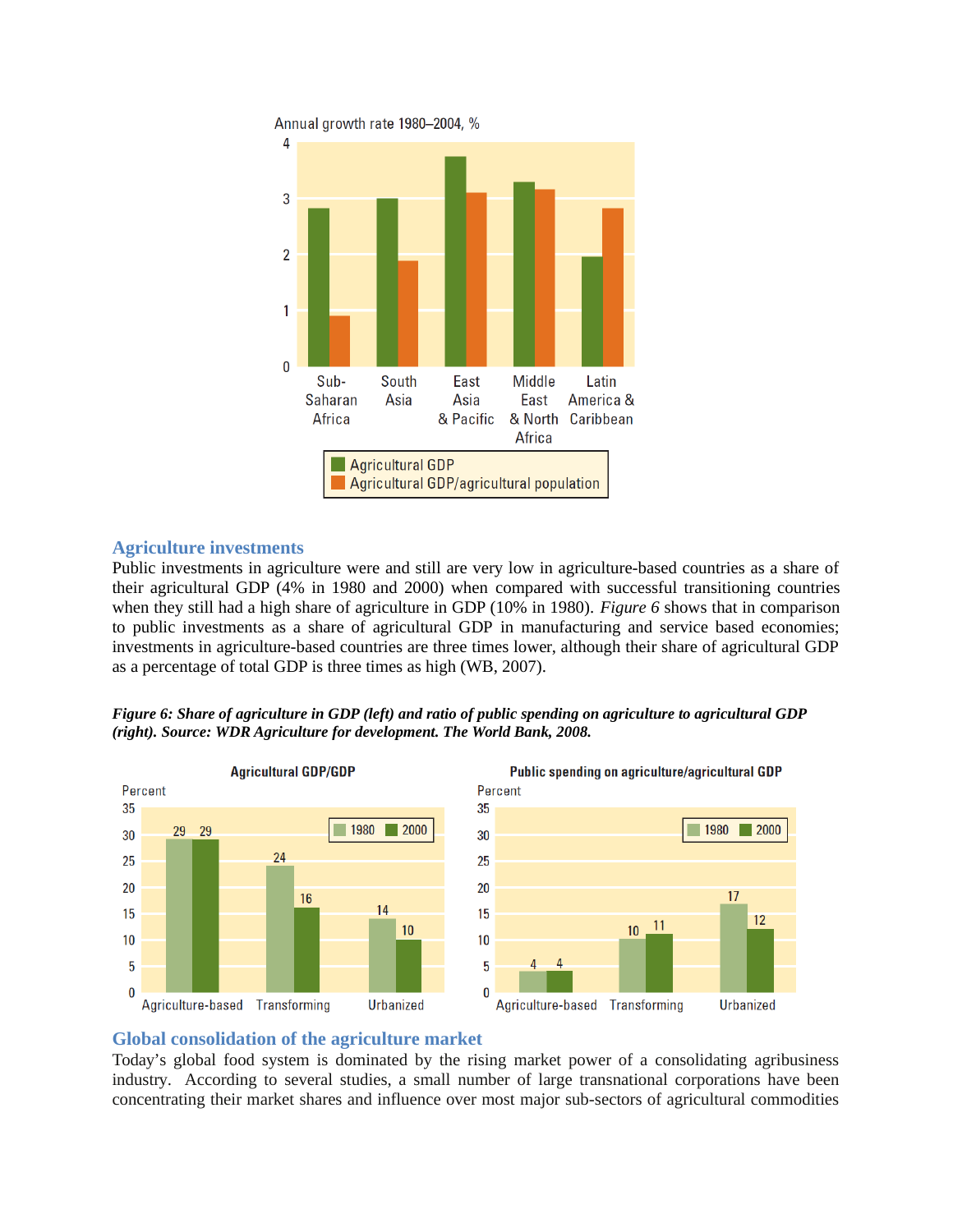(e.g. grains, livestock feed, meat and dairy products) through both vertical and horizontal integration strategies. This growing market domination of the global food supply chain is also being matched by the continued pace of consolidation in the retail grocery sector. In 2004 the top ten food retailers were responsible for a quarter of global food sales; and the thirty largest firms had more than one-third of total food sales (ILO, 2007). The large market shares of leading grocery retailers, global food brands, and international commodity suppliers are effectively reducing the market negotiation power of small farmers and producers. These changing market conditions generally result in stagnant or declining returns to the farmers who produce these agricultural products (Murphy. IATP, 2002).

Small farmers are losing competitiveness to large capital-intensive farming operations that are able to supply high volume produce under contract to market leading distributors, processors and grocery retailers (UNEP, 2008). To become more economically competitive, some smallholders and entrepreneurs are moving into higher value, "new agriculture" products, such as cut flowers or biofuel crops at times. However, the cultivation of these crops often entails more environmentally damaging practices and create lower quality, casual employment. Many farmers who lack adequate economic and political support for their efforts to adopt appropriate agricultural practices may be forced onto marginal lands with fragile ecosystems by expanding large commercial farms (UNEP, 2002). These conditions have contributed to rural unemployment and are accelerating urbanization; and pose challenges to the development of green jobs in agriculture.

Employment benefits generated by global value added food supply chains have generally been confined to a relatively small number of developed countries. The great majority of food exports from developing countries are raw or minimally processed produce; and in these cases, the employment levels in the food system sector picture is far less positive. According to the ILO "trade integration can also lead to job dislocation, increased informality and growing income inequality (ILO, 2007a)."

In parallel with large multi-national enterprises' (MNE's) consolidation of power over global wholesale and retail food markets, there has been a similar rising level of market concentration across global supply chains for industrial agriculture inputs. These market conditions are particularly relevant in the manufactured and mineral fertilizer industry; and in the increasingly horizontal integration of hybrid crop seed, herbicide and pesticide manufacturing industries. A recent IFPRI analysis of the fertilizer industry found that the top five firms in each of the major fertilizer categories in the aggregate controlled between one half to more than three-quarters of the global market for each fertilizer segment (Hernandez, M et al. 2010). Further analysis of these industries are needed to better determine the degree to which such concentration of market power is impacting farmer productivity, profitability and employment levels on a global basis.

## **Food Security**

Looking ahead, in terms of food security, the upcoming larger, more urban and affluent population will require food production to increase (especially in most developing countries where it is critically needed). In light of the ongoing challenge to provide food security for the nearly one billion people who are currently malnourished or hungry (FAO, 2009), the global consolidation of the food and agriculture industry has not made strides in providing available and affordable food to all.

Whether addressing temporary or chronic food insecurity, the challenge goes well beyond ensuring sufficient food in any given period of time. The challenge facing public policy decision makers requires that they take a broader perspective of the needs and options facing rural households. Consideration of available resources and external conditions that influence those choices should result in a range of sustainable livelihood strategies that could enable families to meet their food and other needs through multi-sector rural development efforts (FAO, 2009).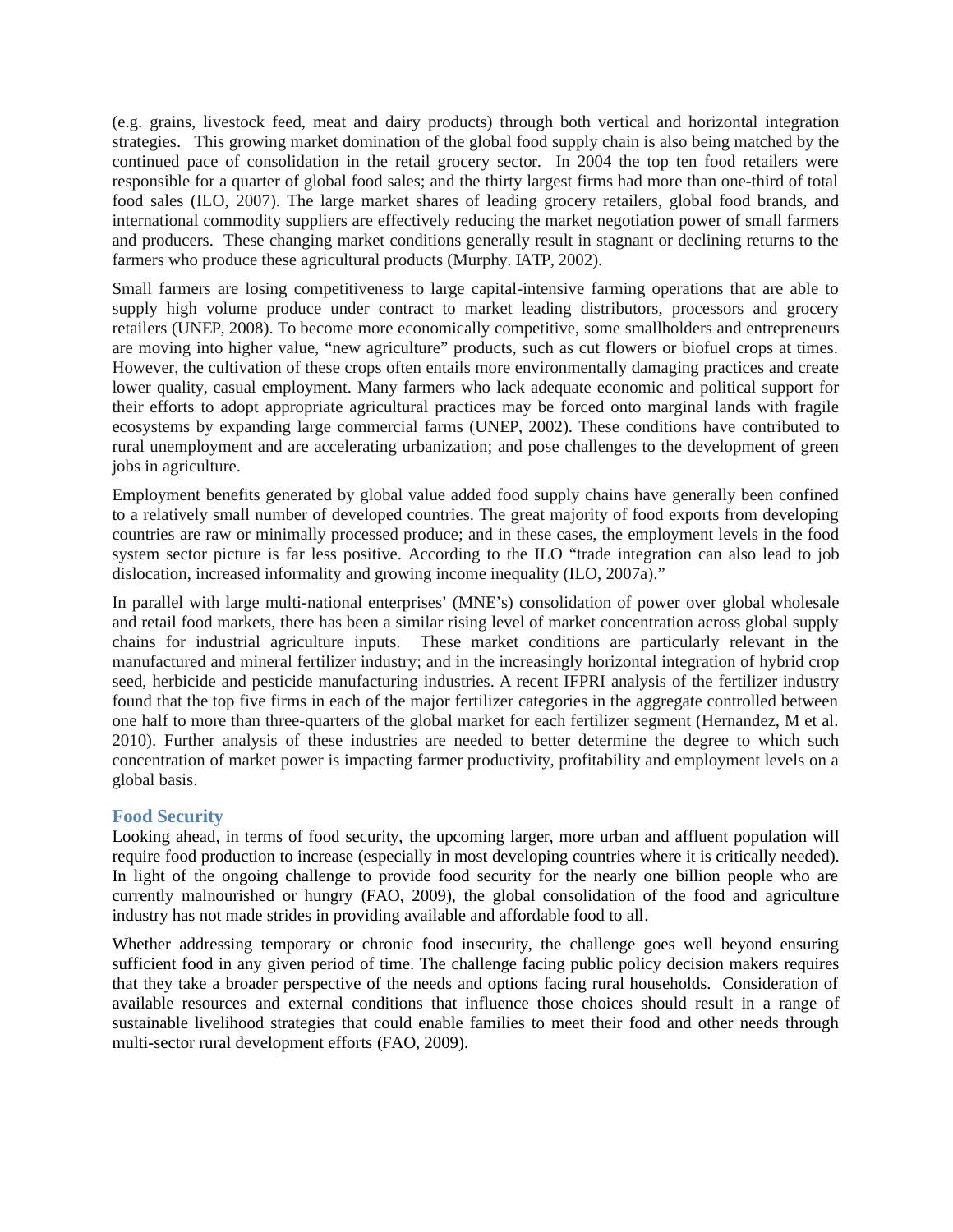# **Appendix II: Methodology**

This section presents the preliminary modeling work and analytical/scenario methodology adopted to evaluate the potential job creation resulting from the transition from conventional to more sustainable agricultural practices. Part of the research carried out on integrated simulation models was supported by UNEP in the context of the upcoming Green Economy Report (GER).[3](#page-42-0)

A more detailed structural documentation of the model utilized is available in Bassi et al. (2010), and a more in depth analysis of its behavior is currently being peer reviewed and will be available in a scientific journal soon.

# **Technical specifications**

While the model developed and employed to generate results presented in this report is global and accounts for over 80 modules, the analysis concentrates on agriculture, fishery and forestry production and employment.

Finding that currently available national and global planning models are either too detailed or narrowly focused, and perhaps too decision-oriented and prescriptive, this report proposes an approach that:

- Extends and advances the policy analysis carried out with existing tools by accounting for the dynamic complexity embedded in the systems studied; and
- Facilitates the investigation and understanding of the relations existing between society, economy and the environment.

This is crucial, since understanding the characteristics of real systems, feedback (Roberts et al., 1983), delays (Forrester et al. 2002; Forrester,  $2008)^4$  $2008)^4$  and non-linearity<sup>[5](#page-42-2)</sup> is fundamental for the correct representation of structures, whose behavior is outside their normal operating range (Sterman, 2000). The inclusion of cross-sectoral relations -social, economic and environmental- allows for a wider analysis of the implication of policies by identifying potential side effects or longer-term bottlenecks for development. In other words, a policy can have very positive impacts for certain sectors and create issues for others. Also, successful policies in the longer term may have negative short-term impact, for which mitigating actions may be designed and implemented.

There exist a variety of methods to apply a systemic approach to development policy analysis, of both qualitative and quantitative nature. Qualitative methods (e.g. system thinking) are found to be especially useful to chart the fundamental feedback relationships that characterize the system, and to broaden the perspective on the issues at stake. However, when confronted with systems characterized – as in the case of agriculture – by a high degree of complexity, policy analysis requires the use of quantitative methods, and more specifically, of computer-modeling, in order to derive a correct understanding of the system's workings.

<span id="page-42-0"></span><sup>3</sup> The analysis presented here differs from the one included in the upcoming Green Economy Report (GER). Different investment assumptions are simulated and a comparative analysis, or an update, will be possible as soon as the GER is published.

<span id="page-42-1"></span><sup>4</sup> Delays in this context are characterized as "a phenomenon where the effect of one variable on another does not occur immediately" (Forrester et al., 2002). These can in fact lead to instability, such as overshoot and oscillations, when coupled with balancing processes. Since delays influence the efficacy of policies in both the short and the longer term, their explicit representation generates many advantages. Among others, the direct understanding that integrated complex systems are dominated by inertia in the short term, therefore the implementation of policies does not produce immediate significant impacts. As Jay Forrester states "A system variable has a past path leading up to the current decision time. In the short term, the system has continuity and momentum that will keep it from deviating far from an extrapolation of the past" (Forrester, 2008).

<span id="page-42-2"></span><sup>5</sup> Non-linear relationships cause feedback loops to vary in strength, depending on the state of the system (Meadows, 1980), and determine how structure defines behavior.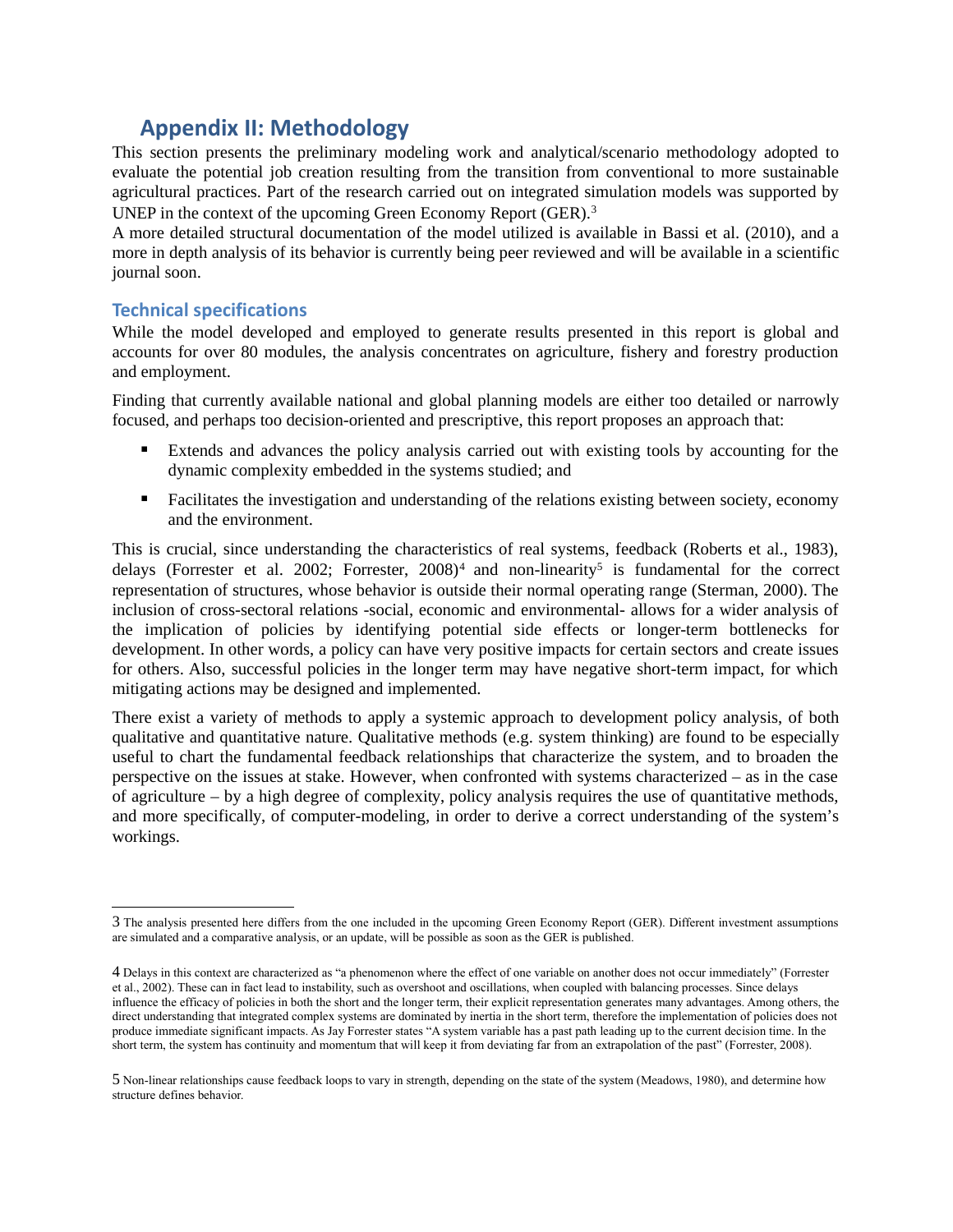# **Threshold 21 (T21) World model**

The Threshold21 (T21) World model is a System Dynamics structured to analyze medium-long term development issues. The model integrates in a single framework the economic, the social, and the environmental aspects of development planning. The level of aggregation used makes it ideally suited to look at resources allocation issues among different sectors. T21 is conceived to complement budgetary models and other short-medium term planning tools by providing a comprehensive and long-term perspective on development.

T21-World includes both monetary and physical indicators, to fully analyze the impacts of investments on natural resources, low carbon development, economic growth and job creation. Key characteristics of the model are highlighted below.

*Boundaries*: Variables that are considered an essential part of the development mechanisms, object of the research, are endogenously calculated. For example, the GDP and its main determinants, population and its main determinants, and the demand and supply of natural resources are endogenously determined. Variables that have an important influence on the issues analyzed, but that are only weakly influenced by the issues analyzed or that cannot be endogenously estimated with confidence, are exogenously represented.

*Granularity*: The T21-World model is global, with no regional or national disaggregation. However, there are model applications on several national cases. Thus, the framework is very applicable to different scales, ranging from communities to the world<sup>[6](#page-43-0)</sup>. Despite being a global model, the main social, economic and environmental variables of T21-World are broken down in sub-components as required in order to analyze the focus issues. For example, population is divided into 82 age-cohorts and 2 genders, and the age-gender distinction is used in most social indicators; production is divided into industry, services and agriculture, this last further divided into crops, fishery, animal husbandry and forestry; land is divided into forest, agriculture (croplands –also harvested land- and pastures), fallow, urban and desert. Finally, given its level of aggregations, the model is generally based on global average values for variables such as unit costs and prices.

*Time horizon*: T21-World is built to analyze medium to long-term development issues. The time horizon for simulation starts back in 1970 and extends up to 2050. Beginning the simulation in 1970 ensures that, in most cases, the patterns of behavior characterizing the issues being investigated can be fully observed and replicated.

*Modules, sectors and spheres*: As a result of the variety of issues considered, T21-World is a relatively large size model accounting for over 200 stock variables and several thousand feedback loops. Given the size and the level of complexity of the model, its structure has been reorganized into smaller logical units, labeled as modules. A module is a structure, whose internal mechanisms can be understood in isolation from the rest of the model<sup>[7](#page-43-1)</sup>. The 80 modules comprising T21-World are grouped into 18 sectors: 6 social, 6 economic and 6 environmental sectors. Sectors are groups of one or more modules of similar functional scope. For example, the water sector groups both the water demand and water supply modules. Finally, society, economy and environment are known as the three spheres of T21-World. All sectors in T21 belong to one of the three spheres<sup>[8](#page-43-2)</sup>, depending on the type of issue they are designed to address. Modules

<span id="page-43-0"></span><sup>6</sup> For more information see Bassi and Baer (2009), Bassi and Yudken (2009), Bassi and Shilling (2010), Bassi et al. (2009a, 2009b, 2010), Magnoni and Bassi (2009), Pedercini and Barney (In Press), Yudken and Bassi (2009).

<span id="page-43-1"></span><sup>7</sup> As it is emphasized later on in the text, although it is possible to understand the internal mechanism of a specific module in isolation from the rest of the model, the fully understanding of its functioning and relevance requires studying its role in the whole model's structure.

<span id="page-43-2"></span><sup>8</sup> In certain country customizations, with energy being a key area of analysis and using a variety of modules, we represent it as the 4<sup>th</sup> sphere of T21.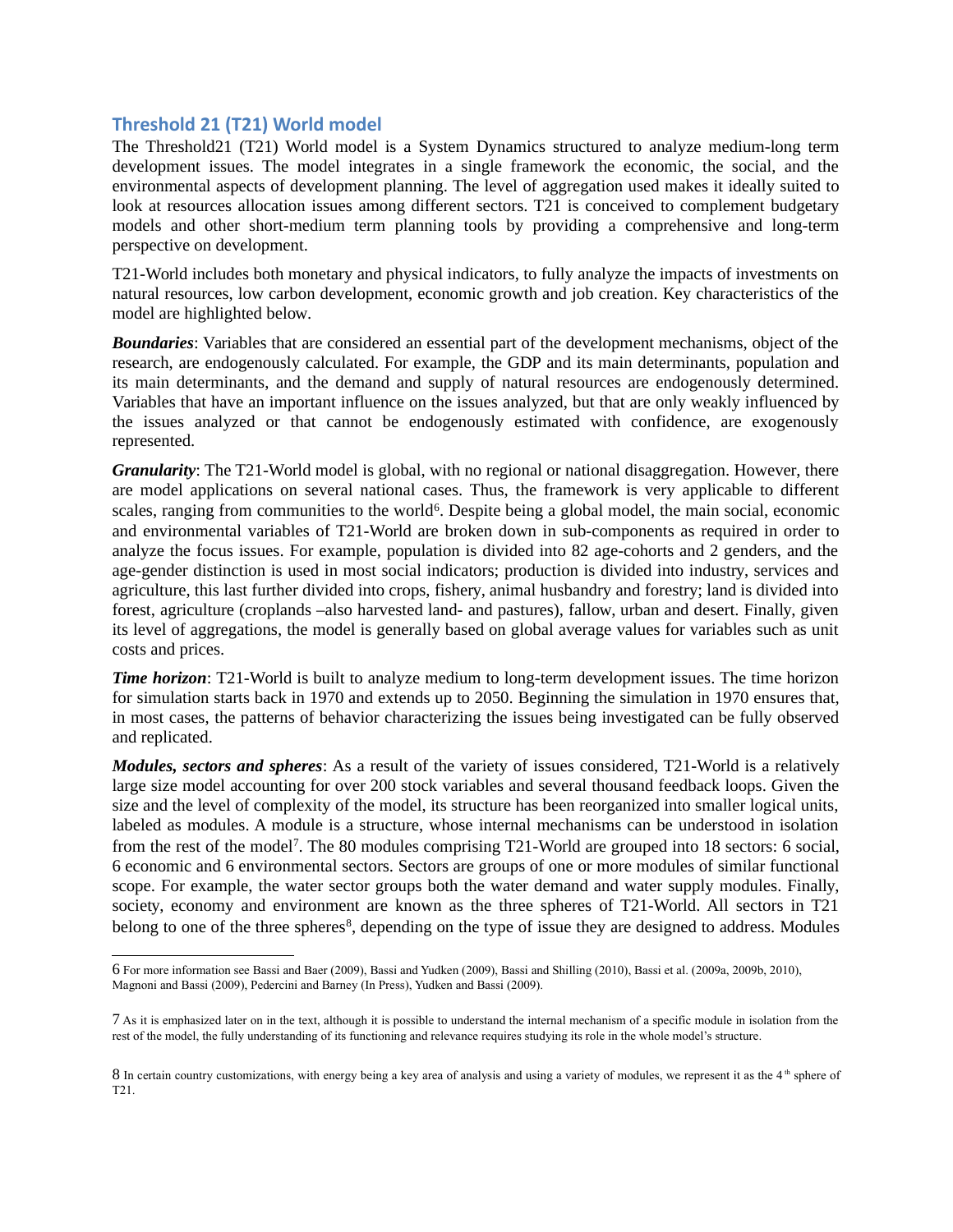are built to be in continuous interaction with other modules in the same sector, across sectors, and across spheres.

More specifically, agriculture employment (See Text Box 7), as well as industry and service employment, is included in the Social sphere of T21-World. The sphere also contains detailed population dynamics organized by gender and age cohort. Fertility is a function of the level of income and education and mortality rates is determined based on the level of income and the level access to basic health care. Access to education and health care services, nutrition and basic infrastructure are also represented in this sphere. Access to basic social services is used – in addition to income – to determine poverty levels in a broad sense.

The Economy sphere of the model contains major production sectors (agriculture, industry and services). The calculation of production is generally characterized by modified Cobb-Douglas production functions with inputs of labor, capital, and technology, but the specification varies from sector to sector (See Text Box 8). Agriculture (crop and livestock), fishery and forestry production are highly influenced by the availability and quality of natural resources. While capital and labor contribute to production, the stock of fish, forest and the quality of soil -together with water availability for agriculture- are key determinants of the performance of the sectors.

For this reason T21-World tracks the physical flow of key natural resources, endogenously calculating depletion and its impacts on production. Further production in the three major economic sectors is influenced by social factors, such as life expectancy and education level, included in the calculation of total factor productivity (TFP) together with the impact of natural resources availability and energy prices.

The Environment sphere tracks land allocation, water, waste and energy demand and supply. T21-World calculates also air emissions  $(CO_2, CH_4, N_2O, SO_3)$  and greenhouse gas) and the ecological footprint. Economic activities and demographic growth concur on creating increasing pressure on natural resources, while at the same time allowing for development of better and more efficient technologies. In the case of energy, stocks of fossil fuel resources and reserves are explicitly and endogenously modeled. These stocks are among the primary drivers of fossil fuel prices, which are calculated by taking into account short and longer-term trends.

## **Scenario definition**

We are simulating and analyzing a variety of investment scenarios, both for green agriculture (GA) -promoting resource efficiency, environmental preservation and low carbon development- and conventional -industrial- agriculture (CA) -favoring a more conventional use of resources-, as well as a business as usual (BAU) or baseline scenario.

The BAU case replicates history over the period 1970-2009, simulates approved legislation and assumes no fundamental changes in policy or external conditions going forward to 2050. This scenario is set-up and calibrated to consistently reproduce baseline projections of various existing reports, including among others, World Bank's World Development Indicators (WDI) (WB, 2009) for economy, ILO's Global Employment Trends Report (ILO, 2009) for employment, FAO's FAOSTAT (FAO, 2010) for agricultural yield and resources, McKinsey's Charting Our Water Future report (McKinsey, 2009) for water, and IEA's World Energy Outlook 2009 (IEA, 2009) and Energy Technology Perspectives to 2050 (IEA, 2008) for energy, Global Footprint Network (GFN) reports (GFN, 2010).

Both GA and CA scenarios assume increased investments, but they differ considerably from each other as explained below.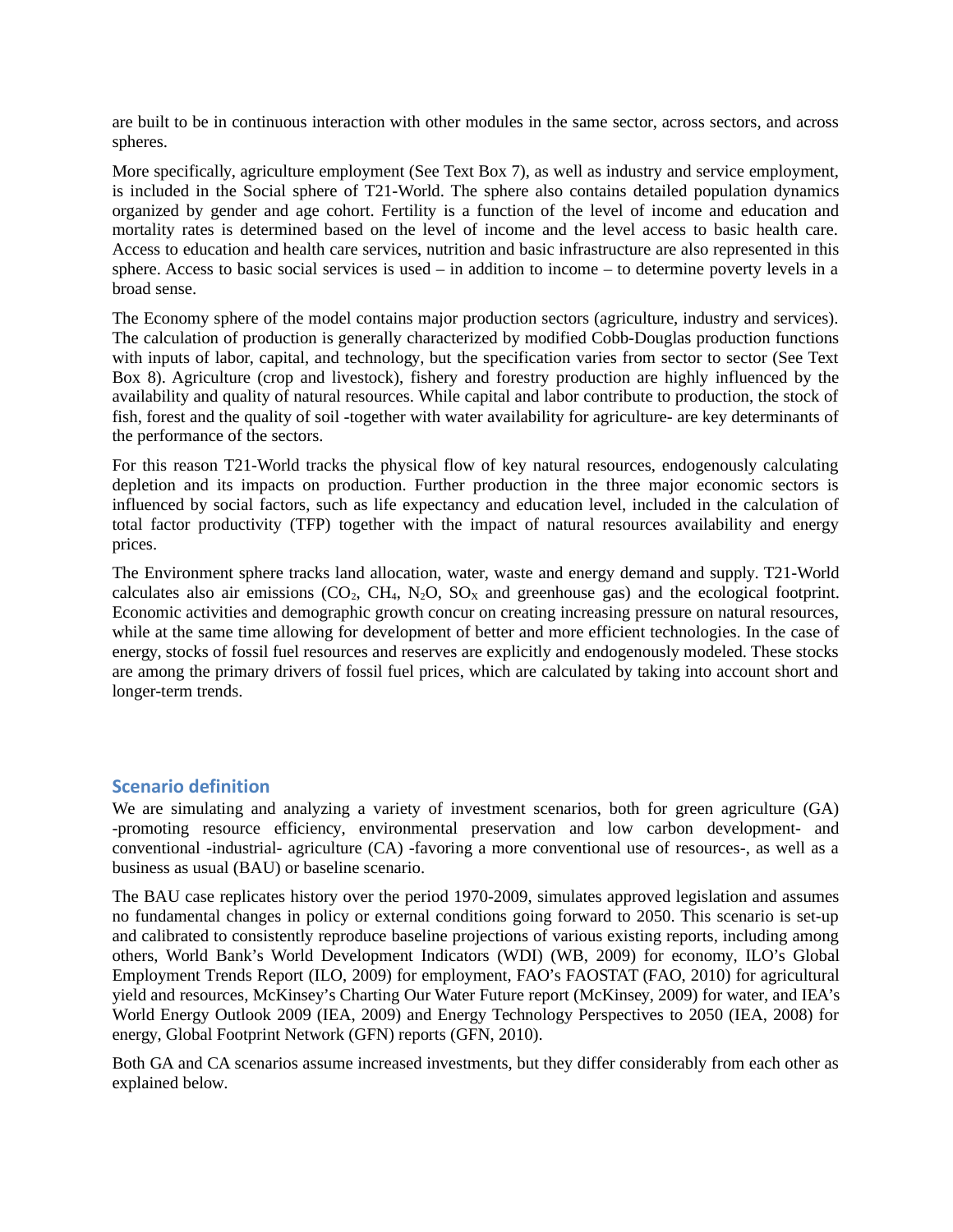GA scenarios simulate additional investments that are aimed at increasing resource efficiency and reducing carbon intensity while creating jobs and stimulating economic growth. Examples include investments in organic and ecological farming, but this category would include as well renewable energy (e.g. power supply) and energy and water efficiency improvements. Further, investments are allocated to conserve and rebuild natural resource stocks, in action that –among others- would reduce deforestation and increase afforestation, or reduce production capacity in the fishery sector to support the restoration of fish stocks while investing in aquaculture.

BAU and CA scenarios assume additional investments, but consider the continuation of the current trends for unsustainable resource use. More specifically, these scenarios would assume that no additional investments -relative to BAU- will be allocated to the expansion of renewable energy, that agriculture will continue to rely on chemical fertilizers and industrialization of processes, and that deforestation will not be curbed. Instead, primary sector growth will be attained through increased levels of resource exploitation, including the continued depletion of fossil fuels, fish and forest stocks.

To contrast the BAU and explore possible avenues to green the agriculture sector to 2050, the following assumptions were made for the green investment scenarios, as highlighted below. A further disaggregation is proposed for investments in crop production in the table below. This is based on a preliminary analysis of an allocation of investments that would allow reaching positive synergies in crop production.

- Pre harvest losses: 33% of the agriculture investment (\$12-19 billion in 2011 to \$31-56 billion in 2050) with an average investment of \$21-35 billion per year over the 40-year period is invested in measures aimed at reducing pre harvest losses, currently estimate to reach about 30% of total crop production. Investments in our scenarios include training activities and effective pesticide use.
- Agriculture management practices: 33% of the agriculture investment (\$12-19 billion in 2011 to \$ 31-56 billion in 2050) with an average investment of \$21-35 billion per year over the 40-year period is invested in transitioning to more ecological practices. We assume an average cost of \$85-\$100 per ha, taking as references costs to transition from till to no till agriculture.
- Research and development: 33% of the agriculture investment (\$12-19 billion in 2011 to \$31-56 billion in 2050) with an average investment of \$21-35 billion per year over the 40-year period is invested in R&D, including research on crop improvement, soil science and agronomy, appropriate mechanization, plant and animal health, water use efficiency, animal production and in all classical biological and ecological disciplines relating to agriculture, in addition to biotechnology and climate change adaption which are already well funded.
- Forestry: US\$30-45 billion per year are invested on average in the forestry sector, with 54% or US\$16 billion going to reforestation and 46% or US\$14 billion per year to avoided deforestation.
- Fisheries: US\$10-30 billion per year invested in reducing catch capacity and restoring stocks.

**Table 3: Proposed optimal investment allocation across high impact areas selected for major support in this report (some of these investments could not be modeled due to lack of information on specific costs and impacts, but the categories they belong to are consistent with the allocation of investments simulated).**

| <b>Investment</b> area | %  |
|------------------------|----|
|                        |    |
| Soil                   | 15 |
| Water (agric)          | 10 |
| Diversity              | 20 |
| Plant & animal Health  | 25 |
| Mechanization          |    |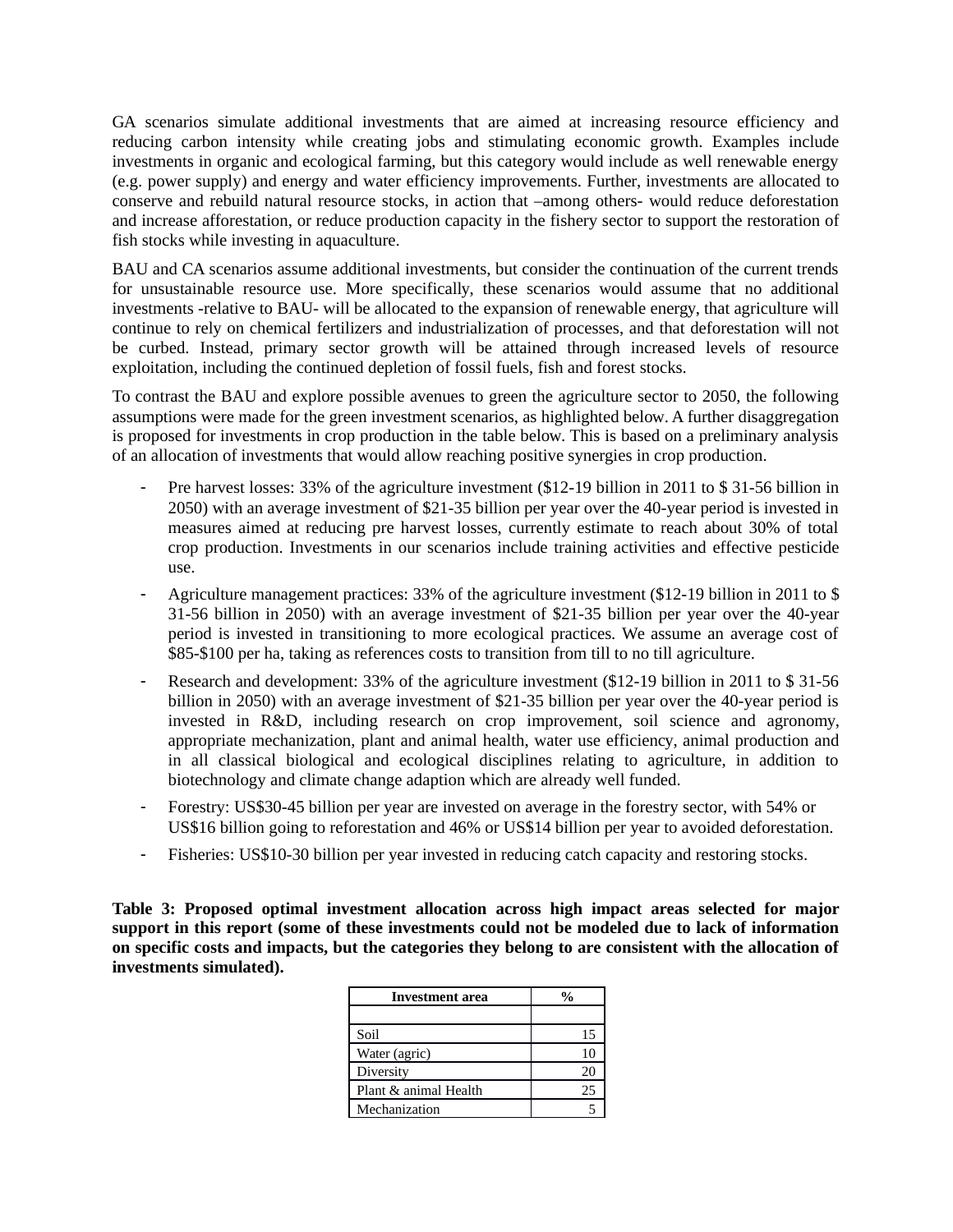| Food Systems         |  |
|----------------------|--|
| Cross cutting issues |  |
|                      |  |
| Total                |  |

While investments have "intended" or "expected" outcomes, the use of a model built upon causal relations that accounts for a high level of horizontal integration (across sectors), allows to identify and estimate side effects and elements of policy resistance. It is very common to encounter "worse before better" situation, in which, as in the case of green agriculture, crop yields would decline in the short term to grow above BAU in the medium to longer term. Similar impacts are visible for employment as well, where investing in the conservation of natural resources (e.g. forestland and fish stocks) results in lower employment in the fishery and forestry sectors in the short and medium term. On the other hand, synergies can also be identified, such as the advantage of investing in green agriculture, which makes investments in forest management more effective (primarily by reducing the pressure to convert forestland into arable land).

It is important to acknowledge that the highly localized nature of best practices for a sustainable and productive agriculture requires more detailed national and sub-national studies to thoroughly assess the job creation impacts –which are also feasible, but are not a requirement of this report. The integrated review provided in this paper indicates that there are clear employment benefits possible at the global scale, with positive, inclusive returns on investment in economic, social and environmental terms.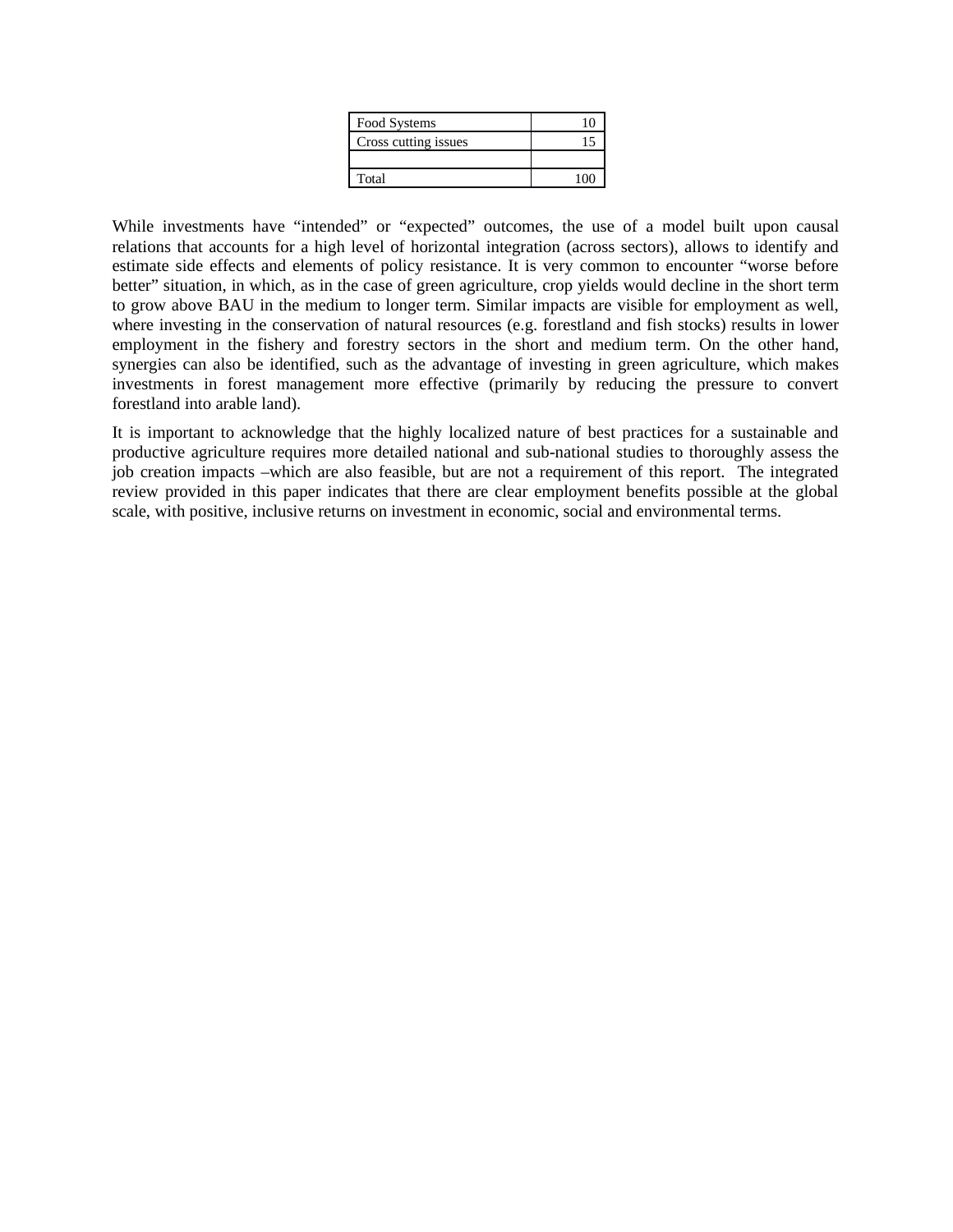# *Appendix 2: Selected Green Agriculture interventions and their potential outcomes and benefits*

# *Soil*

| <b>Intervention</b>                                                                                                                                                                                                                                                                 | <b>Outcomes</b>                                                                                                                | Agroecology<br><b>Benefits</b>                                                                                                                                                   | <b>Economic Benefits</b>                                                                                                                                                                      | <b>Employment Benefits</b>                                                                                                                                               | Environmental                                                                                                                                                                                             |
|-------------------------------------------------------------------------------------------------------------------------------------------------------------------------------------------------------------------------------------------------------------------------------------|--------------------------------------------------------------------------------------------------------------------------------|----------------------------------------------------------------------------------------------------------------------------------------------------------------------------------|-----------------------------------------------------------------------------------------------------------------------------------------------------------------------------------------------|--------------------------------------------------------------------------------------------------------------------------------------------------------------------------|-----------------------------------------------------------------------------------------------------------------------------------------------------------------------------------------------------------|
| Action<br>Investing in<br>local/regional<br>organic compost<br>production $\&$<br>distribution<br>capacity                                                                                                                                                                          | Sustainable<br>supplies of<br>locally sourced<br>organic fertilizers<br>for field use $\&$<br>commercial sales                 | <b>Increased Soil</b><br>Organic Matter<br>(SOM)<br>improved fertility;<br>retains moisture;<br>sequesters carbon.<br>Crop yields<br>increased with<br>needed nutrient<br>inputs | Substitution for<br>external/imported<br>inorganic fertilizers.<br>Local Input<br>expenditures stay<br>within community.<br>Input cost savings vs.<br>imported                                | Farm jobs to harvest crop<br>residues, manures $\&$<br>other biomass<br>Non-farm mfrg. jobs in<br>organic fertilizer<br>production distribution                          | <b>Benefits</b><br>Improvement of:<br>soil fertility<br>water holding capacity<br>soil erosion resistance<br>Carbon sequestration<br>services<br>Reduction of fertilizer<br>leaching & water<br>pollution |
| Crop/Livestock<br>Diversification<br>with N-fixing<br>crops; green<br>manures; livestock<br>mgmt.; Push/Pull<br>practices; grazing<br>Perennial grasses;<br>aquaculture; etc.                                                                                                       | <b>Biological</b> soil<br>nutrient<br>restoration;<br>Increased<br>resistance to pest<br>threats<br>Organic waste<br>recycling | Increased total<br>food/fodder yields<br>Supports livestock<br>productivity                                                                                                      | Increased total<br>income from<br>crops/meat/dairy<br>Improved stability of<br>annual incomes<br>Livestock assets as<br>collateral for loans<br>Draught animal<br>power farm<br>mechanization | 1/3 more labor needed for<br>organic & diversified<br>farming operations<br>More consistent rural<br>labor demand throughout<br>the year                                 | <b>Improved Biodiversity</b><br>Pollination ecoservices<br>Reduced runoff of<br>inorganic fertilizers<br>and agrochemicals                                                                                |
| Support mfrg and<br>distribution of<br>minimum tillage<br>equipment                                                                                                                                                                                                                 | Increased farm<br>area under NT<br>cultivation<br>(millions of ha's<br>added per year)                                         | <b>Increased SOM</b><br>Increased water<br>retention<br>Reduced soil<br>erosion<br>Crop yields equal<br>or better than<br>conventional Ag                                        | Reduced fossil fuel<br>use by 50-70% vs.<br>conv. Ag<br>Reduced labor costs<br>and reduced labor<br>Increased crop yields<br>over multi-year<br>period                                        | New jobs in NT<br>equipment mfrg and<br>customer sales and<br>support<br>New jobs with 'For hire'<br>NT crews<br>Conservation tillage<br>monocultures displace<br>labour | Reduced soil erosion<br>Improved water use<br>efficiencies<br>Soil biodiversity<br>Reduced soil<br>temperatures<br>Increased soil carbon<br>sequestration                                                 |
| Increased funding<br>of agroecological<br>soil fertility<br>research                                                                                                                                                                                                                | Improved<br>beneficial soil<br>microbes, fungi<br>and nematodes<br>Enhanced impact<br>of cropping<br>synergies                 | Increased<br>performance of<br>biological<br>processes for soil<br>nutrient building                                                                                             | Developing new<br>germplasm and IP for<br>AE best practices                                                                                                                                   | New jobs in higher<br>education and public<br>research institutions<br>Establishing core AE<br>scientific community in<br>each country                                   | Overall reduction in<br>inorganic fertilizer &<br>agrochemical<br>pollution;<br>AE improved ability to<br>mitigate Climate<br>Change GHG threats                                                          |
| Organic soil<br>$m$ anagement – a<br>package of actions<br>including<br>minimum tillage,<br>rotations, green<br>manure cycles,<br>agrobiodiversity,<br>ecosystem services<br>(for pollination<br>and pest predation)<br>and landscaping<br>(hedges, planting<br>associations, etc.) | Increased farm<br>area under<br>organic soil<br>management                                                                     | Improved soil<br>fertility                                                                                                                                                       | Reduced use of fossil<br>fuel and chemical<br>fertilizer<br>Increased<br>productivity                                                                                                         | Increased farm labor for<br>soil mgmt and field<br>contouring work                                                                                                       | Reduced soil erosion<br>Improved water<br>holding capacity<br>Increased carbon<br>sequestration<br>Soil biodiversity                                                                                      |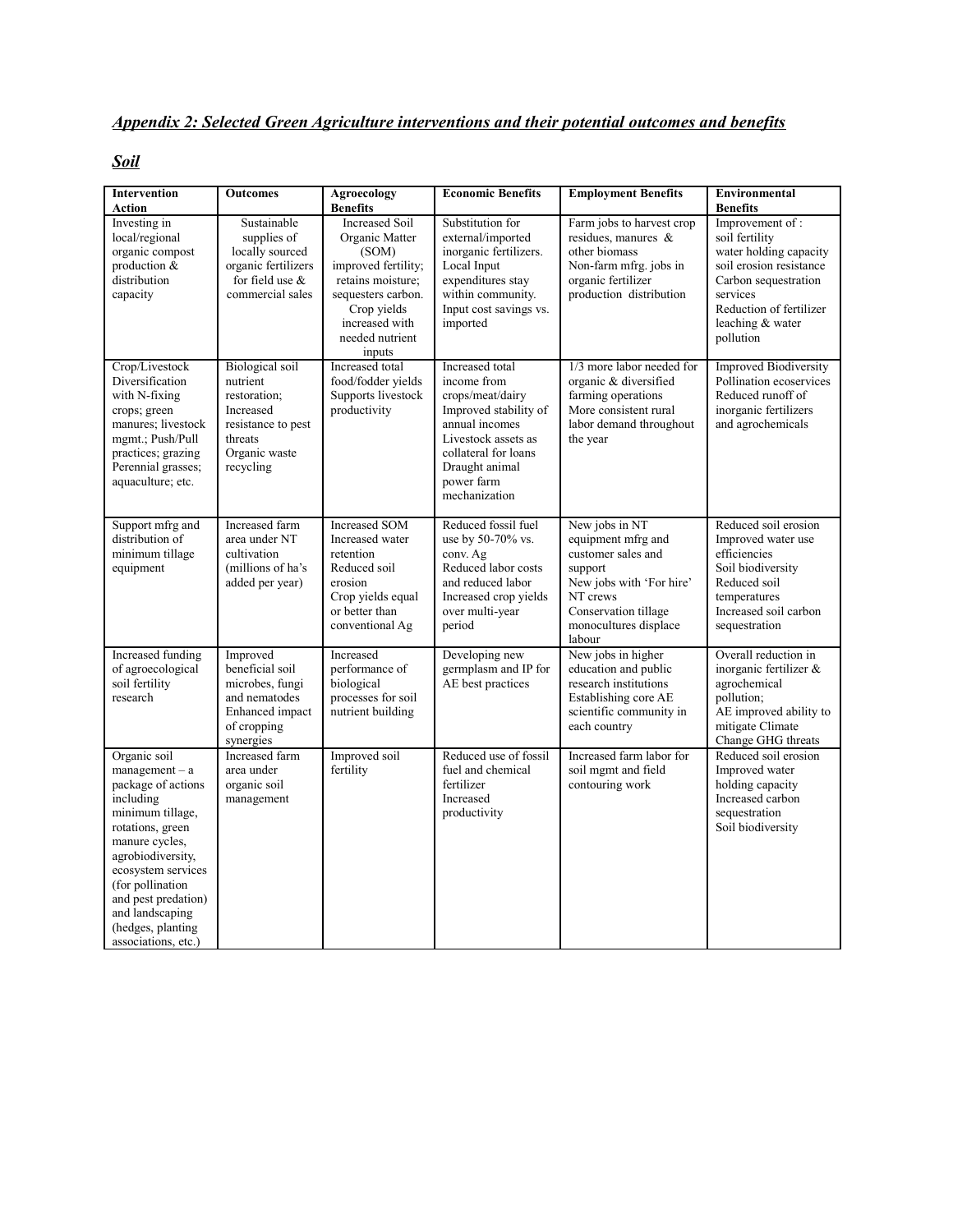| <b>Intervention Actions</b>                                                                                                           | <b>Outcomes</b>                                                                                                                                    | Agroecology<br><b>Benefits</b>                                                                                                                             | <b>Economic Benefits</b>                                                                                                                              | <b>Employment</b><br><b>Benefits</b>                                                                                                        | <b>Environment</b><br><b>Benefits</b>                                                                                                |
|---------------------------------------------------------------------------------------------------------------------------------------|----------------------------------------------------------------------------------------------------------------------------------------------------|------------------------------------------------------------------------------------------------------------------------------------------------------------|-------------------------------------------------------------------------------------------------------------------------------------------------------|---------------------------------------------------------------------------------------------------------------------------------------------|--------------------------------------------------------------------------------------------------------------------------------------|
| Train farmers in soil<br>mgmt and cropping<br>practices to improve<br>water use efficiencies                                          | <b>Increased SOM</b><br>levels with<br>improved moisture<br>retention                                                                              | <b>Increased Water</b><br>Productivity levels<br>(more crop per drop)                                                                                      | Reduced cost of<br>water inputs                                                                                                                       | Increased farm labor<br>for residue mgmt and<br>field contouring work                                                                       | More water available<br>for other uses<br>Reduced water and<br>soil runoff losses                                                    |
| Financial support and<br>investment in drip<br>irrigation systems                                                                     | More farmers adopt<br>drip irrigation to<br>save water<br>Suppliers of drip<br>systems increase<br>market share of<br>irrigation<br>equipment mkt. | Increased yields &<br>output of vegetables<br>$\&$ fruit<br>Crop Water<br>Productivity levels<br>increase                                                  | Farmer incomes<br>improve with<br>higher value<br>produce<br>Recurring costs of<br>water inputs<br>reduced 30-50%                                     | Saved water is<br>available to irrigate<br>additional land that<br>can be cultivated.<br>New drip system;<br>installation & service<br>jobs | Reduced demand<br>pressure on<br>sustainable fresh<br>water resources                                                                |
| Establish or expand<br>rural public works<br>development and<br>maintenance of<br>watershed mgmt.<br>infrastructures                  | Increased<br>construction of<br>rural water<br>reservoirs.<br>catchments &<br>distribution canal<br>networks                                       | Enables irrigation of<br>rainfed lands<br>Irrigation increases<br>crop vields by 40%<br>More resilient to<br>drought risks<br>Enables rural<br>aquaculture | Increased incomes<br>of rural manual<br>laborers<br>Increased crop<br>vields & farmer<br>incomes<br>Improved water<br>access for rural<br>communities | Poor rural households<br>gain jobs from<br>building and<br>maintaining<br>community water<br>infrastructures                                | Improved ground<br>water tables<br>More poor farmers<br>can irrigate<br>Vegetative borders for<br>ponds support more<br>biodiversity |
| Training farmers to<br>improve Water<br>Productivity by<br>cultivating SRI rice &<br>water efficient crops<br>(sorghum)               | Conversion of<br>flooded rice to SRI<br>brings water<br>savings of 30%                                                                             | Increases rice yields<br>with less water use                                                                                                               | Increased vields<br>and reduced input<br>costs bring higher<br>incomes and profits<br>Oppty for GHG<br>emission credits                               | Minor increase in<br>labor inputs to<br>practice SRI                                                                                        | Reduced water<br>consumption<br>Reduced methane<br>GHG emissions vs.<br>conventional rice                                            |
| Financial support for<br>poor farmer use of<br>treadle pumps and<br>small scale power<br>pumps combined<br>with AE field<br>practices | More small holder<br>farmers adopt<br>manual irrigation<br>practices that<br>increase yields                                                       | Enables higher<br>planting densities and<br>rotations<br>Portable pumping can<br>be shared by many<br>farmers                                              | Farmer incomes<br>improved with<br>more crops and for<br>hire services<br>High ROI enables<br>farmer cost<br>recovery in 2 yrs                        | Improves labor<br>productivity for<br>watering crops<br>Enables for hire<br>pumping service jobs                                            | <b>Improved</b> yields<br>reduce pressure for<br>deforestation and<br>marginal land                                                  |
| Invest in AE research<br>of aerobic rice; saline<br>tolerant crops; etc.                                                              | New plant varieties<br>that use less water<br>and that<br>productively use<br>saline water                                                         | Aerobic rice yields<br>similar to flooded<br>rice but with uses less<br>water<br>Saline farm lands can<br>be productive                                    | Marginal lands<br>yield commercial<br>crops & incomes<br>Reduced costs for<br>water inputs                                                            | Agronomic R&D<br>scientific/technician<br>job creation                                                                                      | Reduces Ag demands<br>for water<br>Reduces land use<br>conversions as<br>marginal lands can<br>now be productive                     |

*Sustainable Water Use and Improved Water Productivity*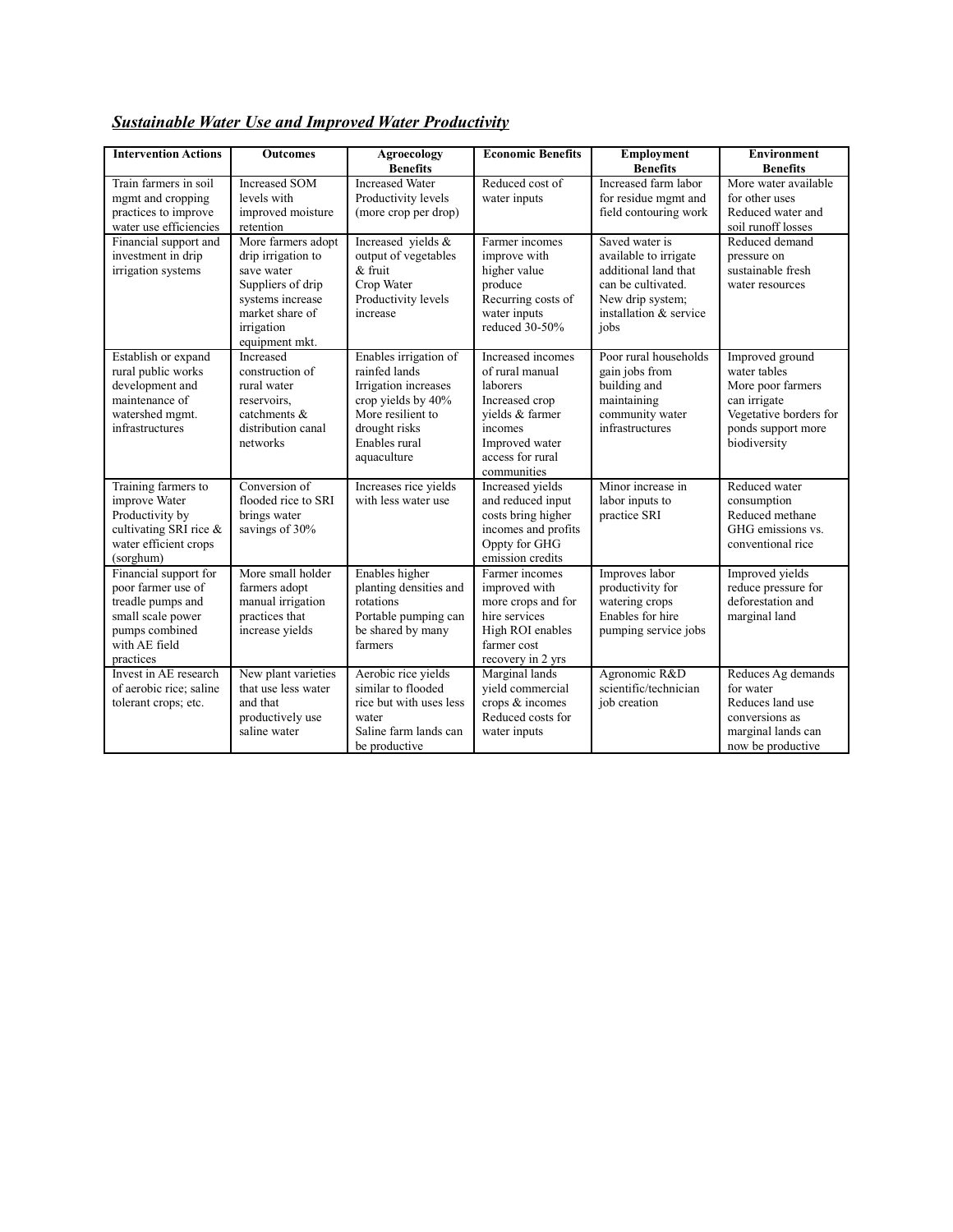|  |  | <b>Crop and Livestock Diversification Interventions</b> |
|--|--|---------------------------------------------------------|
|  |  |                                                         |

| <b>Intervention</b><br><b>Actions</b>                                                                                                                          | <b>Outcomes</b>                                                                                                                               | Agroecology<br><b>Benefits</b>                                                                                                                   | Economic<br><b>Benefits</b>                                                                                                                                                   | Employment<br><b>Benefits</b>                                                                                               | <b>Environment</b><br><b>Benefits</b>                                                                                       |
|----------------------------------------------------------------------------------------------------------------------------------------------------------------|-----------------------------------------------------------------------------------------------------------------------------------------------|--------------------------------------------------------------------------------------------------------------------------------------------------|-------------------------------------------------------------------------------------------------------------------------------------------------------------------------------|-----------------------------------------------------------------------------------------------------------------------------|-----------------------------------------------------------------------------------------------------------------------------|
| Invest in Ag R&D<br>of legumes and<br>other N-fixing<br>crops that improve<br>soil nutrient<br>balances &<br>produce valuable<br>food/fodder                   | Increased<br>biological<br>production of N<br>and SOM for soil<br>fertility without<br>the use of<br>agrochemical<br>inputs                   | Increased and<br>sustainable crop<br>yields that does<br>not deplete soil<br>fertility<br>Supports both<br>food and feed<br>markets              | Significant<br>reduction in use $\&$<br>input costs of fossil<br>fuel based N<br>Crop and<br>Livestock<br>diversification<br>earns more farmer<br>income and<br>manages risks | Modest increase in<br>labor for<br>polyculture farming<br>practices                                                         | Increased on farm<br>biodiversity /habitats<br>Substantial reduction<br>of GHG emissions of<br>fossil fuel N<br>fertilizers |
| Investment in<br>livestock breeding<br>programs to<br>combine local<br>stock varieties with<br>higher yielding<br>breeds that are<br>adapted to local<br>areas | Introduces more<br>productive breeds<br>that feed on local<br>grasses and<br>fodder; and are<br>more resilient to<br>local biotic<br>stresses | Increased<br>production of<br>meat, dairy and<br>other high value<br>food                                                                        | Increased farmer<br>income from meat<br>and dairy products<br>Basis for building<br>value added<br>protein processing<br>operations                                           | Helps maintain<br>rural jobs in<br>livestock husbandry<br>& related food<br>production firms                                | Recovery of manures<br>provides organic<br>fertilizers for arable<br>lands                                                  |
| Strengthen Ag<br>Extension $&$<br>farmer field school<br>training in<br>diversification<br>skills                                                              | Widespread<br>adoption of crop<br>rotation<br>techniques<br>HH and<br>community<br>integration of<br>livestock & crops                        | More complete<br>use of all biomass<br>vields for food<br>production<br>Opportunity to<br>recover wastes as<br>organic input for<br>field/animal | Farmers' livestock<br>are liquid assets<br>that can be<br>collateral for loans                                                                                                | Jobs created for<br>FFS trainers and<br>farm demonstration<br>field workers                                                 | Widespread<br>implementation of<br>crop rotation<br>practices improves<br>soil health and<br>biodiversity (e.g.<br>IPM      |
| Integrated<br>plant/animal<br>systems, such as<br>polycultures,<br>agroforestry, and<br>crops/livestock and<br>rice/fish systems                               | Optimize nutrient<br>and energy flows                                                                                                         | Lower use of<br>pesticides,<br>external<br>fertilizers and<br>feeds                                                                              |                                                                                                                                                                               | Increases labor in<br>practices of<br>integrated systems<br>Requires jobs for<br>training of<br>agroecological<br>knowledge | Increased<br>biodiversity<br>Reduced<br>vulnerability to risk                                                               |